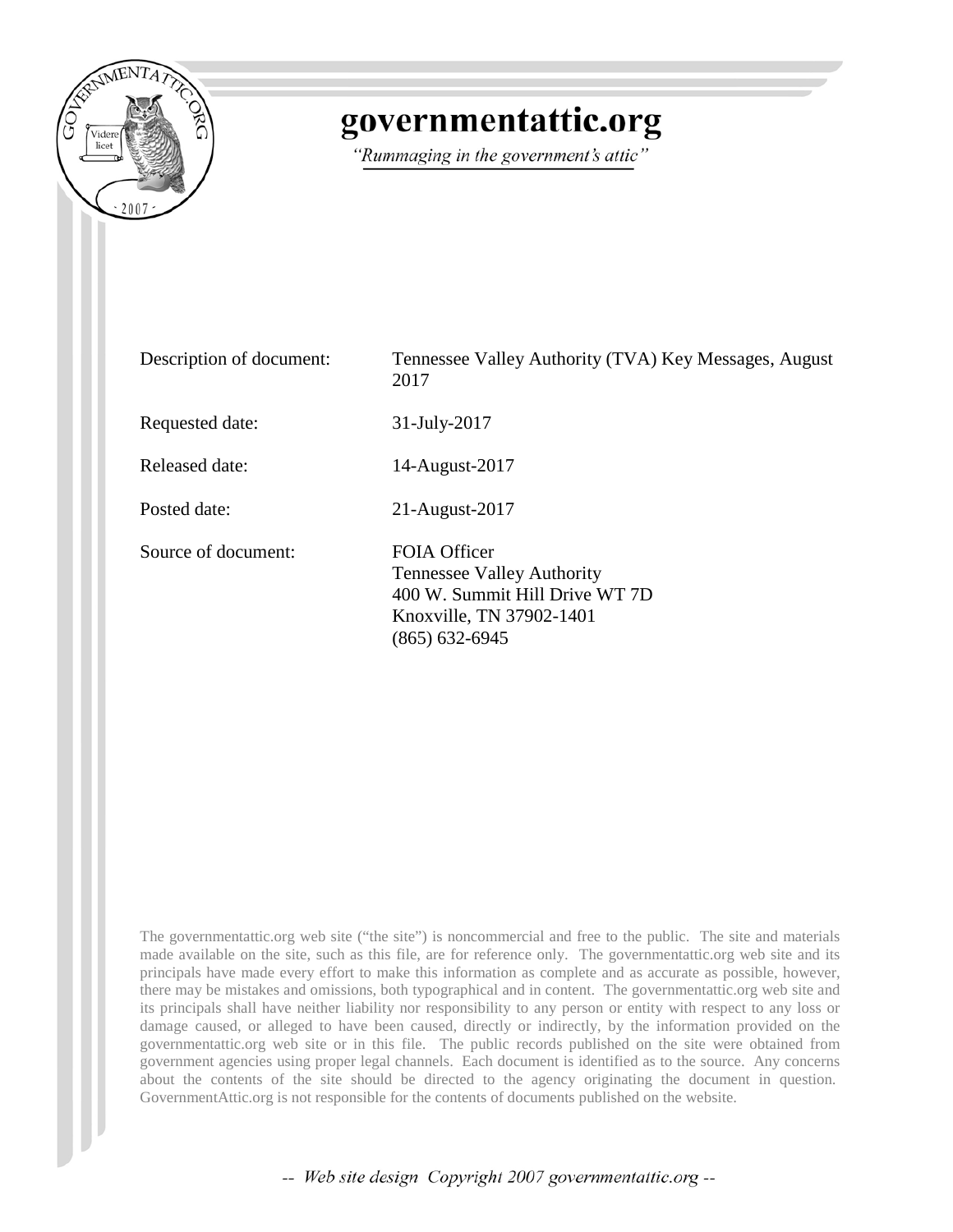

# Key Messages

**August 2017**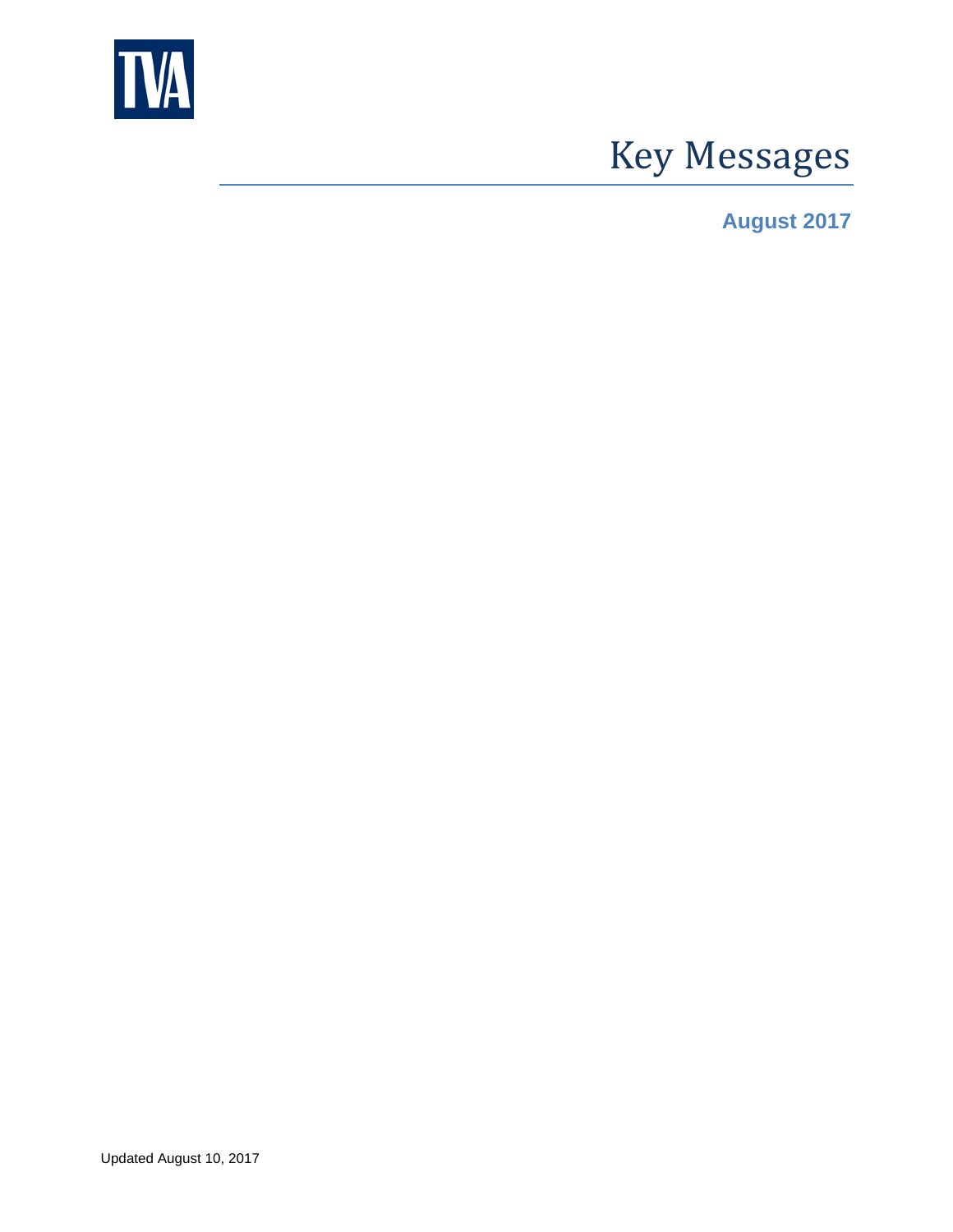### **Contents**

| Allen Combined Cycle Plant Water                                       |
|------------------------------------------------------------------------|
| Allen Combined Cycle Plant Solar                                       |
|                                                                        |
| Bellefonte Nuclear Plant  6                                            |
|                                                                        |
| Release of Bellefonte Sale Draft<br>Environmental Assessment 6         |
|                                                                        |
| <b>Browns Ferry Extended Power Uprate</b>                              |
|                                                                        |
|                                                                        |
| Mercury Air Toxics Standard (MATS) -<br>Supreme Court Decision9        |
| National Ambient Air Quality Standards                                 |
| Sulfur Dioxide and Nitrogen Oxides (SO <sub>2</sub>                    |
|                                                                        |
| Promoting Energy Independence and<br>Economic Growth Executive Order - |
| Clean Power Plan - EPA 111(d) 11                                       |
|                                                                        |
|                                                                        |
|                                                                        |
| Colbert Fossil Plant Groundwater 13                                    |
| Cove at Blackberry Ridge 14                                            |
| <b>Cumberland Fossil Plant Coal Silo</b>                               |
|                                                                        |
| Supporting Facts 14                                                    |
|                                                                        |
|                                                                        |
|                                                                        |
| Economic Development 17                                                |
|                                                                        |
| Effluent Limitations Guidelines  18                                    |

| Energy Efficiency, Renewable and<br>Distributed Generation 19      |
|--------------------------------------------------------------------|
|                                                                    |
| Renewable Energy 20                                                |
| Renewable Request for Information (RFI)21                          |
|                                                                    |
| Solar Energy Transmission 22                                       |
| Wind Energy Projects 23                                            |
| EnergyRight® Solutions 24                                          |
|                                                                    |
|                                                                    |
| Gallatin Fossil Plant 27                                           |
|                                                                    |
| Offsite Groundwater Sampling 28                                    |
| Gas Plant Conversions (Allen, Paradise) 28                         |
|                                                                    |
| Integrated Resource Plan 30                                        |
| Summary of the Recommended Planning                                |
| Kingston Fossil Plant  33                                          |
| Offsite Ash Disposal and Gypsum Landfill<br>Permit Modification 33 |
| <b>Restoration and Compensation</b><br>Determination Plan 33       |
| Jacobs Engineering ash spill lawsuit*  34                          |
| Little Bear Creek Dam  34                                          |
|                                                                    |
| Long-Range Financial Plan* 35                                      |
| Muscle Shoals Redevelopment 36                                     |
| Auction Marketing Activities  36                                   |
|                                                                    |
| <b>TVA Auction Process  36</b>                                     |
|                                                                    |
|                                                                    |
| Overall Performance  37                                            |
| Ocoee and Recreation Interests 38                                  |
| Legislation Details 38                                             |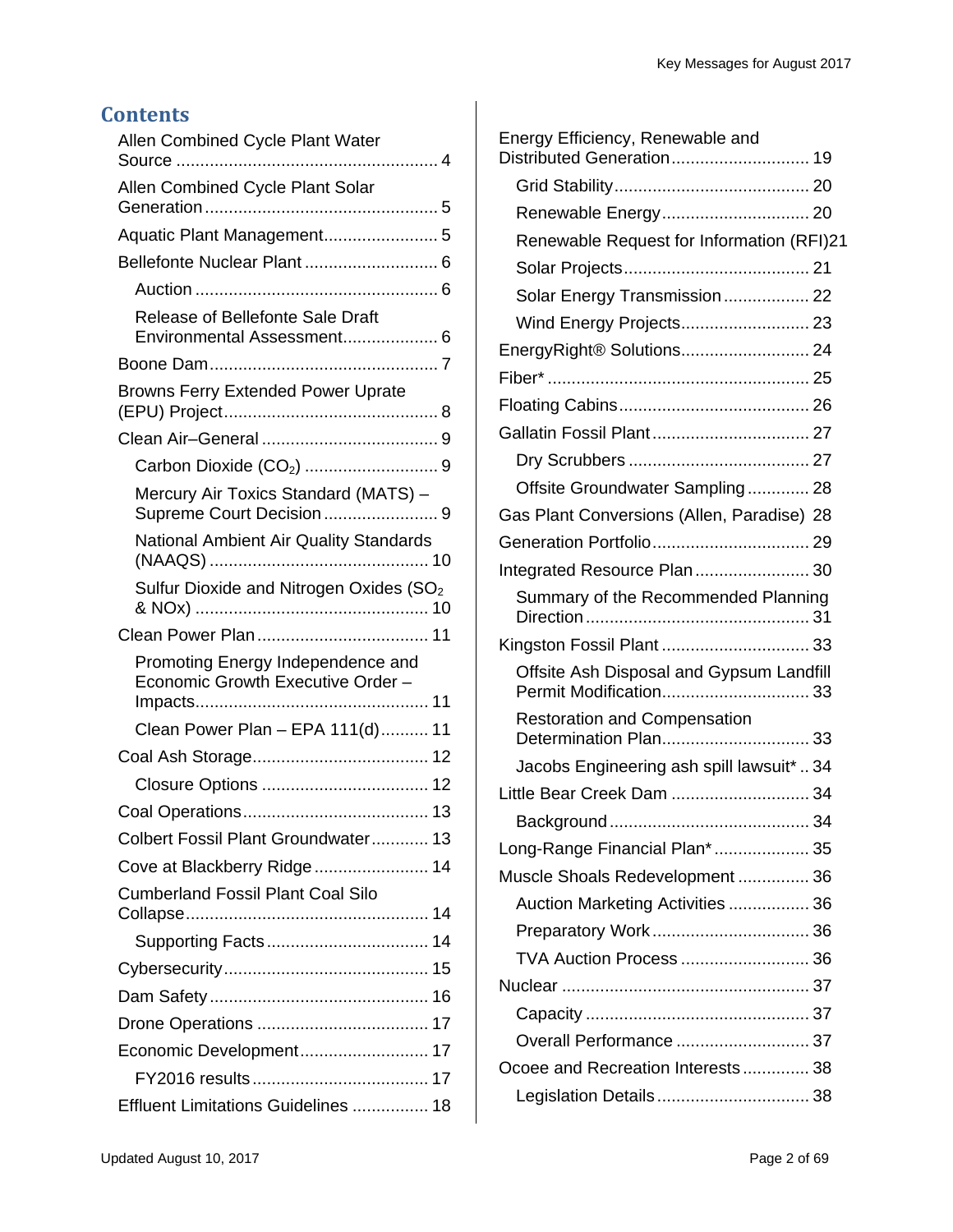| Pickwick Landing Dam 39         |
|---------------------------------|
|                                 |
| 2017 Rate Change Letter 40      |
| Consumers' Power Bills  41      |
| Industrial Power Rates 41       |
| Strategic Pricing Plan 42       |
| Recreation - Economic Value  42 |
| River System Operations 42      |
|                                 |
| Complaint Resolution Process 43 |
| Pole Attachments 43             |
| Shawnee Fossil Plant  44        |
| Clean Air Equipment  44         |
| Small Modular Reactors  45      |
| Stakeholder Relations 45        |
|                                 |
|                                 |
| Tax Equivalent Payments 49      |
| Additional Information  49      |
| Transmission Reliability* 50    |
| Geomagnetic Disturbances*  50   |
| Vegetation Management 50        |
|                                 |
| Overarching Messages 53         |
| FY2016 Performance 53           |
| FY 2017 Performance YTD 54      |
| Board Governance 54             |

| Board Vacancies 55                                                          |  |
|-----------------------------------------------------------------------------|--|
| Executive Compensation  56                                                  |  |
| Executive Order to Reorganize the<br><b>Executive Branch of the Federal</b> |  |
| Knoxville Office Complex - Potential Sale56                                 |  |
| <b>President's Federal Spending Proposal</b>                                |  |
|                                                                             |  |
| Winning Performance 59                                                      |  |
|                                                                             |  |
| <b>Watts Bar Nuclear Plant Work</b>                                         |  |
|                                                                             |  |
| Clean Water - General 61                                                    |  |
| Safe Coal Ash Storage 61                                                    |  |
|                                                                             |  |
| Coal Ash Impoundment Closures<br>Environmental Impact Statement 65          |  |
|                                                                             |  |
| Coal Combustion Residual Projects  66                                       |  |
| <b>Bull Run Fossil Plant Coal Combustion</b>                                |  |
| Cumberland Fossil Plant 67                                                  |  |
|                                                                             |  |
| Shawnee Fossil Plant 68                                                     |  |
|                                                                             |  |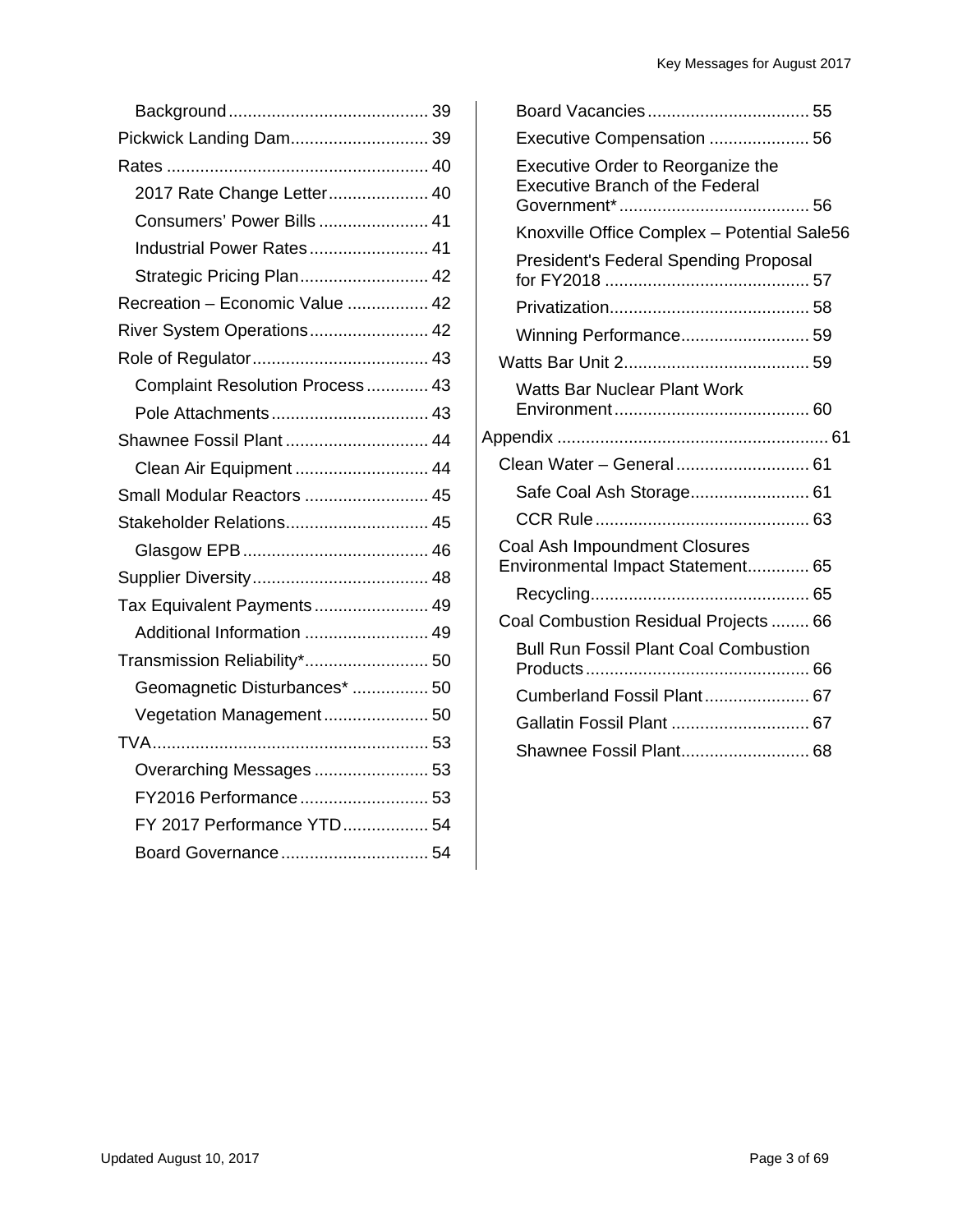# **Allen Combined Cycle Plant Water Source**

- TVA is required by the TVA Act to provide power at the lowest feasible price for all consumers in the Tennessee Valley. This mandate influences every decision we make, including the decision to replace Allen Fossil Plant with a cleaner natural gas-fueled power plant.
	- $\circ$  This decision will reduce carbon emissions and help keep rates lower by providing more flexibility in delivering power to the region.
- The new Allen Natural Gas Plant will use water to produce steam that turns the turbine and to keep plant equipment from overheating.
- Treated water to produce the steam will be purchased from Memphis Light, Gas and Water (MLGW), while five 1,250 gallons-per-minute on-site wells will provide water for cooling the natural gas plant.
	- $\circ$  Two wells will be used for normal operations and two wells will provide additional water during peak operation times. The fifth well will be a backup water supply.
- As a responsible steward of the environment, TVA commissioned the U.S. Geological Survey to study potential environmental impacts of the wells before proceeding with this option. The resulting study found on-site wells would not harm the aquifer.
	- o Drilling wells for this \$1 billion state-of-the-art natural gas plant is a least-cost decision that will have the greatest benefit for all electric customers.
	- o Numerous other major industries that operate in the Memphis area also use on-site wells that are permitted and regulated by the Shelby County Health Department.
	- o Water for the plant, if purchased through MLGW, would come from the same Memphis Sand Aquifer, but at additional expense and increased costs to all Valley consumers for power generated by the gas plant.
- While the original plan was to use wastewater for cooling purposes, further analysis revealed an expensive treatment technology would be required to clean the wastewater at an additional \$9 million to \$23 million cost to consumers. There also would be continual treatment costs that also would be passed to consumers as part of the cost of power produced by the natural gas plant. Treating wastewater for the plant also would unnecessarily increase the risk of reduced plant operational reliability.
	- o TVA considered using water from McKellar Lake and the Mississippi Alluvial Aquifer for cooling, but these options were rejected because of increased treatment costs and increased risk of reduced plant reliability.
- After reviewing results of the U.S. Geological Survey study, TVA is moving forward with the best option for consumers in a responsible manner that will be respectful of the Memphis Sand Aquifer and surrounding environment.
	- o TVA applied for, and was granted, the required permits by the Shelby County Health Department, which regulates water wells.
	- o TVA will recycle 99 percent of the water produced by the wells, as required by the permits granted to TVA, and the on-site wells will be inspected every year for compliance by the Shelby County Health Department.
	- $\circ$  To help TVA ensure the wells are properly installed in an environmentally safe and sound manner**,** we are using the same expert drillers that MLGW uses.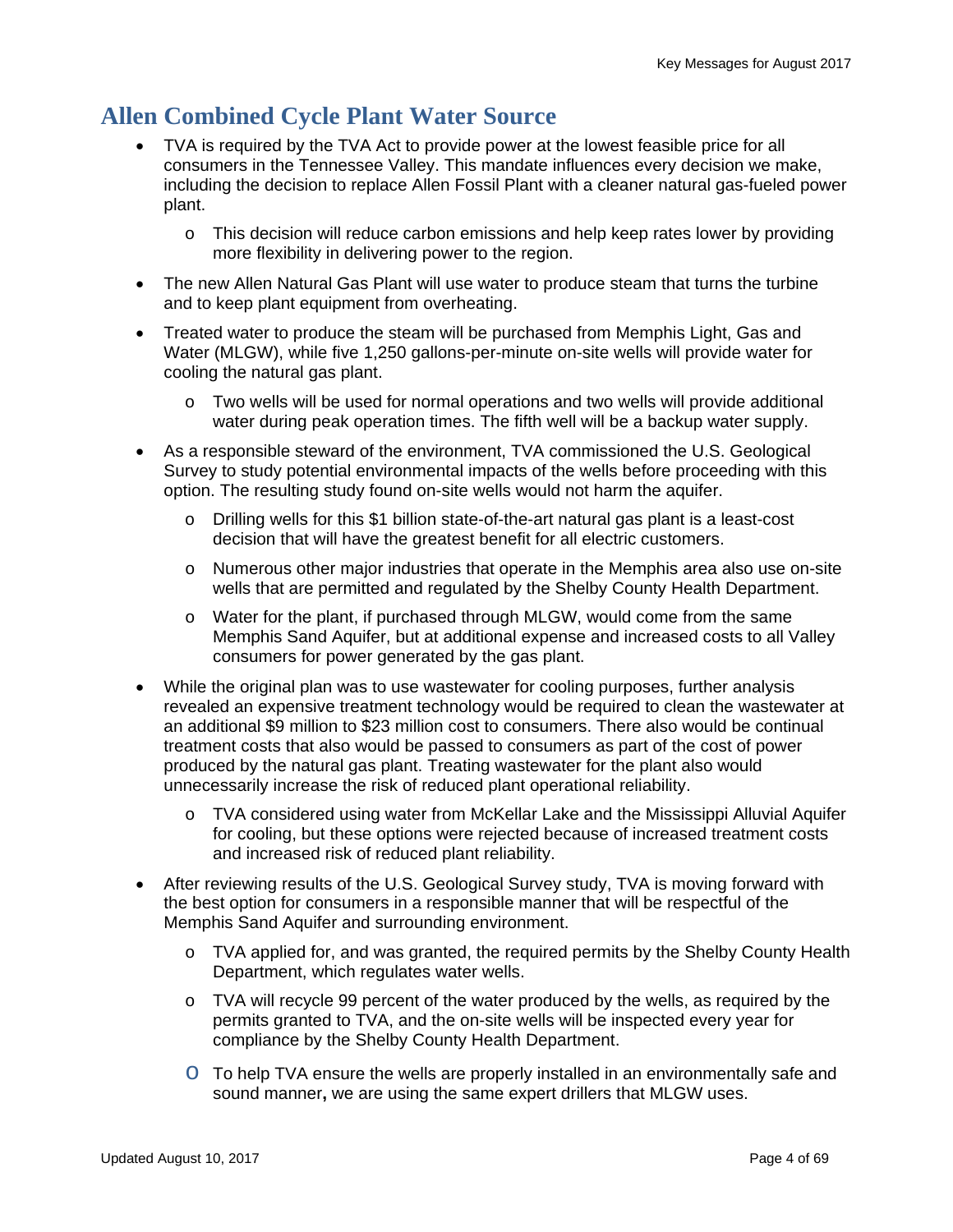# **Allen Combined Cycle Plant Solar Generation**

- The Allen project includes renewable energy a 1-megawatt solar facility is being built there and is expected to begin operation this fall (2017).
- The solar facility will be the largest TVA-owned solar project in the service area, with 3,000 solar panels on three acres.
- This solar facility and 5 megawatts of biogas generation at the Allen site will produce enough renewable energy to power nearly 3,000 homes.

### **Aquatic Plant Management**

*NOTE: In 2014, TVA made an agreement with the Lake Guntersville Stakeholder Board (made up of outdoorsmen, homeowners, government entities, local officials, etc.) to endure the full cost of management fully for three years (2014-2016). During that period, the LGSB would work to secure long-term, sustainable funding for the program. Beginning in 2017, TVA is reducing funding by one-third each year until 2019, at which time the LGSB will have identified and secured the means to fund the program outright.* 

*NOTE: On Feb. 24, 2017, Joe Hoagland and other TVA representatives met with 11 Guntersville stakeholder group members on the future path and alternative funding for weed management.* 

*NOTE: TVA has historically provided weed control on its reservoirs, previously through federal*  funding and since 1999 through TVA power sales. TVA continues to provide weed treatment for *recreation access to public facilities, such as ramps, swimming areas and public parks; but since 2010 has required property owners to pay for and schedule weed treatment near lake homes and commercial areas.*

- Fisherman love aquatic plants, and the more the better—after all, they provide habitat for bass and for the species they feed on.
- But the truth is, too much of a good thing isn't always a good thing. When aquatic plants become obstructive, blocking access for recreational use including fishing, management is often a necessity.
- As with everything, it's a matter of finding a balance. TVA manages aquatic plants in small, developed public-access areas on its reservoirs on an as-needed basis when water use and/or access become seriously hindered.
- Management—when and if it is deemed necessary—will consist of the application of EPAapproved aquatic herbicides in nearshore areas where access is limited. If necessary, TVA will use a harvester to cut a lane into deeper water, and may also mow shorelines to increase public access. The TVA airboats you may see out on the lakes are surveying to determine where treatment is needed (contractors apply the treatment later).
- Invasive plants, such as milfoil and hydrilla, are the most likely to be managed as they are the most likely to grow out of control and block lake access in public areas. Hydrilla, for example, has been called the kudzu of the water—it can grow up to four inches per stem per day. Growing out of control, it can keep anglers from getting their boats on the lake and crowd out fish life underwater. That's double jeopardy!
- When aggressive invasive plants are controlled, beneficial native species—both plant and fish life—are encouraged and the overall health of the lake is improved.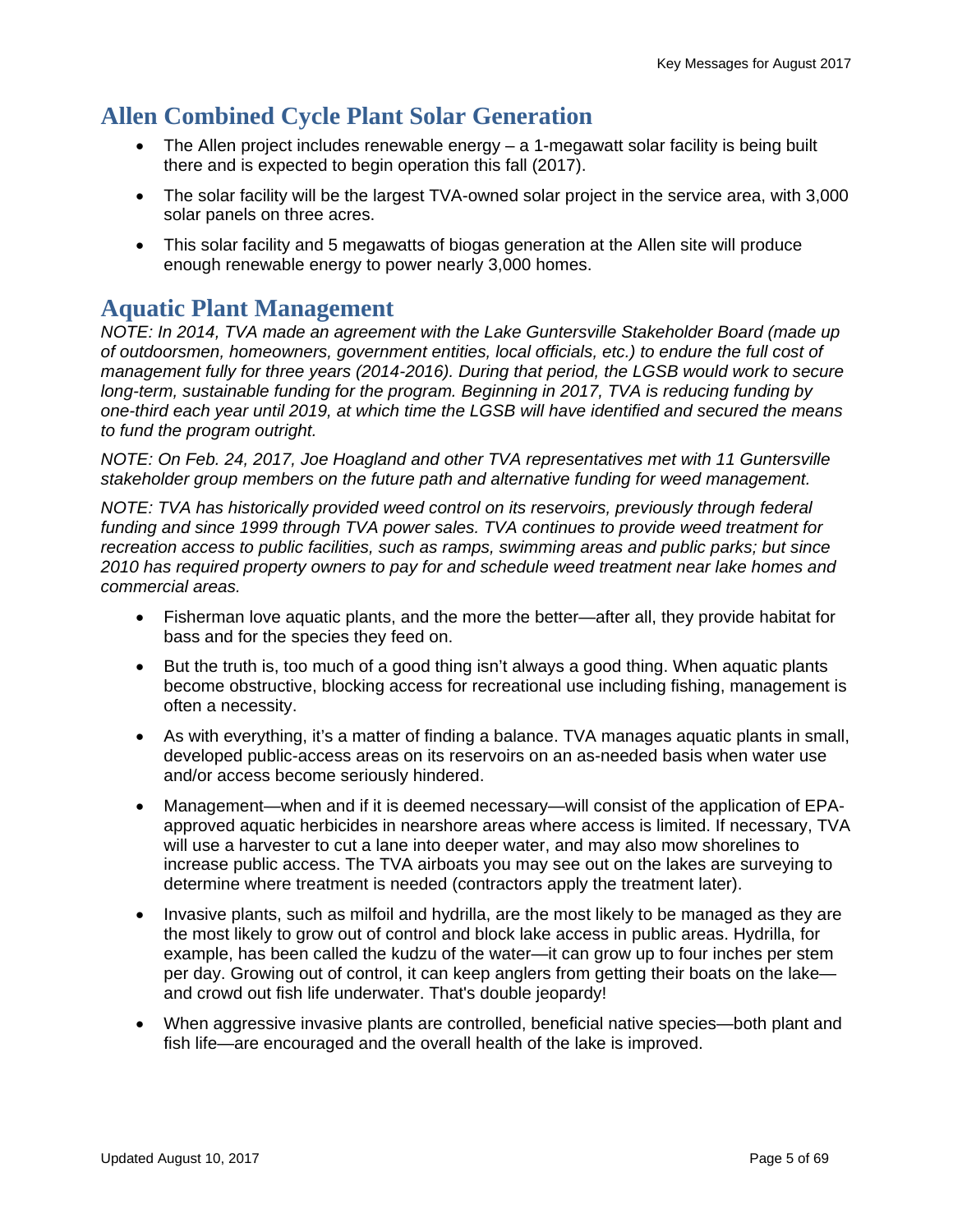# **Bellefonte Nuclear Plant**

#### **Auction**

- Nuclear Development, LLC submitted the winning bid of \$111 million at public auction for Bellefonte Nuclear Plant site on Nov. 14, 2016. A transition period of up to two years after the auction is allowed before closing of the sale is complete.
- TVA agrees to maintain the site until Nuclear Development, LLC takes possession.
- Base maintenance costs are estimated at approximately \$3 million per year, while required maintenance costs will be about \$6.5 million per year. The winning bidder also may pay TVA to perform additional NRC-required maintenance.
- We look forward to working with Nuclear Development, LLC to transition the property as seamlessly as possible.

#### **Additional Information**

- Selling the Bellefonte Nuclear Plant site was a transparent, competitive six month process.
- To participate in the auction, qualified bidders provided financial and economic investment information to TVA.
- Transfer of actual site title is deferred for up to two years to provide Nuclear Development, LLC time to conduct additional site planning activities and give TVA time to update associated environmental reviews.

#### **Release of Bellefonte Sale Draft Environmental Assessment**

- TVA has issued a draft Environmental Assessment to help determine if they should continue with its proposed action to complete the sale and transfer the site to Nuclear Development.
- TVA's proposed action is to complete the sale and transfer the site.
- TVA's review at this stage has not revealed environmental conditions that are substantially different from those previously assessed and nothing suggests that completing the two nuclear units on the site would result in potential environmental impacts that were not considered by TVA in all its previous studies when considering the BLN Property for nuclear use.
- Comments were provided during the public comment period and are being address in the final Environmental Assessment, which is expected to be released soon.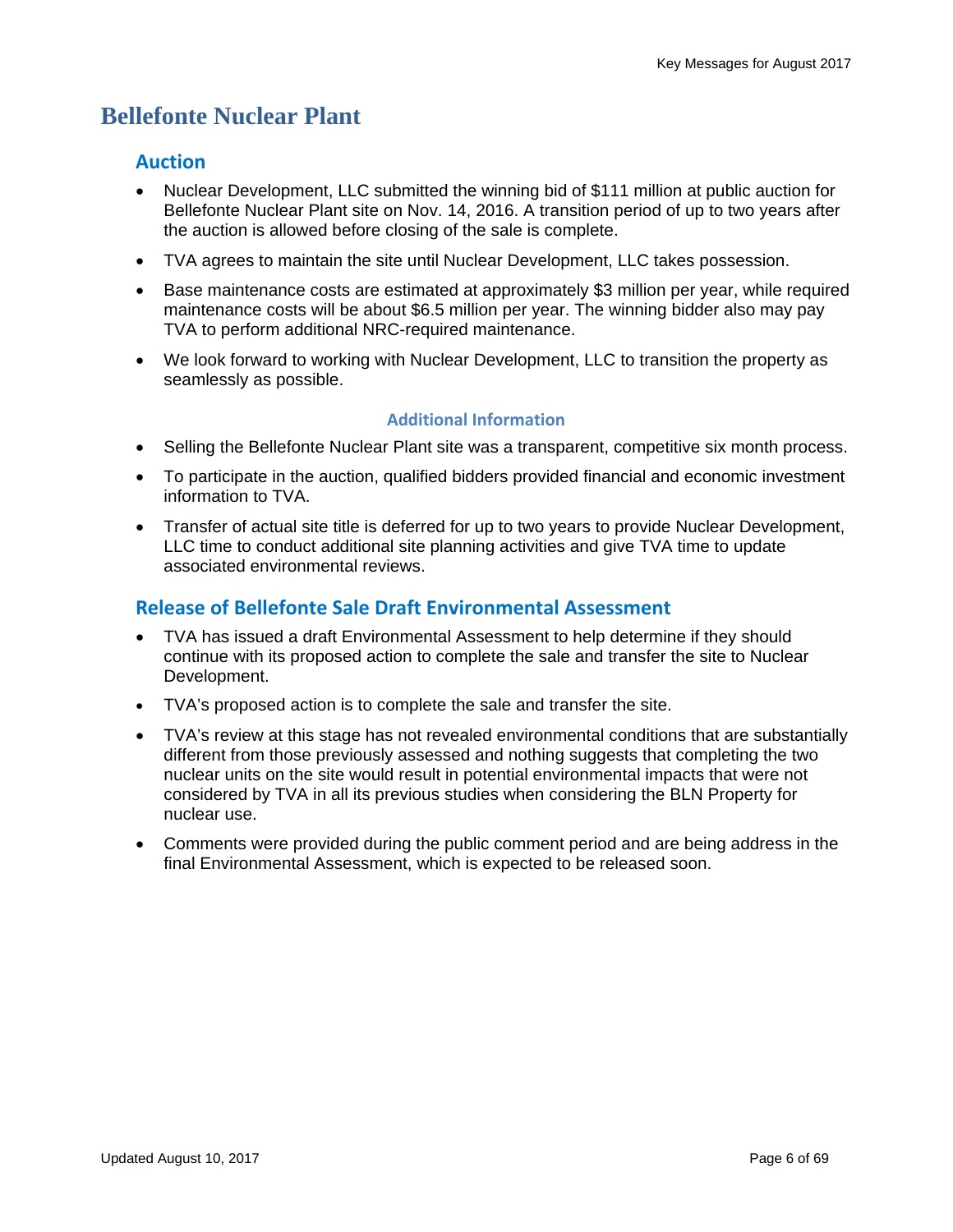#### **Background**

- In May 2016, the TVA board of directors authorized the sale of the Bellefonte Nuclear Plant property including all real and personal property.
- The property was auctioned on Nov. 14, 2016, to Nuclear Development, LLC.
- The property occupies approximately 1,400 acres of the 1,600 acre Bellefonte Reservation in Jackson County, Alabama. TVA will either retain the Transmission Pole Yard Training Center or obtain permission from Nuclear Development, LLC to continue its use of the center. TVA is also retaining all shoreline property.

### **Boone Dam**

Also see Dam Safety, Page 16

- The safety of the public and our employees and the quality of the repair work are our top priorities at Boone Dam.
- We have made good progress in the past two years. Construction of the composite seepage barrier is moving forward on schedule for completion by 2022 and within the initial estimated 5-7 year timeframe first announced in July 2015.
- As a precautionary measure, TVA temporarily stopped construction in April to assess the quality of the work, analyze the data, conduct exploratory drilling, and install more instruments.
- This has helped refine the project work plan and fine tune our path forward and enabled us to proceed with the work as safely, effectively and quickly as possible.
- Onsite construction work will ramp up next week as we begin scheduled construction of a rock and sand berm upstream of the earthen embankment.
- We also will start construction of a downstream berm in August. Work on this downstream berm was originally set to begin next year or later. Out of an abundance of caution, it was pushed ahead to begin this summer and provide additional strength to the dam as construction resumes.
- Since the start of the project, certain aspects of the repair work (i.e. workforce on site, grouting techniques, order and sequence of repair activities, etc.) were designed with the flexibility to be refined or modified as needed as new data are gathered.
- The temporary construction stoppage, resequencing of planned activities and other such refinements, are expected in these types of major construction projects and were anticipated in the estimated five-to-seven year timing of the Boone Project plan.
- The project remains on schedule and we will continue to monitor data to make any additional adjustments necessary to ensure the safety the public and quality of the repair.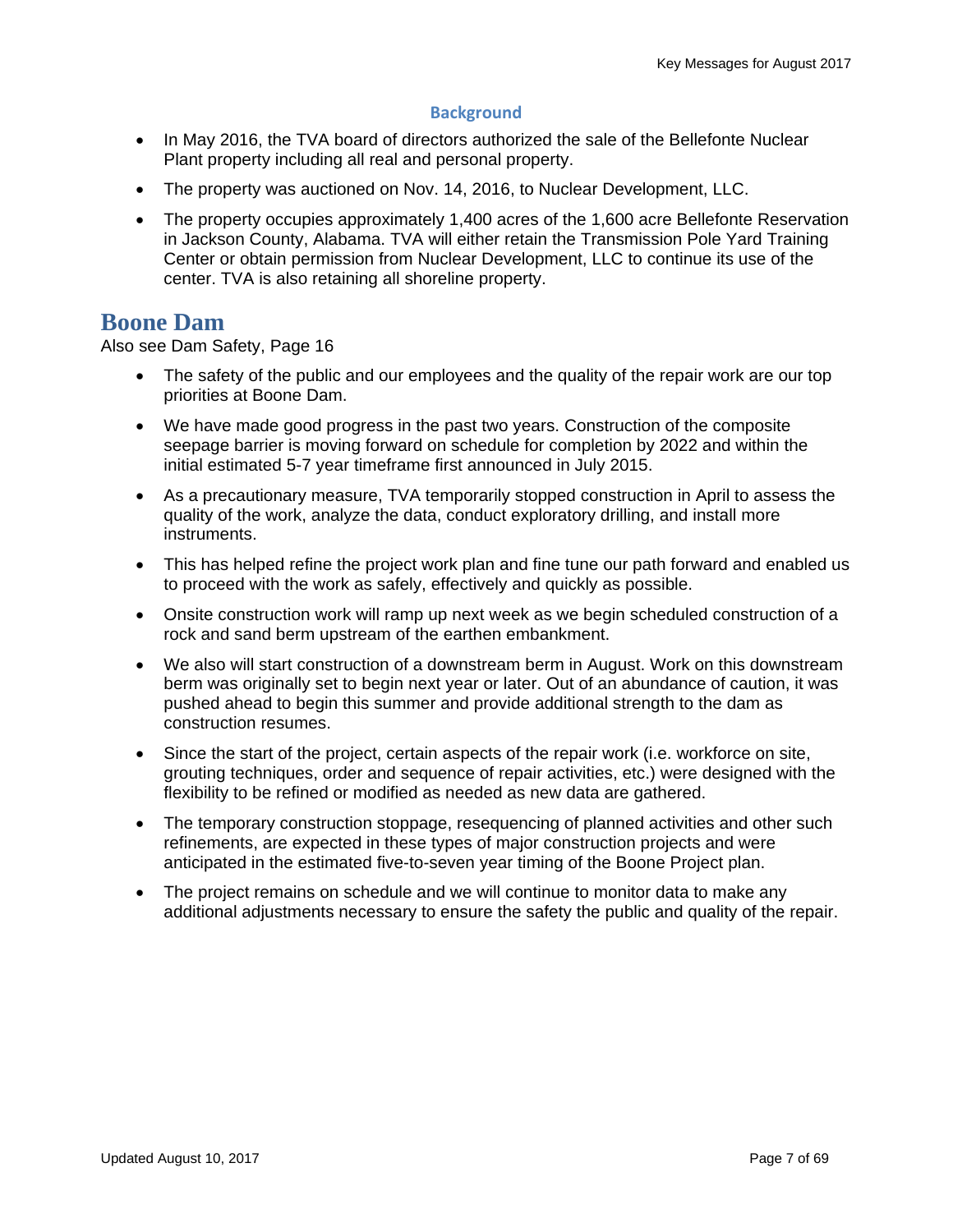# **Browns Ferry Extended Power Uprate (EPU) Project**

- The Extended Power Uprate project at Browns Ferry Nuclear Plant is designed to gain regulatory approval to allow additional electricity to be generated by all three units.
- TVA's license amendment request to the Nuclear Regulatory Commission (NRC), submitted in September 2015, is in the final stages of a rigorous technical review.
- Gaining NRC approval will allow Browns Ferry to add 465 megawatts of electric generating capability across all three units, which will enable the site to serve an additional 280,000 homes in the Tennessee Valley.
- To prepare the plant for EPU conditions, TVA has installed numerous equipment upgrades and modifications on all three units and will continue to do so. In addition, the station's EPU team is revising procedures, processes and training to address EPU conditions.
- In October 2016, Browns Ferry's Extended Power Uprate (EPU) project team submitted the final response to the Nuclear Regulatory Commission's (NRC's) requests for additional information (RAIs), resolving all technical issues the NRC's technical reviewers had with the station's license amendment request (LAR) for EPU.
- The NRC's Advisory Council on Reactor Safeguards is scheduled to review our LAR at two Washington-based meetings in May and June, 2017.
- Pending NRC approval, EPU implementation is scheduled for completion in March 2019.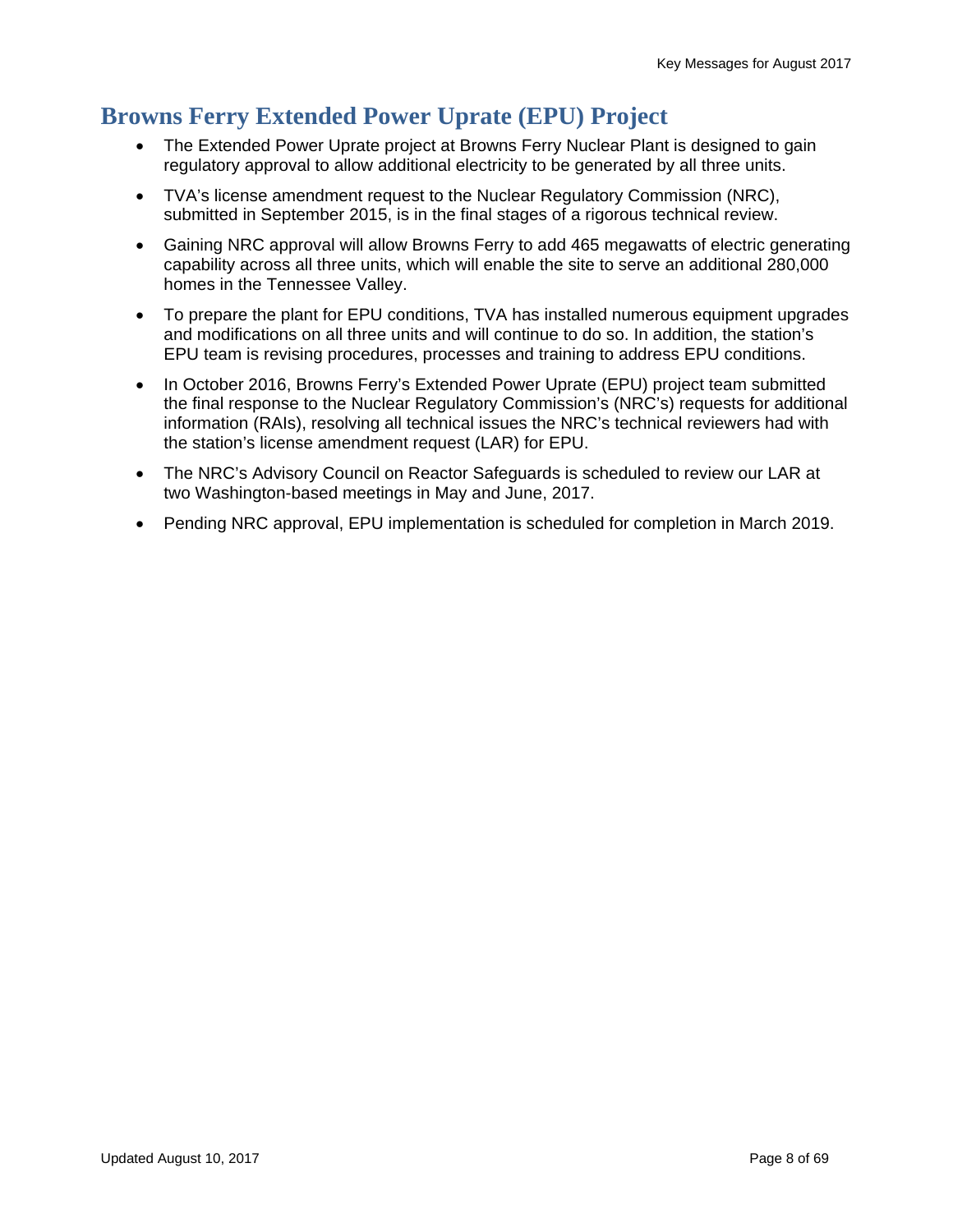# **Clean Air–General**

- A regional leader in improving air quality, TVA has reduced sulfur dioxide  $(SO<sub>2</sub>)$  and nitrogen oxide (NOx) emissions levels.
- From the 1970s to 2016, TVA invested more than \$6 billion in emission control equipment to improve air quality, achieving significant results.
- In addition to reducing emissions from coal-fired power plants, TVA is relying more on cleaner energy sources, including natural gas, nuclear and renewable generation.
- Because of emissions reductions by TVA and others, air quality in the Valley region is better than it has been since 1980.
- Transportation vehicles (including planes and boats) are the largest source of nitrogen oxide (NOx) emissions in the Valley.
- Mercury emissions have been reduced approximately 65 percent since 2005.

### **Carbon Dioxide (CO<sub>2</sub>)**

- TVA has reduced carbon dioxide  $(CO<sub>2</sub>)$  emissions by more than 30 percent from 2005 levels, and is on track to reduce emissions 60 percent by 2020 of what they were in 2005.
- TVA currently delivers electricity with a carbon content of about 1,100 lbs./MWh, and is on track to further improve this rate to around 700 lbs./MWh by 2020. This allows TVA to offer clean and affordable electricity, which helps the region attract and retain business, industry and good jobs.

#### **Mercury Air Toxics Standard (MATS) – Supreme Court Decision**

- The United States Supreme Court on June 29, 2015, ruled EPA must consider cost before deciding whether regulation of air toxics emitted by power plants is appropriate and necessary. The ruling sent the case back to the Washington, D.C. Circuit Court for additional proceedings.
- The Supreme Court's decision does not change TVA's Mercury and Air Toxics Standard (MATS) rule compliance strategy of fleet diversification and emissions controls because the MATS rule remains in effect, as-written. Neither the Supreme Court nor the EPA has indicated any change in direction for controlling hazardous air pollutants.
- TVA's steady, systematic reductions of air emissions benefit the health and comfort of the people of the Valley. During the past decade, TVA has invested in controls to meet standards and clean generation sources to meet customer needs for reliable and low-cost power.
- MATS was the first rule specifically aimed at curbing the emission of mercury and certain other toxic air pollution from coal- and oil-fired power plants. Power plants began complying with the rule in April 2015.
- Data from the U.S. Energy Information Administration issued in July 2016 shows 87.4 GW of coal capacity added pollution controls between December 2014 and April 2016, while 19.7 GW was retired during that time period.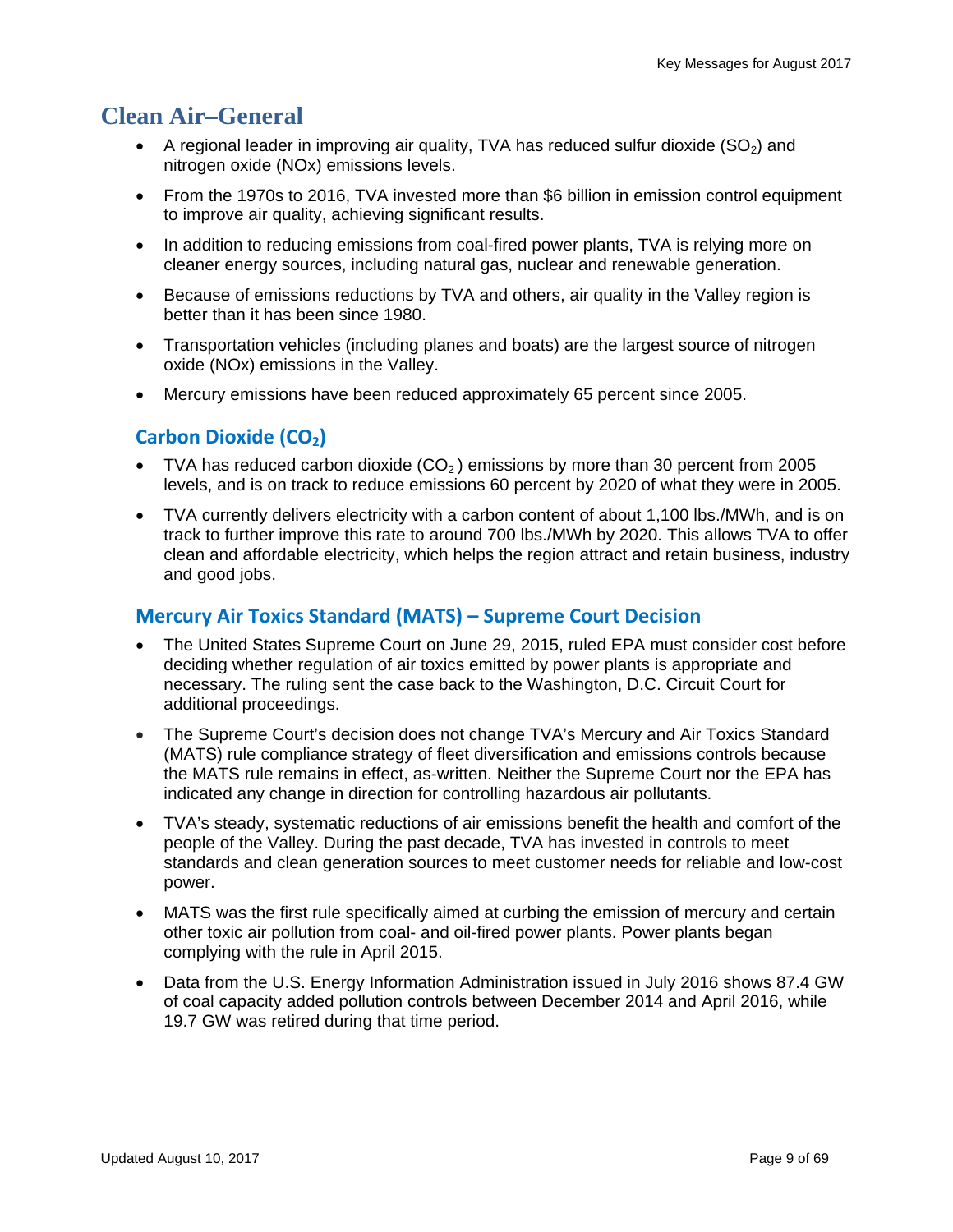### **National Ambient Air Quality Standards (NAAQS)**

- National Ambient Air Quality Standards (NAAQS) continue to become more stringent. However, with the improvement in regional air quality, the Valley region will likely meet these new, more restrictive standards.
- On Oct. 1, 2015, EPA finalized a new Ozone National Ambient Air Quality Standard (NAAQS) lowering the primary standard from 75 to 70 parts per billion (ppb), and also set the secondary standard at 70 ppb.
- NAAQS standards are set by EPA at levels to protect sensitive individuals such as those with asthma. The standards have become more stringent over time.
- Ozone is created by mixing NOx and volatile organic compounds and is the key component of smog.
- Air quality data currently collected in the Valley region meets both existing and new standards.
- Between the 1970s and 2015, TVA invested over \$6 billion to improve air quality.
- TVA is installing additional air controls at the Gallatin and Shawnee fossil plants; retired Paradise coal units 1 and 2 and will replace them and Allen coal units 1-3, with natural gas; and is retiring Johnsonville fossil plant. TVA has retired John Sevier, Widows Creek and Colbert fossil plants. Taking these actions will further reduce emissions and continue to help improve the region's air quality.

### **Sulfur Dioxide and Nitrogen Oxides (SO<sub>2</sub> & NOx)**

Through Calendar Year 2015, TVA-reduced  $SO<sub>2</sub>$  emissions are 97 percent below peak 1977 levels, and NOx emissions are 92 percent below peak 1995 levels.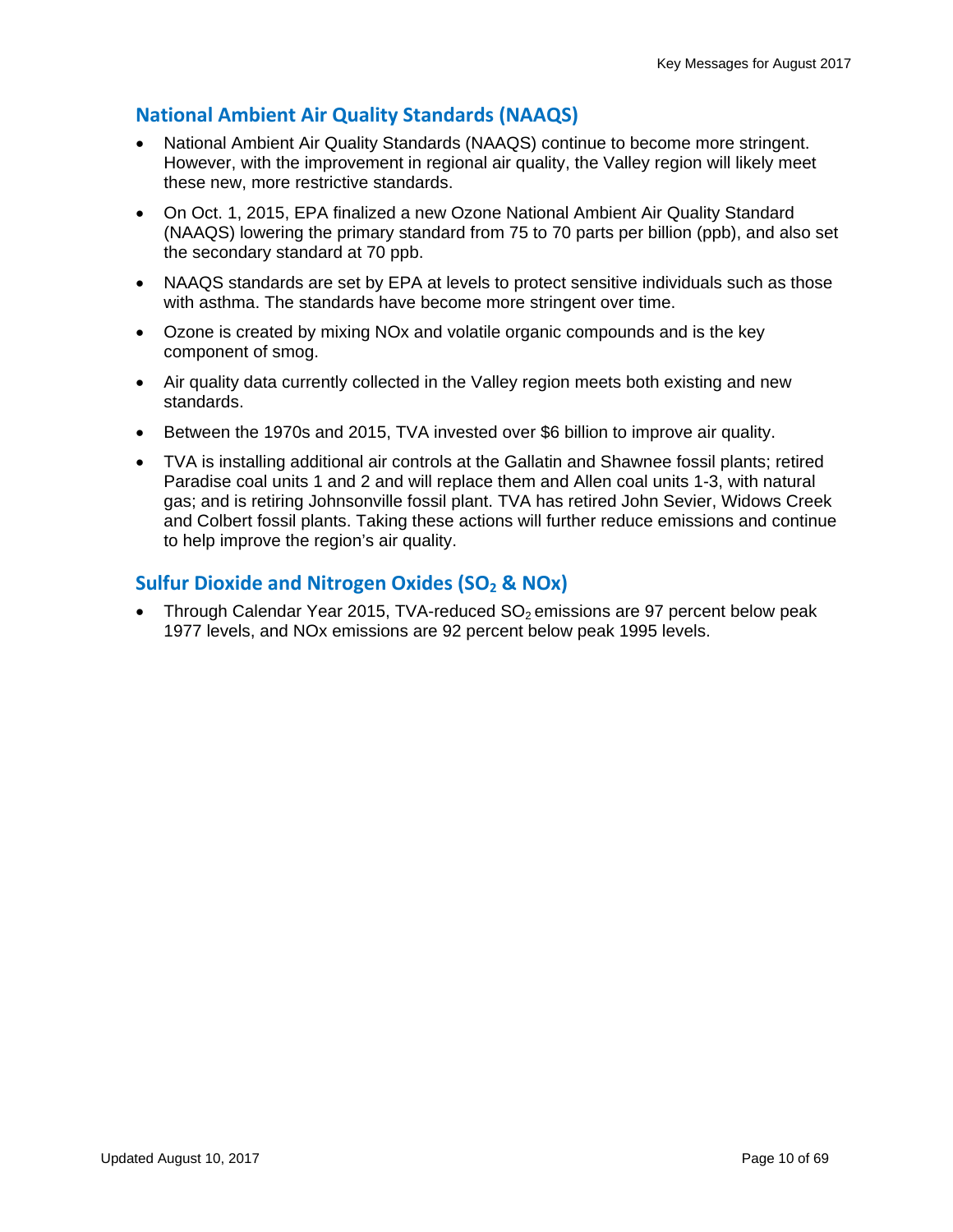### **Clean Power Plan**

### **Promoting Energy Independence and Economic Growth Executive Order – Impacts**

- President Trump on March 28, 2017, signed an executive order calling for federal agencies to review existing agency actions that have the potential to "burden the development or use of domestically produced energy resources."
- The order also instructs the EPA to review and suspend, revise or rescind the Clean Power Plan rule addressing greenhouse gas emissions from existing power plants, if appropriate. The order also seeks to put Clean Power Plan litigation on hold, pending EPA's review.
- TVA is following this executive order and reviewing our agency actions. At the same time, we are confident our investments in a more-diverse generation system will deliver safe and reliable power at the lowest-feasible cost to the people of the Valley, as specified in the TVA Act of 1933.

### **Clean Power Plan – EPA 111(d)**

- TVA is committed to providing low-cost, safe, reliable and cleaner electricity to the more than 9 million people we serve in the Valley.
- On Feb. 9, 2016, the Supreme Court suspended implementation of the Clean Power Plan until after the current litigation over the rule is decided.
	- o The Clean Power Plan regulates carbon dioxide from existing power plants. A second rule regulates emissions from new fossil plants.
- The stay by the Supreme Court allows legal challenges to the Clean Power Plan to be heard by the U.S. Court of Appeals for the District of Columbia and, if further review is granted, before the Supreme Court itself.
- The stay did not impact TVA bringing Watts Bar Nuclear Unit 2 into commercial operation this year; beginning operation of newly installed controls on TVA's Gallatin coal-fired plant; or constructing new, combined-cycle natural gas plants.

#### **Additional Information**

- TVA's carbon dioxide emissions are more than 30 percent below 2005 levels due to closure of coal plants and investments in more renewable, natural gas and nuclear energy. Lower demand and energy efficiency measures also factor into lower carbon dioxide emission levels. We are on-path to reduce carbon dioxide emissions 60 percent by 2020.
- After studying the new regulations, we were pleased that the final rule would allow us to count Watts Bar Nuclear Plant Unit 2 as part of our compliance plan.
- We believe TVA's 2015 Integrated Resource Plan positions us well for the future. Its flexibility allows us to meet new regulations and changing market conditions with decreasing carbon dioxide emissions.
- There is more work ahead. The Clean Power Plan is a complex rule that must be implemented through additional rulemaking by the states. This will take several years to finalize, so specific impacts will remain uncertain for some time.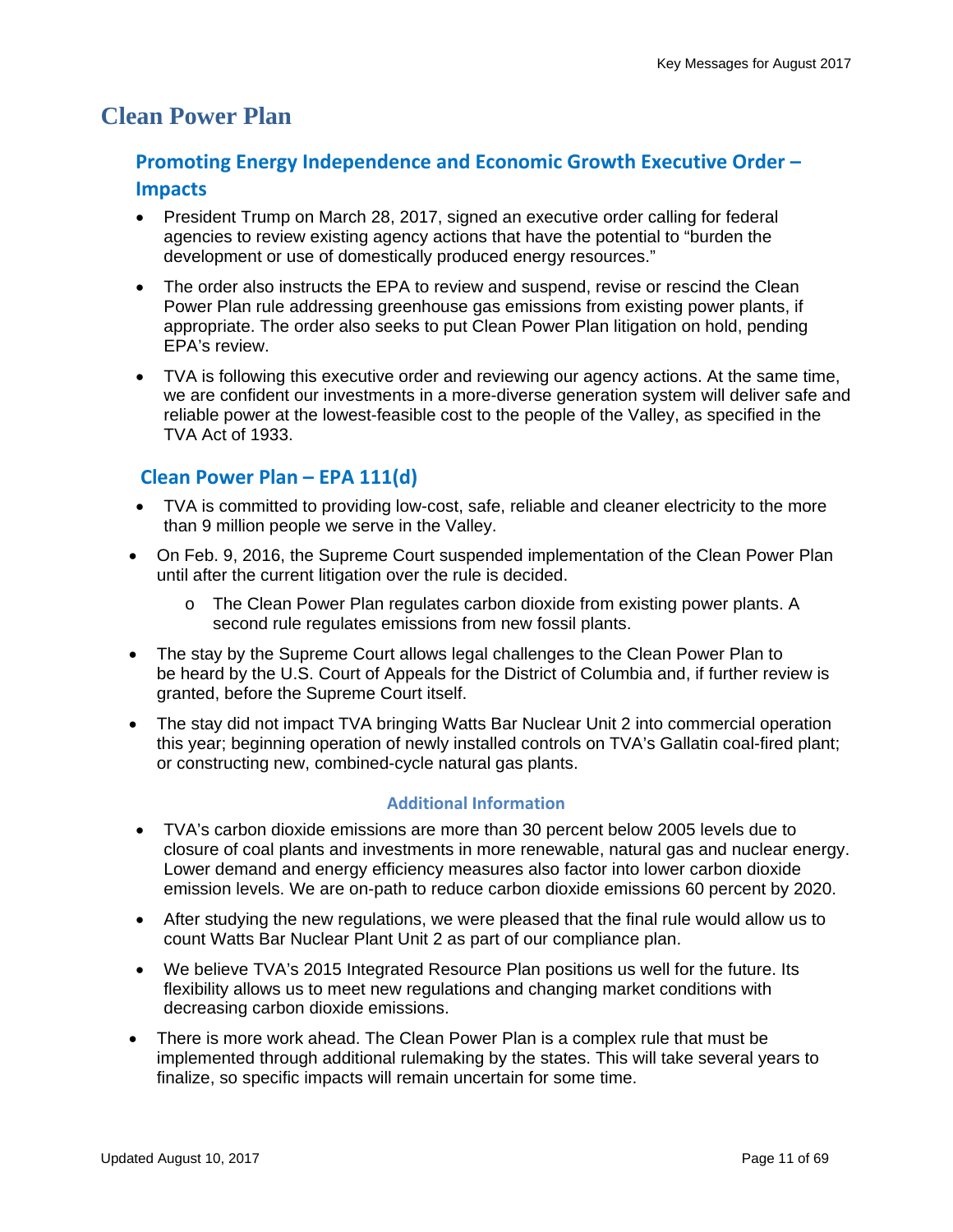# **Coal Ash Storage**

- TVA is committed to protecting human health and the environment of lands, waters and nearby communities that adjoin TVA's coal plants.
- Both long-term monitoring and new monitoring continue to demonstrate healthy and productive waters and lands surrounding our plants.
- TVA takes a scientific approach and conducts risk assessments to ensure public and environmental health and safety.
	- o About 35 percent of TVA's annual coal combustion products are repurposed for items such as blasting abrasives, roofing granules, cement and concrete applications and wallboard.
	- o Since the mid-1990s, TVA has been sampling and reporting groundwater data to the appropriate state agencies. TVA has gone beyond requirements and implemented voluntary monitoring at units where it was not mandatory.
- TVA is using safe and secure coal combustible residuals, or CCR, practices to modernize its CCR management practices, convert to dry storage, and safely close impoundment areas.
- Beginning in 2009, TVA adopted a program to convert coal combustion residuals from wet impoundments to dry systems (lined landfills or beneficial reuse). This conversion program provides for the closure of all TVA wet handling facilities by 2022.
- At most locations, Closure-in-Place is more environmentally beneficial and less costly than Closure-by-Removal. This process removes water pressure by permanently covering the impoundment with an engineered waterproof cap to keep rain and other moisture out. The ash also is dewatered and stabilized to significantly reduce the risk of groundwater contamination and instability.
- The EPA's CCR Rule dovetails with TVA's existing efforts to close wet CCR facilities and convert them to dry systems across the TVA fleet.

### **Closure Options**

- **Closure-in-Place** involves removing the water from the ash, stabilizing the CCR in place, and installing a water-proof cover system including soil and vegetation. This keeps new sources of water from mixing with the CCR and reduces risks of structural instability and groundwater contamination.
- **Closure-by-Removal** involves removing the water from the ash, digging up and removing the CCR material to a permitted, lined landfill off-site. The old landfill is then reshaped and filled. Closure-by-Removal is a more involved process that takes longer than Closure-in-Place, depending on the size of the impoundment area.

*NOTE: For more information about coal ash and coal combustible residuals, please see the Appendix on page 61.*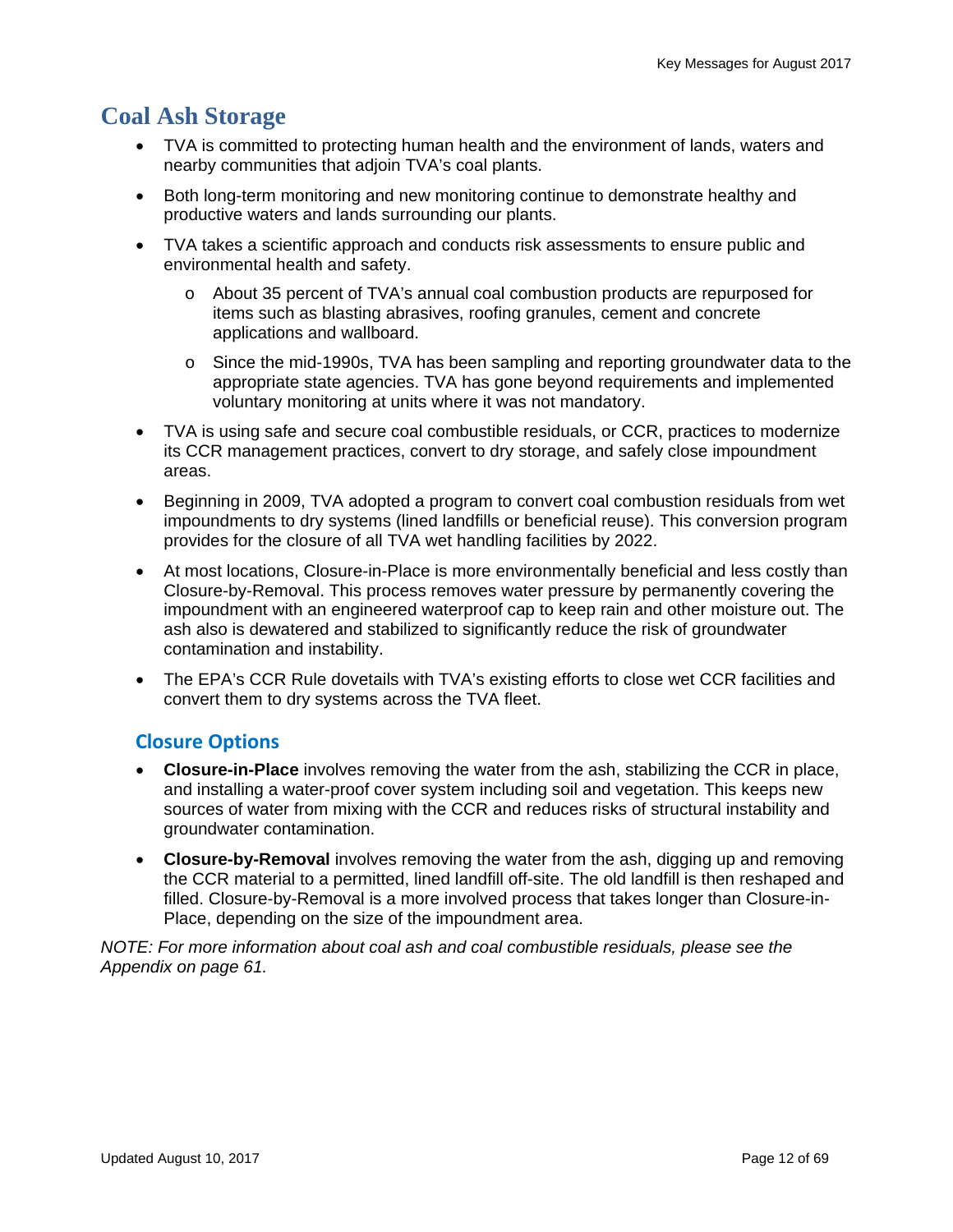# **Coal Operations**

- While coal will continue to be part of TVA's generating mix for years to come, key factors significantly impacting TVA's business and the cost of continuing to operate some of its coal plants are cheap natural gas, environmental regulations and changing power demands.
- TVA understands the impact of changes on local communities and employees and is committed to working with them through changes in our generating mix.
- At the same time, TVA must work within the current and future regulatory and market environments as it supplies reliable, low-cost and cleaner energy for the region.
- Like other commodities, the price of fuels that TVA uses to produce electricity rises and falls because of factors such as weather, regional and global economic conditions, and supply and demand. But, despite the reason for changes in fuel costs, TVA's goal is to generate electricity with the right fuel, at the right time and at the lowest-possible cost.
- To that end, TVA is diversifying its generating fleet to help provide greater rate stability and flexibility.

# **Colbert Fossil Plant Groundwater**

- Together with the Alabama Department of Environmental Management (ADEM), TVA has identified groundwater at Colbert Fossil Plant that does not meet ADEM's groundwater protection standards. This water is localized entirely on the Colbert site property and poses no risk to public health. We will address this issue as we close the plant by removing the affected ponded water.
- Based on the groundwater flow monitoring, groundwater flows toward the river. Current groundwater monitoring shows the closest neighbor's private groundwater well meets both EPA and state of Alabama drinking water standards.
- ADEM landfill permits require TVA to conduct semi-annual groundwater monitoring at COF during the months of April and October. The groundwater monitoring program uses 25 onsite monitoring wells and one off-site private water well adjacent to plant property.
- Some onsite monitoring wells exceeded EPA drinking water levels for chemical constituents classified by it as Secondary drinking water standards. These nuisance chemicals, as EPA calls them, are classified as secondary drinking water standards since they generally cause color, odor, taste or cosmetic effects. Those chemicals are:
	- o Iron rusty color, metallic taste, reddish staining
	- o Manganese brown to black color, metallic taste, black staining
	- $\circ$  Sulfate salty taste
- TVA's board decided in 2013 to retire the Colbert plant as part of efforts to diversify TVA's portfolio in the face of falling power sales and stringent environmental regulations.
- TVA is decommissioning the fossil plant and plans to demolish all five generating units at the site and return it to a brownfield state, which would prepare the site for potential commercial or industrial use.
- A gas plant remains on the site.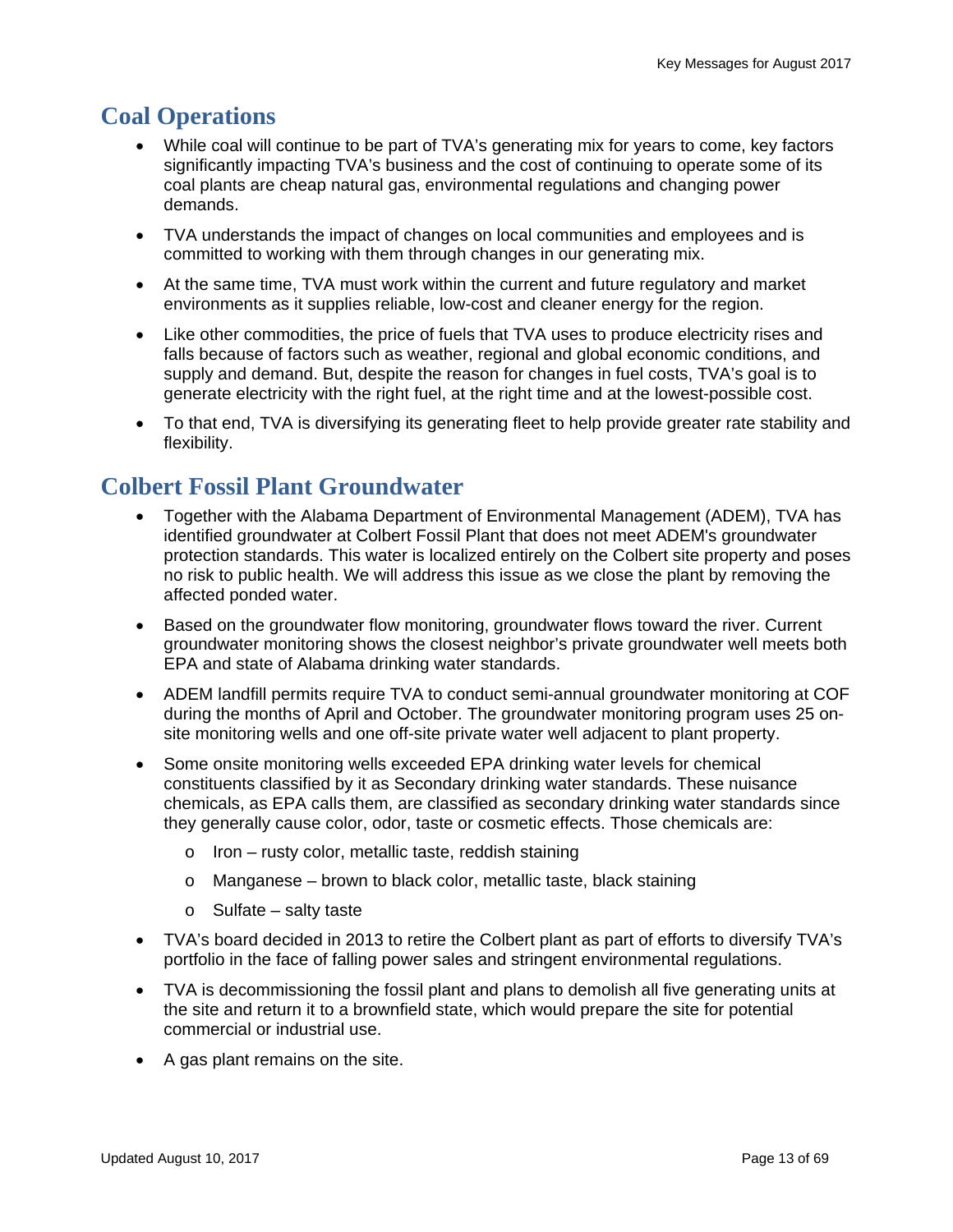# **Cove at Blackberry Ridge**

- Providing a permanent easement for water access rights along 145 feet of Watts Bar shoreline and 26a permit requested by Highlands Development Group is the right and fair action by TVA.
- TVA approved and then suspended the easement for several years while it reviewed and changed its land policies.
- Staff recommends TVA grant the easement as originally approved, like other projects at that time.
- The recommendation balances economic development and environmental stewardship.
- For its part, Highlands Develop-ment forfeits existing water access rights to 150 feet of shore-line, provides a 50-foot conser-vation buffer, and pays \$15,000 for shoreline stabilization.

#### **Background**

This agreement was first approved in 2008 under a "maintain and gain" policy that allowed exchange of land rights. TVA ended the policy when questions were raised about it being applied fairly. An OIG report found inconsistencies but also showed employees worked in good faith and the exchange property was at least as valuable as the easement property.)

# **Cumberland Fossil Plant Coal Silo Collapse**

- After an extensive investigation into the Feb. 17 collapse of a coal silo at Cumberland Fossil Plant, TVA determined the collapse was caused by failure of a support weld that attached the lower section of the silo to the upper vertical section.
- TVA conducted a thorough investigation of the support welds on similar structures.
- Out of an abundance of caution, TVA cut out and replaced all the support welds on each silo for both units at Cumberland, and added additional supports to the silos.
- Unit 1 returned to service on Wednesday, April 12, 2017, after completion of required structural support welding work. Unit 2 was returned to service June 20.

### **Supporting Facts**

- The collapse involved approximately 800 tons of coal.
- There were no injuries or fatalities.
- Unit 2 was taken offline shortly after the incident. Unit 1 was removed from service for inspections and maintenance.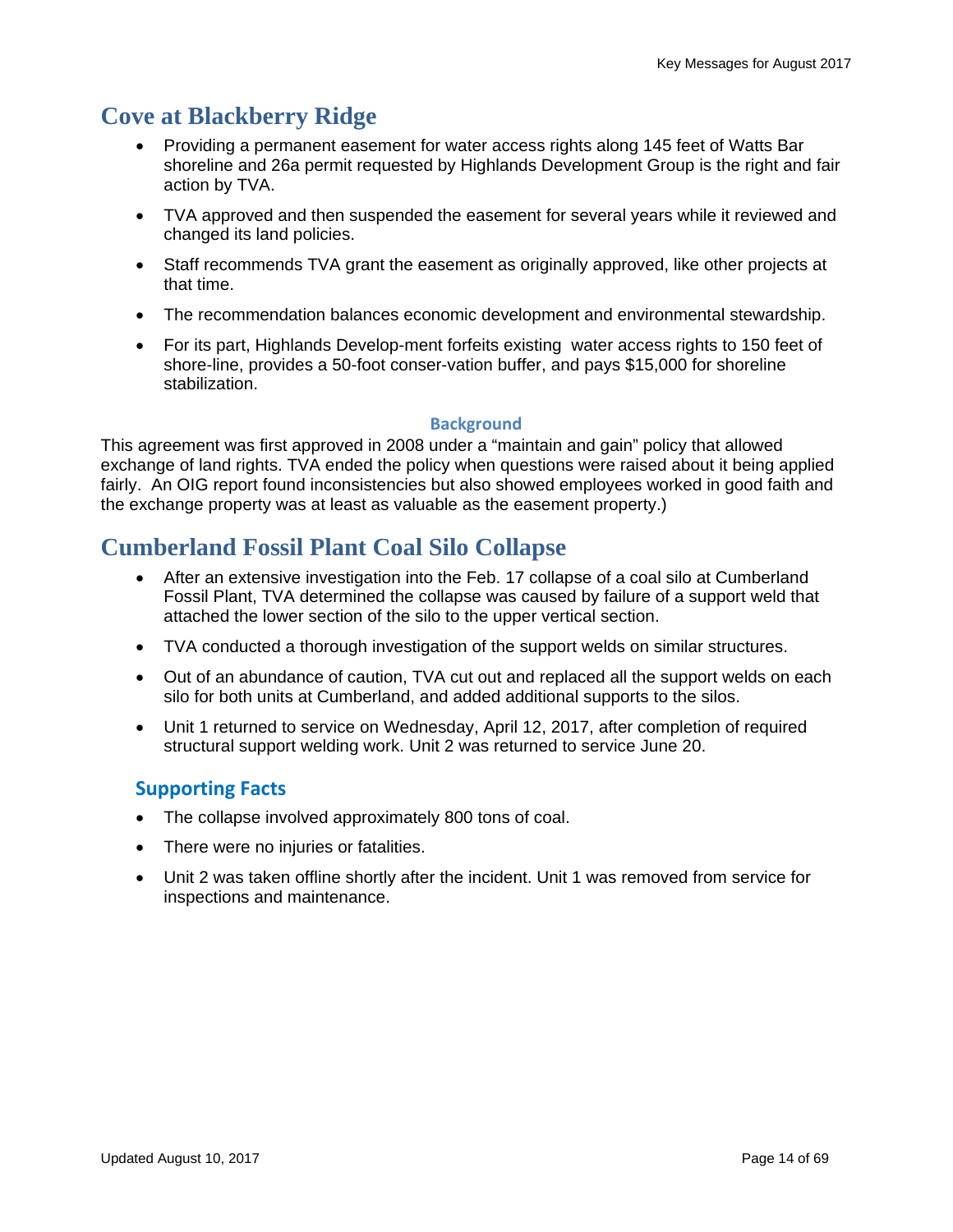# **Cybersecurity**

- As the nation's largest public power provider and a significant part of the U.S. bulk electric system, TVA works around the clock to monitor and protect its critical cyber assets.
- Successful cybersecurity programs are company-wide efforts. Our employees are our first lines of defense, which is why we invest time and resources to educate them on recognizing and resisting cyber threats.
- TVA's critical systems are within a specialized, isolated network that is separate from corporate networks and inaccessible via the internet. This significant added level of security separates core assets from user computers and the internet.
- TVA also has a comprehensive cybersecurity program that proactively helps predict, protect, detect and respond to threats against its computer systems. We also perform continuous monitoring, penetration testing and vulnerability assessments.
- TVA partners with other government agencies, such as FBI, Department of Homeland Security and Department of Energy to stay abreast of emerging cyber threats. TVA adheres to the following Federal and industry regulatory standards:
	- o North American Electric Reliability Corporation (NERC) Critical Infrastructure Protection (CIP) Standards
	- o Nuclear Regulatory Commission (NRC) Cyber Security Requirements
	- o Sarbanes-Oxley Act (SOX)
	- o Federal Information Security Management Act (FISMA)
	- o Federal Privacy Regulations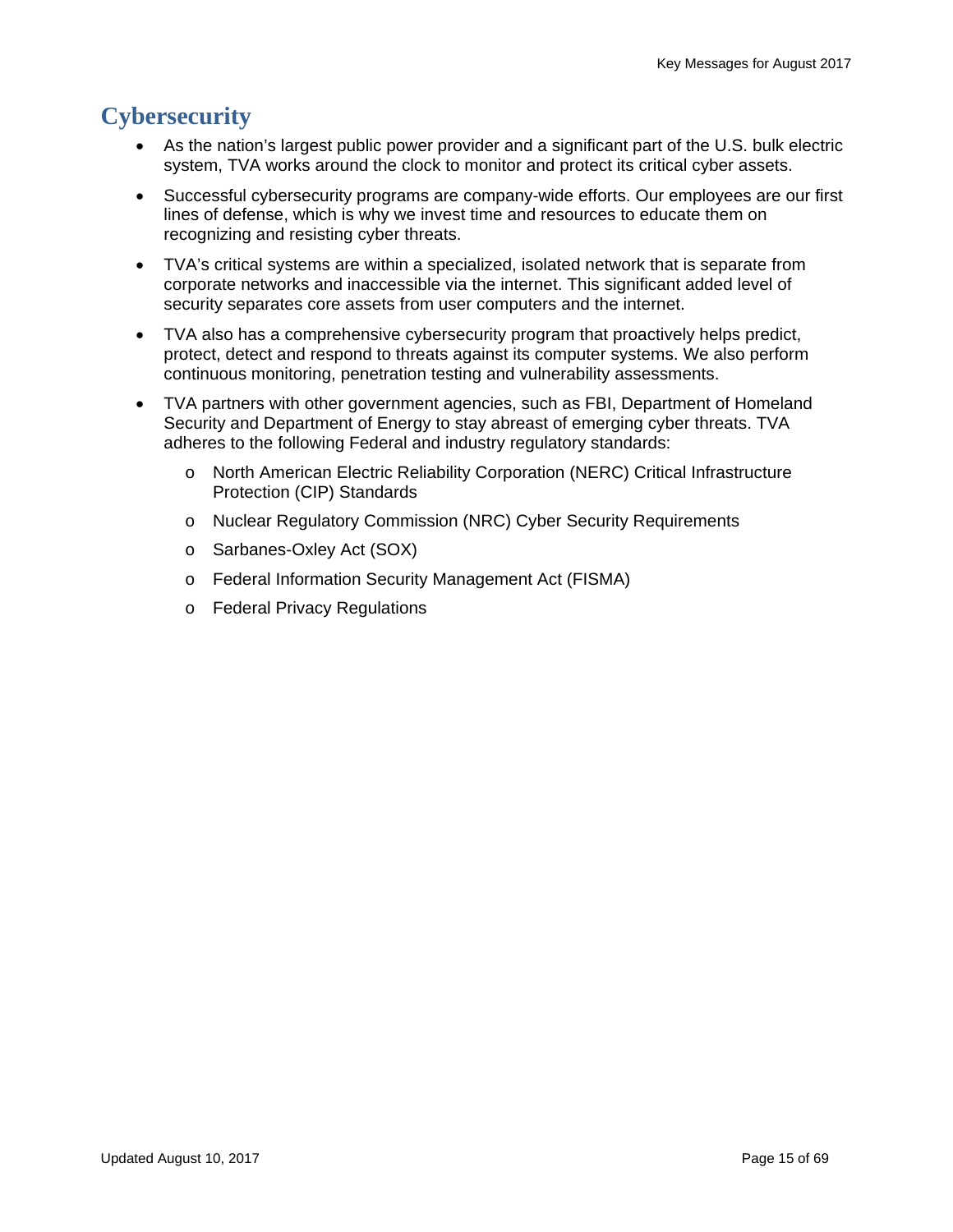# **Dam Safety**

- TVA has a long history of safely operating our dams across the Valley. TVA is collecting information to evaluate the overall health of its 49 dams, including seismic stability.
- With safety of employees and the public as its top priority, TVA's Dam Safety team and independent structural experts work to ensure TVA's 49 river dams, including many earthen structures, in its seven-state region conform to federal design, operation, maintenance and repair guidelines.
- TVA incorporates a system that includes monthly, biannual and annual inspections of its hydro facilities to identify any sign of erosion or any other issue that may cause concern.
- These inspections are part of a robust, comprehensive Dam Safety Program that also includes continuous electronic monitoring for vibrations, rigorous structural and geological assessments, and inspections that look not only at the surface of hydro structures, but also in the geology under and around the dams.
- This type of inspection helped identify an underlying issue at Boone Dam in October 2014, when a sinkhole was discovered at the base of the dam's earthen embankment and muddy water was identified seeping from the river bank below the dam.
- At Pickwick Landing Reservoir, based on seismic analysis, TVA installed an early warning system to notify downstream residents in the unlikely event of an earthquake large enough to damage an earthen embankment at the dam. TVA has issued a draft Environmental Assessment that proposes how it will strengthen the dam to lessen potential harm in case of a severe earthquake and plans to start construction to upgrade the dam in 2017.
- At Boone Reservoir, we have determined the cause of water and sediment seeping from the riverbank below the dam and proposed a remedy while continuously monitoring the dam to ensure its continued stability.
- Completion of the Boone Dam repair project is scheduled for the 2020-2022 timeframe. We will continue to keep community residents and businesses informed.
- At Little Bear Creek Dam near Russellville, Alabama, TVA Dam Safety engineers on April 5 located a small, muddy discharge seeping below the dam spillway. The dam remains stable and continues to be closely monitored.
- In 1936, the Unified Development of the Tennessee River plan outlined how TVA's dams would provide flood control, navigation and electricity for the region.
- We're celebrating the 80th anniversary of the plan with a year long Built for the People series that looks at the 25 dams the plan inspired.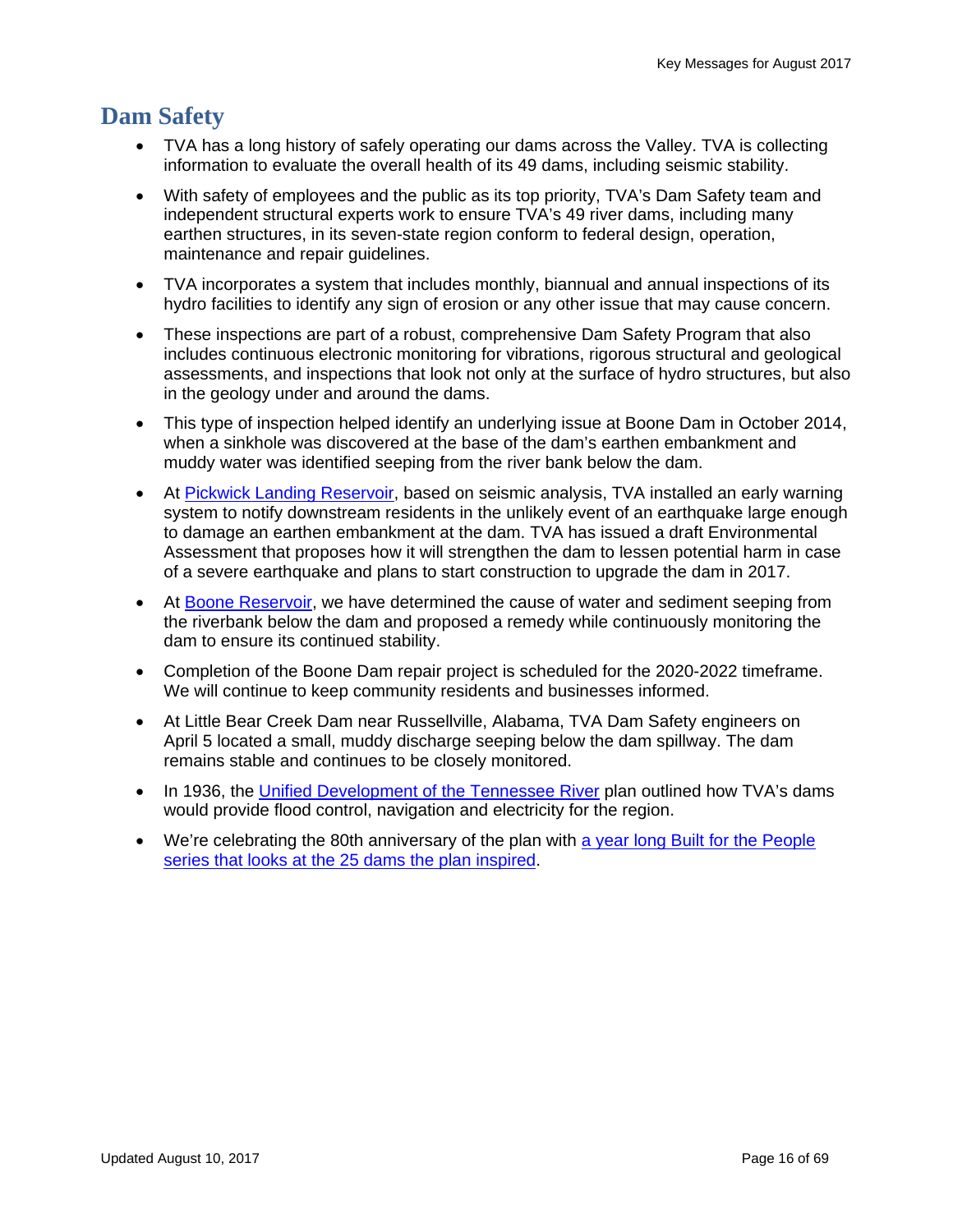## **Drone Operations**

- The operation of drones at a TVA facility, over TVA property or in support of TVA operations, may only be executed by a properly qualified and certified drone contractor.
- Operation of drones by other contractors or TVA employees at a TVA facility, over TVA property or in support of TVA operations, is prohibited.
- TVA business units must receive approval from TVA's UAV board prior to using a drone. The UAV board is composed of representatives from various TVA Business Units. TVA employees or contractors (other than the drone contractor) may participate in the drone activity as subject matter experts but may not operate or control the drone.
- All drone operators and operations must meet all applicable legal and regulatory requirements, and standard requirements described in the TVA Safety Manual and other applicable SPPs.

# **Economic Development**

- Economic development is a core component of TVA's mission to serve the 9 million residents in the Valley.
- TVA works with local power companies, directly served customers and regional, state and local economic development agencies to bring quality jobs to the region and to keep them here.
- Together, in fiscal year 2016, we attracted and retained 72,100 jobs and \$8.3 Billion in capital investment.
- These 2016 results bring TVA's economic development contributions to more than 418,500 jobs and over \$49 billion in capital investments since 2009.
- In 2016, TVA was recognized by Site Selection magazine for the eleventh consecutive year as one of the Top 10 utilities in North America for economic development leadership and results.
- TVA's economic development work focuses on attracting new companies and investments to the Valley; engaging communities and industries to help foster growth; and serving with partners to prepare for economic growth.
- More than 248 companies were recruited to the region and/or expanded existing operations, contributing to the following job totals and business investments in 2016:

| <b>Location</b>         | <b>Jobs Attracted/Retained</b> | <b>Business Investment</b> |
|-------------------------|--------------------------------|----------------------------|
| <b>Alabama</b>          | 9,262 jobs                     | \$832 million              |
| Kentucky                | 4,388 jobs                     | \$645 million              |
| <b>Middle Tennessee</b> | 21,064 jobs                    | \$2.8 billion              |
| <b>Mississippi</b>      | 1,882 jobs                     | \$229 million              |
| <b>Northeast Valley</b> | 15,668 jobs                    | \$2.3 billion              |
| <b>Southeast Valley</b> | 11,844 jobs                    | \$573 million              |
| <b>West Tennessee</b>   | 8,000 jobs                     | \$927 million              |

#### **FY2016 results**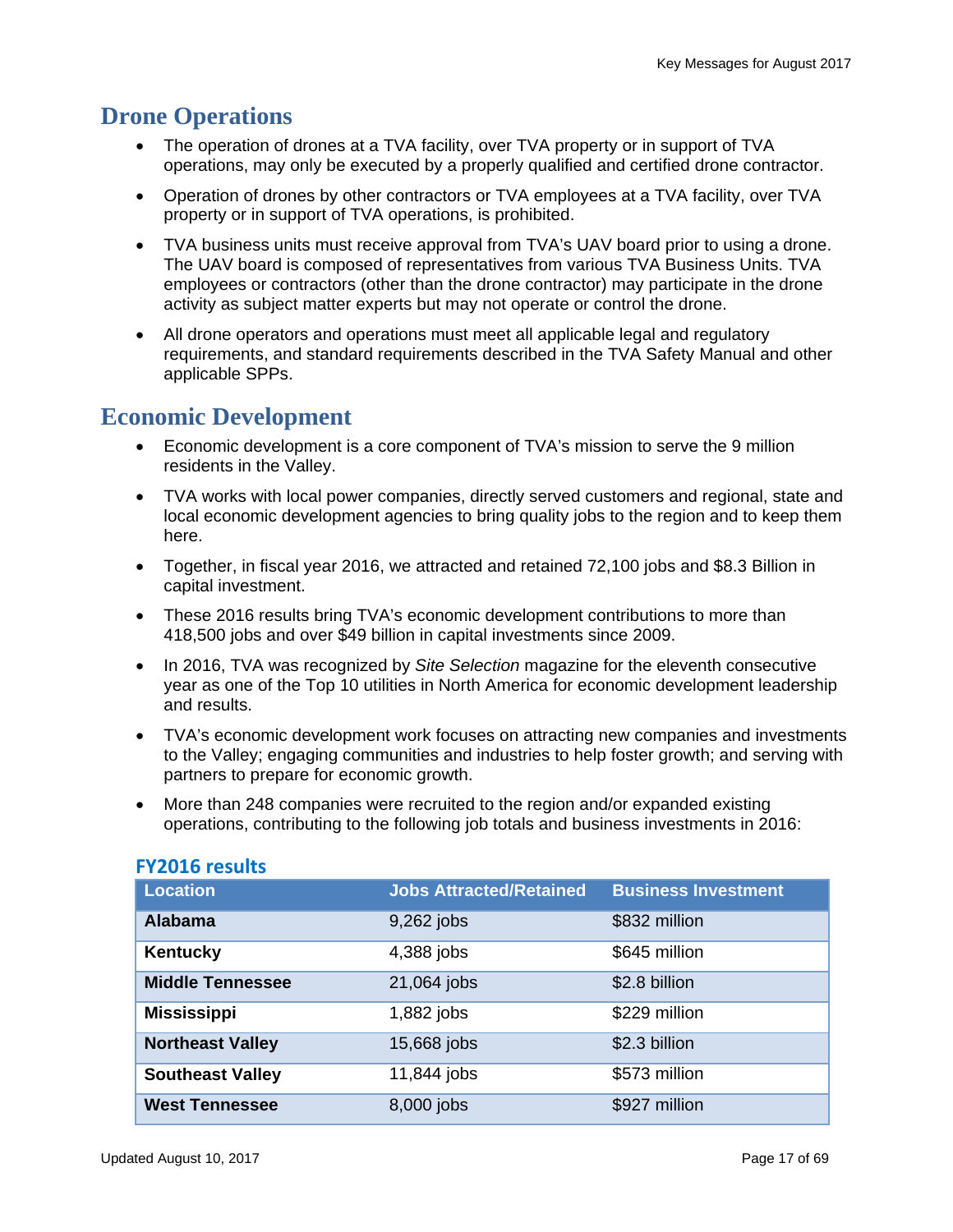# **Effluent Limitations Guidelines**

- On April 12, 2017, the Environmental Protection Agency (EPA) announced it will review and reconsider revisions to technology-based effluent limitations guidelines and standards.
- Energy generators around the country were preparing to comply with the rule that sets strict federal limits on the levels of metals in wastewater discharges from steam power plants. Plants were expected to comply with the rule between 2018 and 2023, depending on their Clean Water Act permit schedule.
	- o The EPA also signed a stay of the rule's compliance deadlines for fly ash transport water, bottom ash transport water, and flue gas desulfurization (FGD) wastewater, among others. The administrative stay becomes effective when published in the Federal Register.
- Many of the rule's requirements could be complied with only by designing and installing major new technology at a cost of billions of dollars across the industry. Without a stay during the reconsideration, industry members would have been forced to continue expending funds for compliance with a rule that EPA may have decided to change.
- TVA's Environmental & Energy Policy staffs are determining how this and other EPA actions impact TVA's current and future business decisions. This information will be shared in the near future within TVA and with our LPC partners.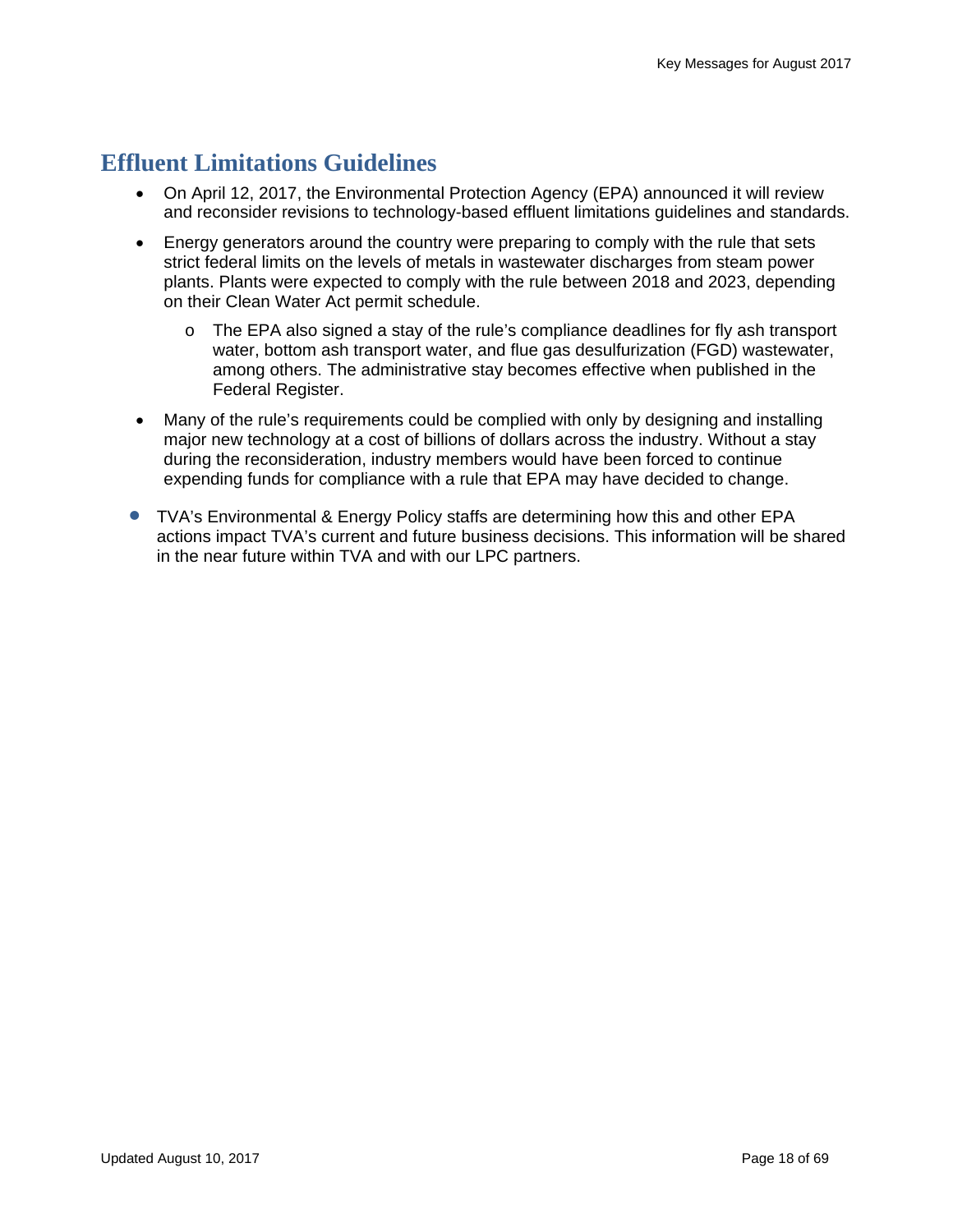# **Energy Efficiency, Renewable and Distributed Generation**

- New technologies, changing consumer/business usage habits that include demand for cleaner and greener energy, evolving regulatory standards and emerging competition are driving changes in the traditional energy delivery model.
- The primary change for power generators in the coming years will involve renewable energy sources and energy efficiency as they continue to play an increasingly strong role in the country's energy future.
- As public power providers, TVA and its customers, much like investor-owned utilities around the country, are working to do what's right for ratepayers.
- Speaking for TVA, we have been diversifying our generating fleet for some time to use a more diverse portfolio of energy sources that will better serve our customers in a variety of future conditions with greater rate stability.
- Our 2015 Integrated Resource Plan (IRP) established renewable energy, energy efficiency and demand response as key resources in TVA's future energy mix.
- TVA's goal is to continue aligning our energy portfolio with demand and to use the right resource at the right time to ensure energy at the lowest-feasible price for our customers.
- As the largest public power provider in the United States, our priority continues to be leastcost planning. We recognize that our renewable energy, energy efficiency and demand response programs/products must add value and provide flexibility to be adjusted to meet future changing needs of consumers.
- To that end, we are working to improve our internal processes and capabilities, develop a structural framework and guiding principles, and to determine how to integrate Distributed Energy Resources, or DER, into our normal business planning processes.
- Distributed generation is being done in partnership with our local power companies, which are the distributors of electricity to homes and businesses throughout the Valley.
- We are working together to jointly decide how we can best prepare for the changing market together, adjusting our structures and processes accordingly.
- As our internal work matures beyond structure and processes, TVA and our distribution customers will collaborate to develop strategies that include delivery mechanisms and operational guidelines so that, together, we seamlessly respond to the Valley's evolving engagement in Distributed Energy Resources technologies.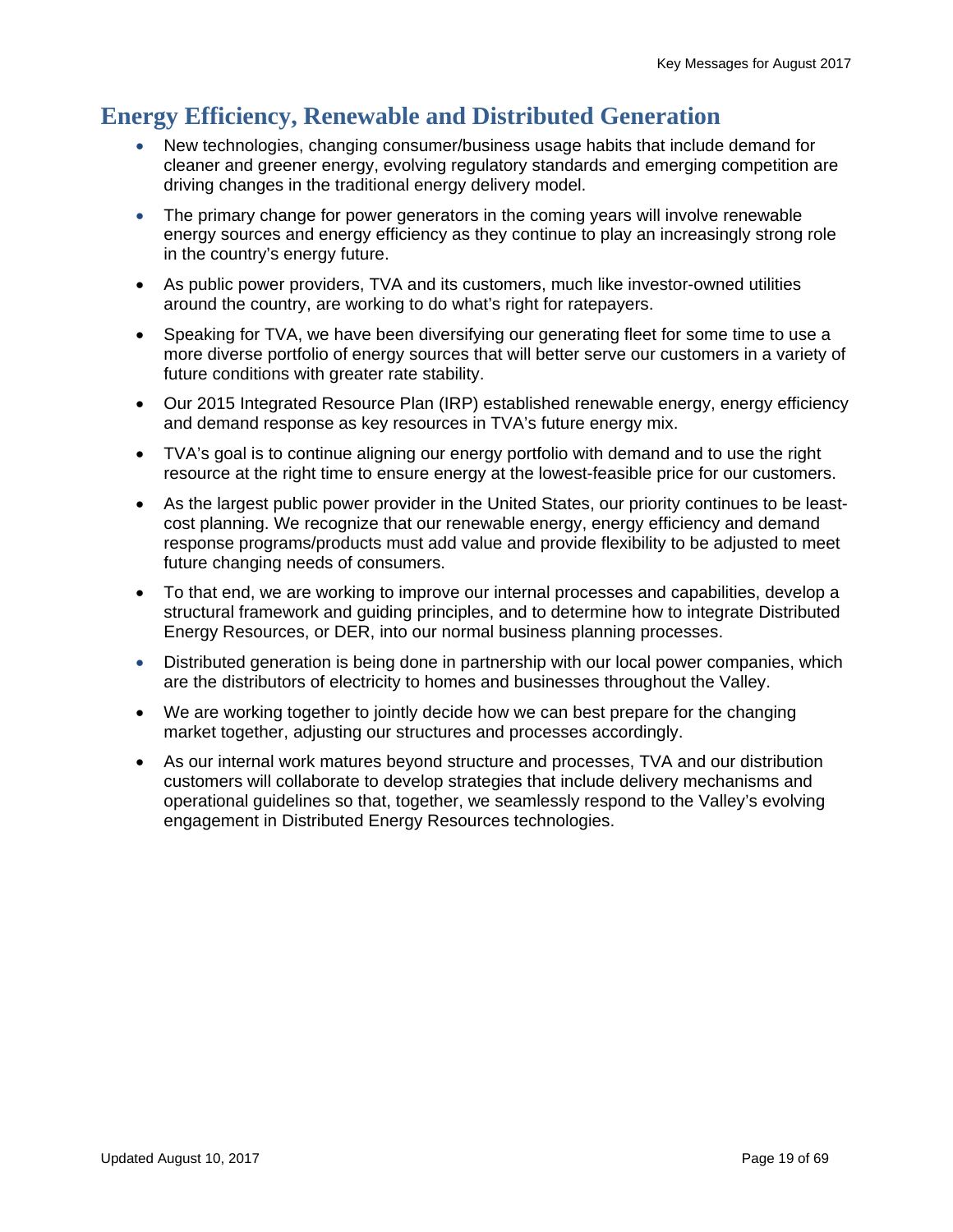### **Grid Stability**

- There are several regions with high penetrations of renewable resources where we have learned important lessons, such as California, North Carolina and Germany. TVA has worked closely with these areas and around the Southeast to improve processes for connecting renewables to the grid.
- Integrating renewable generation presents a number of challenges, including maintaining voltage stability and frequency control, power quality, ramping and the need to carry additional resource reserves to account for variability. As generation resources become more distributed and intermittent, the need to extend secure communication networks for visibility and control becomes even more important in maintaining grid reliability.
- Because this is an industry-wide concern, our regulators are actively involved in identifying issues and creating policies to help close gaps and ensure grid stability through these changes.
- For example, NERC created a task force to identify and monitor grid challenges associated with high penetration of renewables and to serve in an advisory role to policy makers. In response, FERC has promulgated policies requiring certain voltage and frequency control capabilities for all new generators, including renewables, connecting to the grid.
- By working with other utilities and our regulators to apply lessons learned from others, we have high confidence our grid will remain reliable as we transition towards integrating larger amounts of renewable generation.
- As TVA transitioned away from coal to other resources, accelerated by the EPA Mercury and Air Toxics Standards (April 2015 compliance date with possible extensions of one or two years), TVA identified significant impacts to its transmission system that include overloaded transmission equipment, such as lines and transformers, caused by changes in power flow patterns and typically low-voltage issues caused by the loss of reactive power provided by the generator.
- As TVA moves toward a more diverse resource mix, TVA has invested \$360 million since 2011 and plans to invest an additional \$70 million through 2020 in upgrades to the transmission system to maintain grid reliability.

### **Renewable Energy**

- Cost-effective, renewable energy is an important part of TVA's diverse portfolio of energy generating sources.
- TVA considers projects according to least-cost planning and as demand warrants.
- TVA has offered or installed more than 400 megawatts of solar capacity since 2011, and currently has more than 1,300 megawatts of wind and nearly 70 megawatts of biomass under contract.
- In 2016, TVA's renewable energy programs are placing greater focus on the distribution grid system and the increasingly important role of local power company partners.
- TVA's small-scale renewable program, offered through participating local power companies, has resulted in over 100 megawatts of renewable capacity, with more than 3,000 systems operating or approved across the region.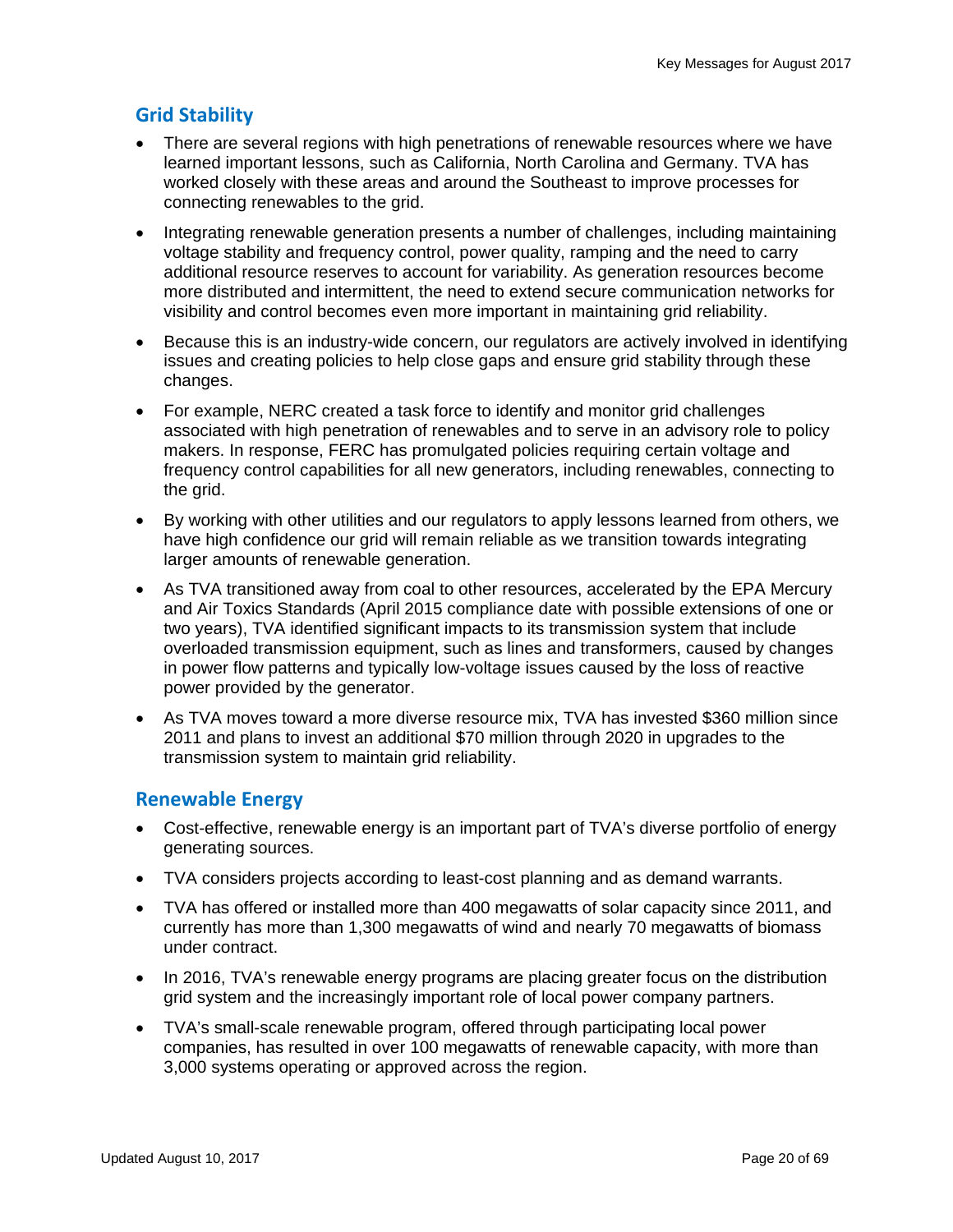### **Renewable Request for Information (RFI)**

- TVA issued a Request for Information on May 2, 2016, for renewable energy providers interested in a potential "sell-all" power purchase agreement with TVA. The RFI closed on June 30, 2016.
- TVA is interested in renewable resources located inside or delivered to the TVA service territory, with energy delivery beginning no later than Dec. 31, 2020.
- The information received through the RFI will be used by TVA's planning processes.

#### **Solar Projects**

#### **NextEra River Bend Solar Energy Purchase Agreement**

- Cost-effective, renewable energy is an important part of TVA's commitment to providing low-cost, reliable and cleaner energy from a variety of generating sources.
- The 20-year agreement with NextEra Energy Resources delivers 75 megawatts to the TVA system from the River Bend Solar Energy Center near Florence, Alabama's largest solar energy facility.
- This clean energy is priced competitively with other TVA options for generation, and it is in a good location to support the transmission system.
- The project demonstrates TVA's environmental commitment, supports continued diversification of TVA's generating sources, and promotes economic prosperity in the region.

#### **Silicon Ranch at Millington**

- TVA awarded Silicon Ranch Corporation a power-purchase agreement for a 53-megawatt solar project at Naval Support Activity Mid-South in Millington.
- The solar array will be the largest in the state and provided power to TVA customers at cost-competitive rates for the next 20 years.
- The project will feature about 580,000 panels with a single-axis tracking system that will track the sun across its daily arc. The project will occupy more than 400 acres.
- Silicon Ranch is based in the TVA service area, in Nashville.
- This effort supports the Navy's goals of increasing energy resiliency for their base operations and securing additional renewable energy to meet the mandates of various executive orders
- TVA plans to build the proposed Shelby-Millington Solar 161-kV Transmission Line from TVA's existing Shelby 500-kV Substation located off Mudville Road in Millington to Silicon Ranch's new Millington Solar 161-kV Substation in Millington.

#### **Allen Combined Cycle Plant Solar Generation**

See Page 5, Allen Combined Cycle Plant Solar Generation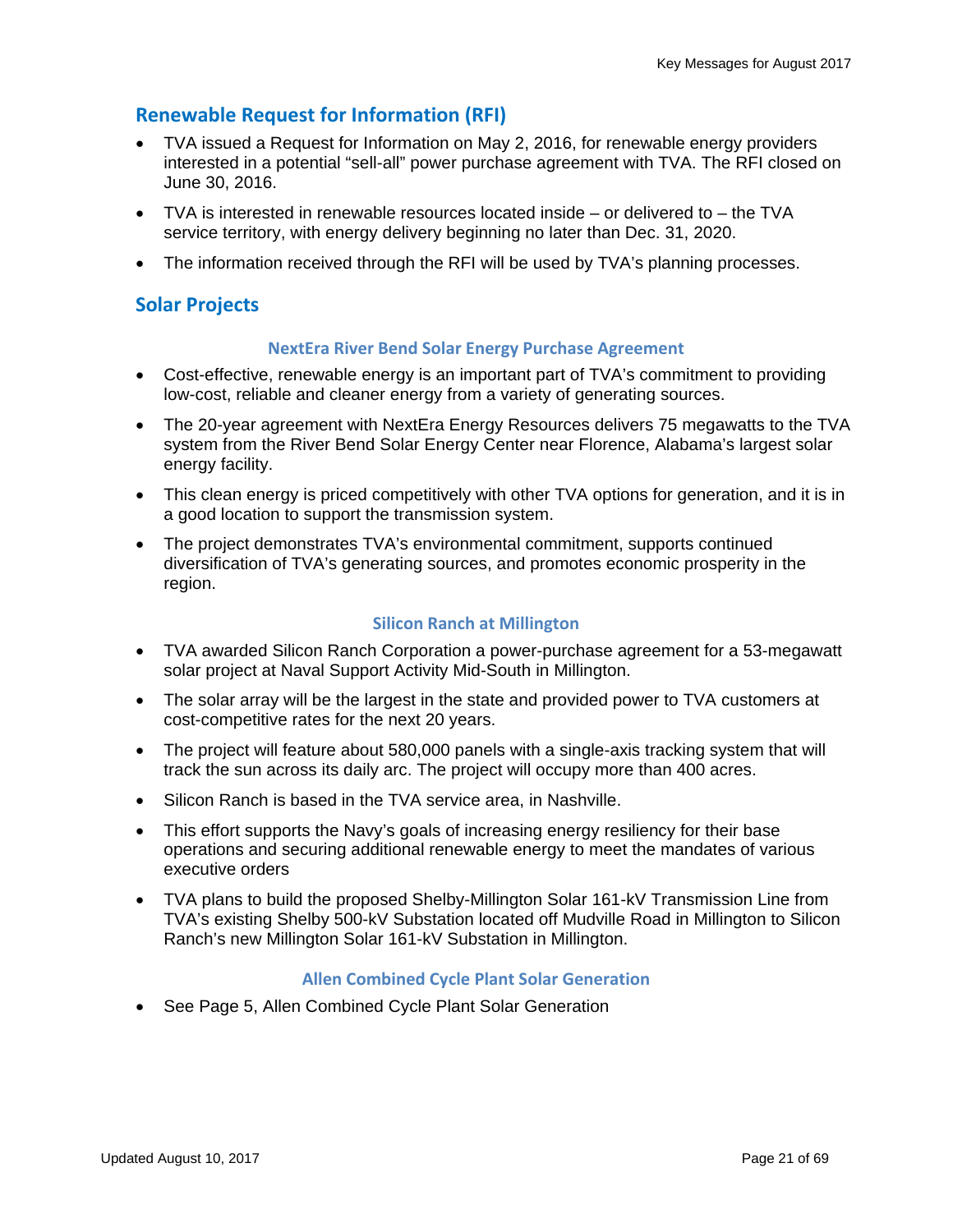### **Solar Energy Transmission**

- One of the more attractive advantages of solar is that it can be deployed efficiently within the Valley at locations no more remote than other traditional generation resources.
- Recent solar decisions made by TVA, such as River Bend, have been deployed in locations near transmission facilities with available transmission capacity. As a result, transmission expansion was not required, except for the relatively short connections to the grid. TVA has identified potential sites where transmission capacity and land suitable for solar development are available. There is no shortage of attractive solar sites in the Valley.
- TVA's decisions in the 2010-11 timeframe to contract for approximately1,500 megawatts of remotely-located wind resources did not require any upgrades to the transmission system to acquire the power.
- TVA's renewable power decisions are based on balanced, least-cost principles.
- As such, the economics associated with medium sized blocks of renewable power (50 megawatts to 300 megawatts) do not drive large investment in transmission. Economics tend to drive renewables to locations with access to lower cost transmission. Obviously, demand for larger blocks of renewables (300 megawatts to 3500 megawatts) can drive more significant transmission build out, such as HVDC lines carrying wind from the west.
- There are processes in place, such as Interconnection and Transmission Service that ensure adequate transmission is being built for these resources. The role of transmission has always been to reliably deliver generation from where it is made, to where it is needed.
- And to answer the question of adequate transmission to handle increases in renewable generation, TVA continues to invest in its transmission capabilities.
- As TVA moves toward a more diverse resource mix, TVA has invested \$360 million since 2011 and plans to invest an additional \$70 million through 2020 in upgrades to the transmission system to maintain grid reliability.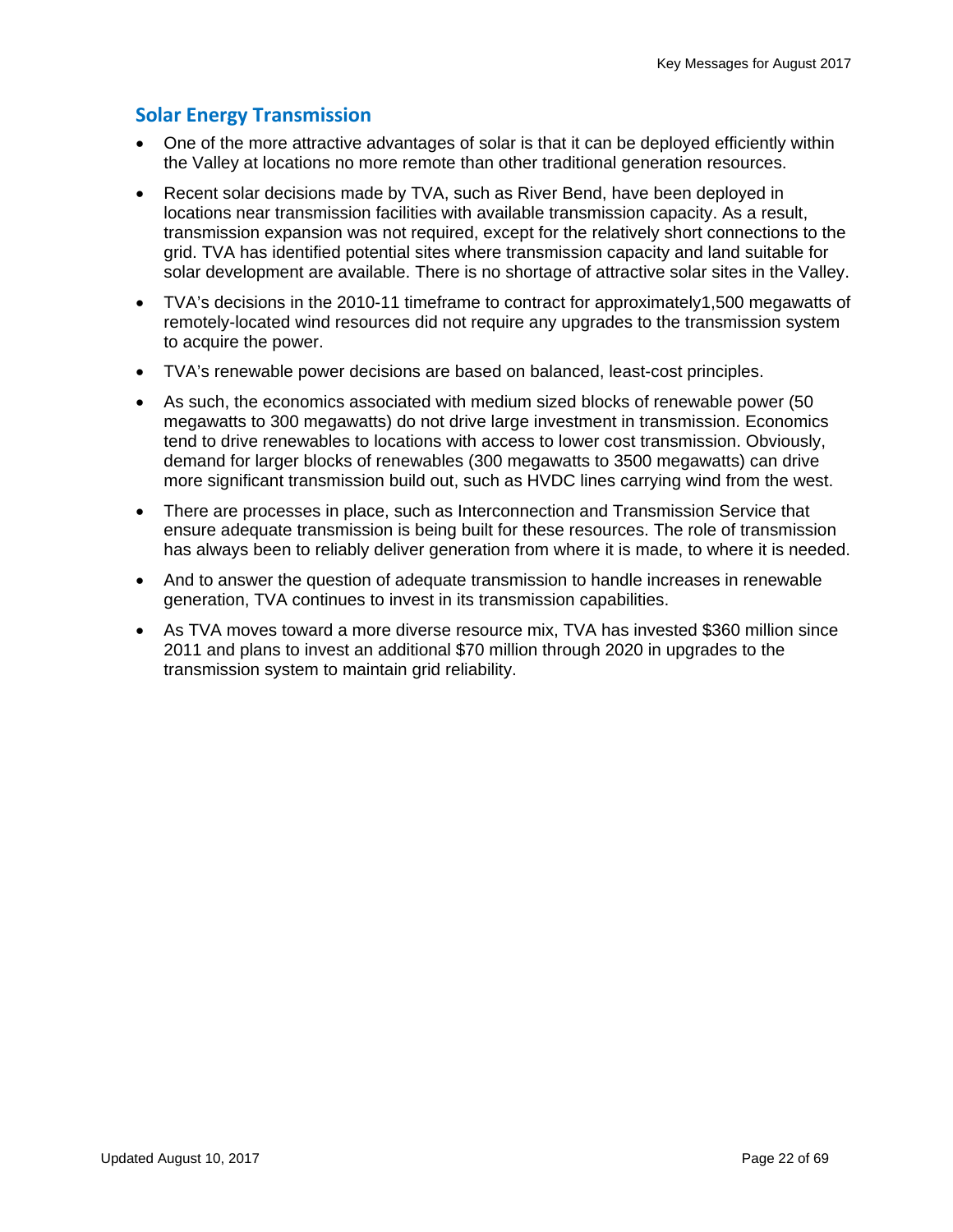#### **Wind Energy Projects**

- Cost-effective, renewable energy is an important part of TVA's diverse energy portfolio.
- TVA now has more than 1,200 megawatts of wind energy under contract.
- Utilities are gaining experience with wind power, and we will continue to consider wind and other resources in our power supply planning.
- TVA's renewable energy programs are placing greater focus on the distribution grid and the increasingly important role of our local power company partners.
- Last spring, TVA issued a Request for Information to learn more about renewable resources inside, or deliverable to, to the TVA region.
- TVA will use responses to the Request for Information to assess resources that can help balance its generating portfolio with clean, efficient and least-cost energy.

#### **Clean Line**

- TVA continues to consider wind, as well as other resources, in its power supply planning. At the same time, TVA is directed under the TVA Act of 1933 to deliver electricity at the lowest feasible rates.
- Clean Line Energy Partners is proposing a 700-mile transmission line to connect 4,000 megawatts of wind power with utilities in the mid-South and southeastern United States.
- TVA is studying the safety and reliability of interconnecting Clean Line to the TVA transmission system, as well as moving significant amounts of power across TVA's system to neighboring utilities.
- The TVA Act of 1933 directs TVA to provide power at the lowest feasible rates and the latest Integrated Resource Plan projects flat- to declining-power demand for the foreseeable future, so consideration for purchasing power from Clean Line would necessarily be made in the context of cost and need.

#### **Crab Orchard Project**

- Apex Clean Energy and Cumberland County officials announced Jan. 14, 2016, that Tennessee's largest wind farm will be located in Crab Orchard, near Crossville.
- The \$100 million project will include up to 23 wind turbines that will produce 71 megawatts of power each year.
- Apex Clean Energy has filed a transmission service interconnection request with TVA. However, the request doesn't mean TVA intends to purchase power from the wind farm, and TVA has not completed the engineering studies necessary to determine the feasibility of the proposed interconnection.
- TVA received an offer for a power purchase agreement from Apex through a Renewable Request for Information (RFI) that was opened May 2 to June 30, 2016.
- Should TVA receive a viable offer for a power purchase agreement, TVA will conduct a detailed assessment of the anticipated environmental impacts of the construction and operation of the windfarm.
- TVA will involve the public in the impact assessment.
- The wind farm could be operational by the end of 2017.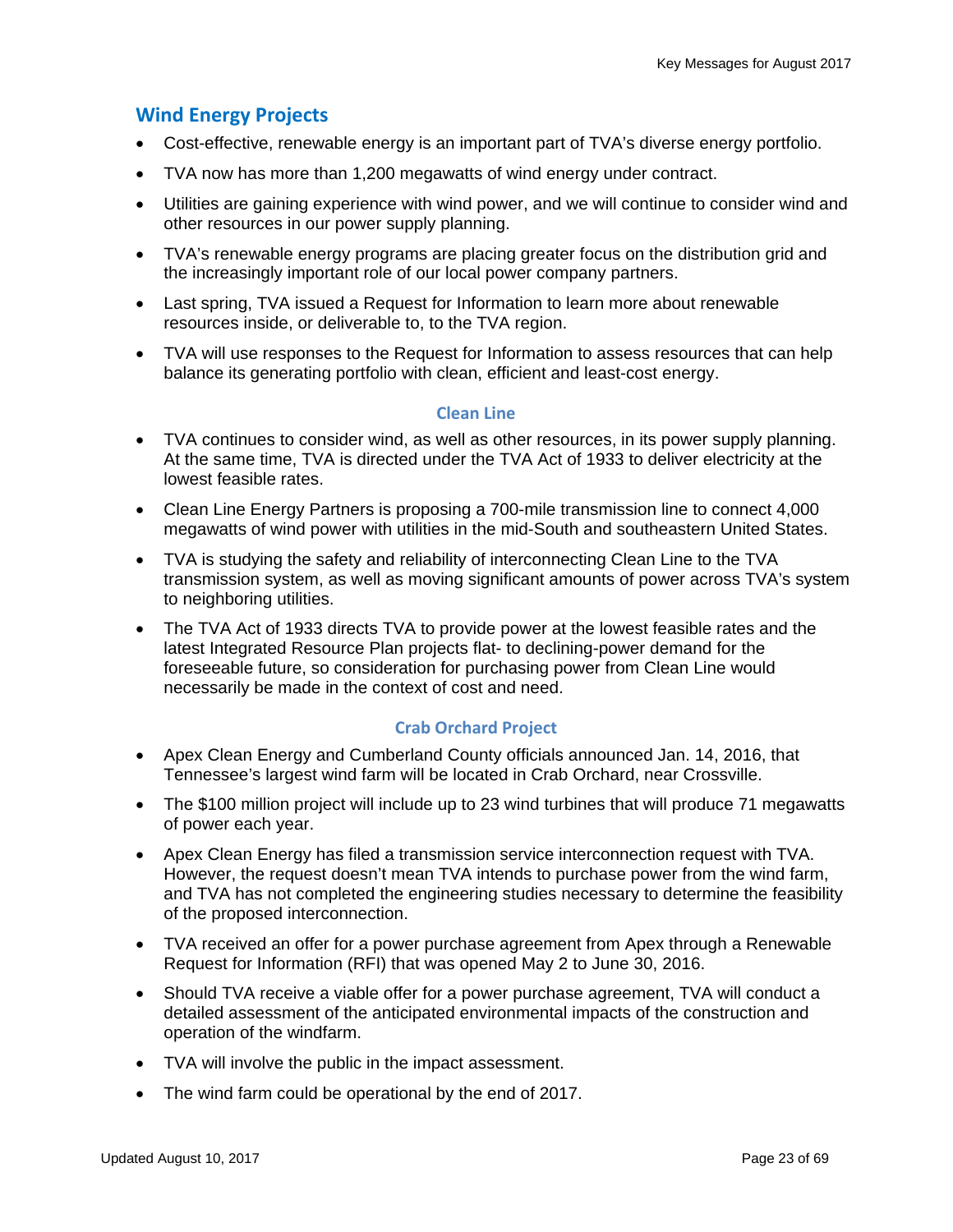# **EnergyRight® Solutions**

- Energy efficiency is a cost-effective, customer-engaging resource.
- Supporting energy efficiency is the right thing for TVA to do. It helps consumers save money, keeps the environment cleaner, and helps make energy costs more affordable.
- In fiscal year 2015, TVA and local power company partners achieved impressive results in energy efficiency:
	- o Saved 412 gigawatt-hours through residential, business and industrial energy efficiency programs – enough energy to power 26,581 homes.
	- o Helped homeowners invest \$68 million in energy efficiency improvements.
	- o Provided \$38 million in incentives that benefitted homeowners, local power companies, businesses and industries in the Valley.
	- o Created 728 jobs in the region
- For information on energy efficiency, including the new eScore™ program for homes, visit www.energyright.com.
- EnergyRight Solutions services are the toolkit for the local power companies to serve their customers and members. They enable local power companies to be the preferred provider of energy efficient solutions.
- EnergyRight Solutions programs are cost-effective and enhance our generation performance.
- The consumer benefits by living more comfortably, saving energy and saving money; the Valley benefits from having a cleaner environment; and, the economy benefits by increased competitiveness through lower rates and improved system reliability.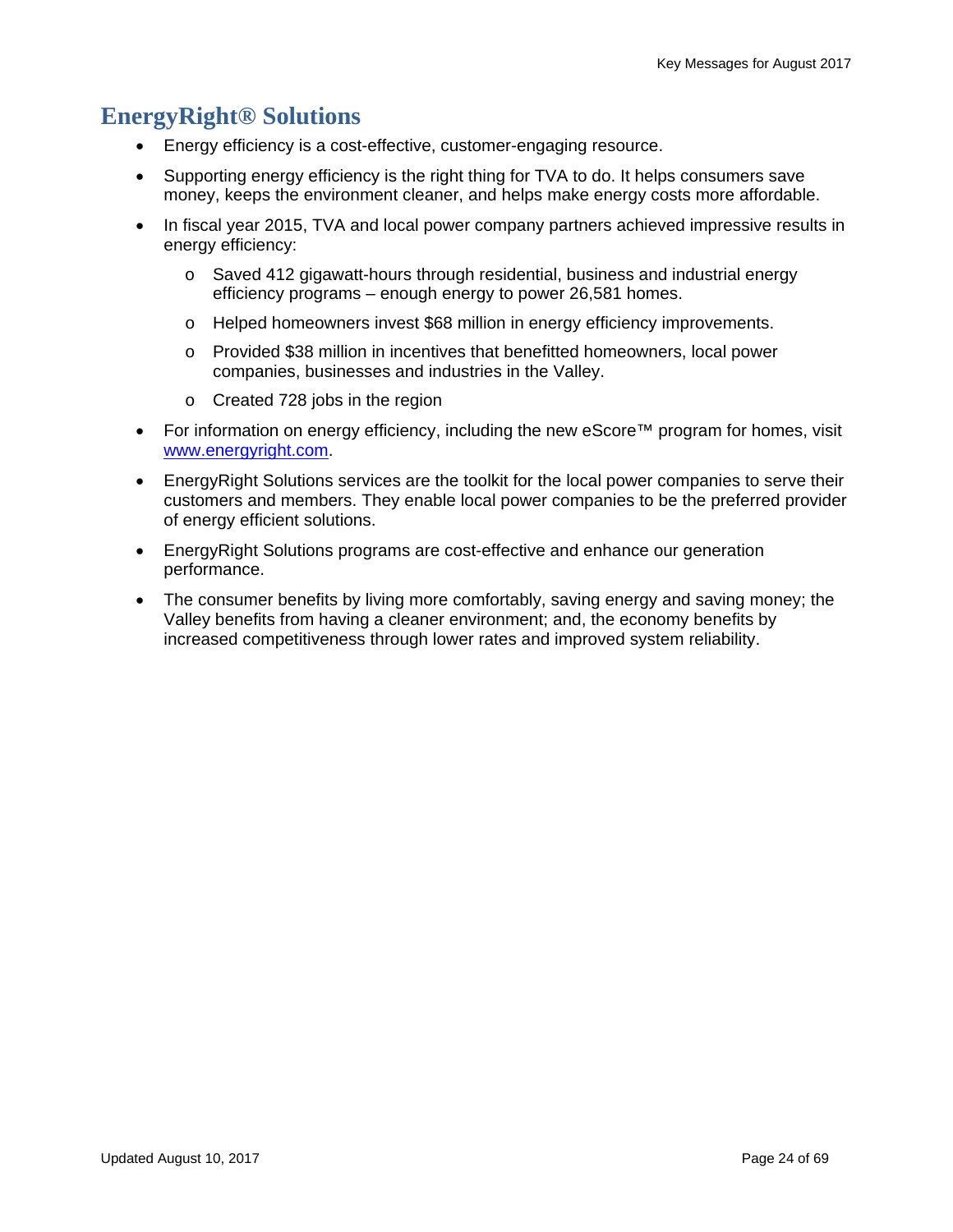### **Fiber\***

- Fiber is a vital part of TVA's modern communication infrastructure. Having a robust and extensive fiber network helps ensure reliable, real-time system information is shared between generating stations, substations and other facilities.
- TVA's strategic fiber initiative provides an upgrade to our telecommunications system. TVA plans to add approximately 3,500 miles of fiber to its system over the next 10 years to build a robust fiber backbone that will improve the reliability and resiliency of the transmission system while enabling the system to better accommodate distributed energy resources as they enter the market.
- The additional bandwidth will also support other TVA functions -- including information technology, emergency management and river operations.
- TVA's strategic fiber initiative also expands opportunities for economic development in direct support of TVA's mission of service to the people of the Valley.
	- Surplus "dark" fibers built into the network provide an opportunity for other companies to create or expand fiber-related services in the Valley and reach many of the region's underserved and unserved communities.
- With TVA's extensive network in place, local power companies and other service providers will be in a better position to expand broadband service into those communities that currently have limited access, if they choose to do so.
- Having access to a robust fiber network can improve lives in these communities through expanded business, healthcare and education opportunities.
- Alignment with our local power company partners is a critical step in creating a comprehensive and sustainable fiber network that benefits all Valley residents.
- TVA is not getting into the broadband business. Our fiber network was built to support power system needs, and our focus remains on our own operations.
- TVA has a long history of working with external parties (LPC's and commercial companies) with broadband service capabilities by providing access to surplus dark fibers on TVA's system.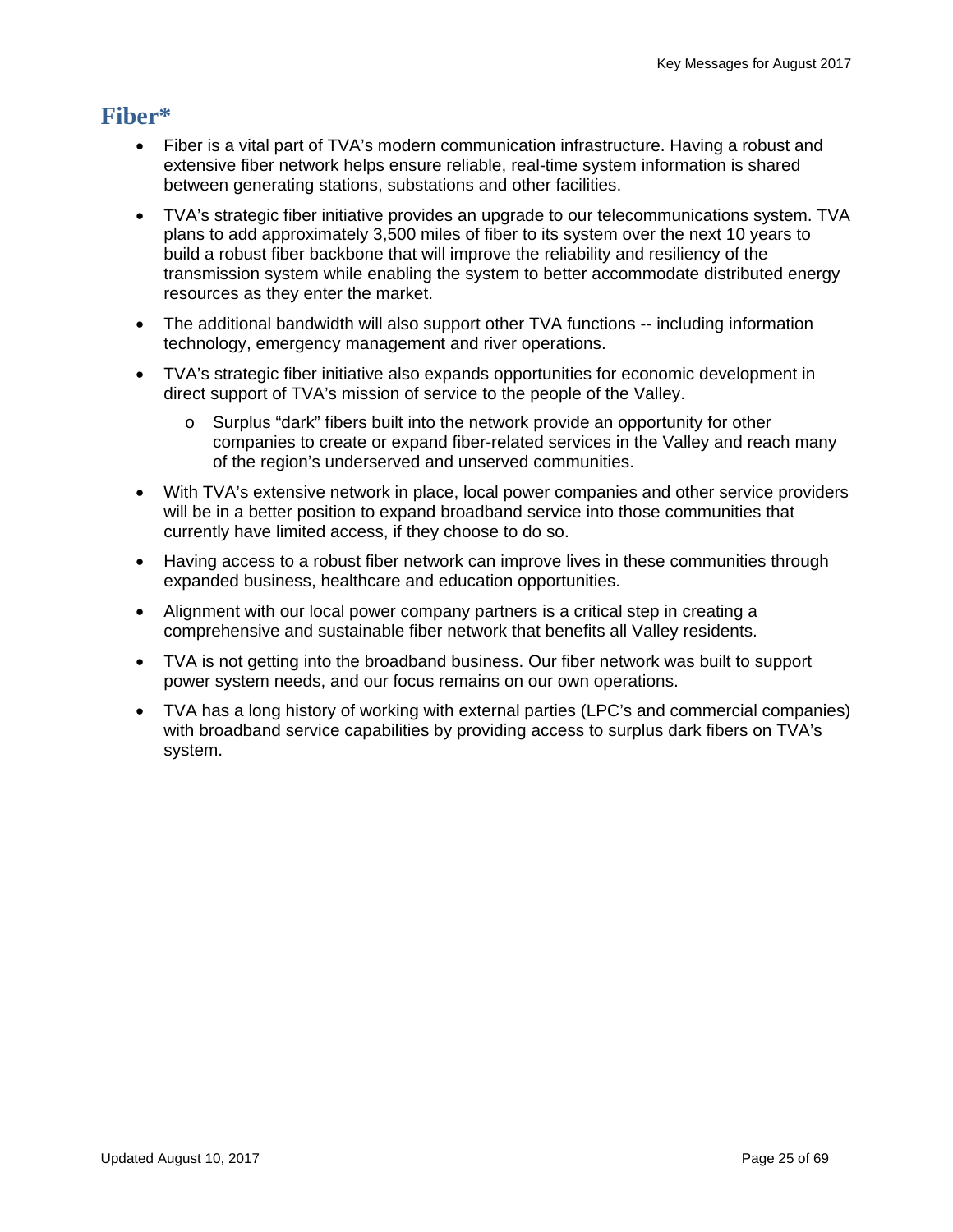# **Floating Cabins**

- Legislation recently approved by Congress and signed by President Barak Obama gives the TVA board of directors authority to allow floating cabins (also known as floating houses) on the reservoirs it manages.
- This legislation affirms TVA's need to establish fair and reasonable health, safety and environmental standards and levy fees on floating cabin owners to ensure compliance.
- Under the legislation, existing floating cabins may remain on TVA-managed reservoirs for significant lengths of time if they continue to comply with new standards and meet fee requirements. TVA also may also establish guidance to prevent construction of new structures on its waters.
- TVA is continuing to work with interested parties, including floating cabin owners, on details of new standards and fees. The public will have the opportunity to comment on the proposed standards before they are finalized.

#### **Additional information**

- TVA remains committed to ensuring everyone has the ability to enjoy TVA-managed public lands and waters.
- The board's proposed 30-year "sunset clause" will be replaced with clear requirements for maintaining existing floating cabins, fair fees for the owners to ensure compliance and prohibition on any new floating cabin construction.
- TVA team members have been meeting with floating cabin/home owners and other interested parties to establish the framework of specific safety and environmental requirements. This work will continue in 2017.
- A permitting process will be developed that will be tied to complying with new standards that are being developed. Once those standards are finalized, owners will have a certain timeframe to fully comply with standards and fee requirements. Details, when developed, will be communicated to owners through local marinas and floating cabin associations.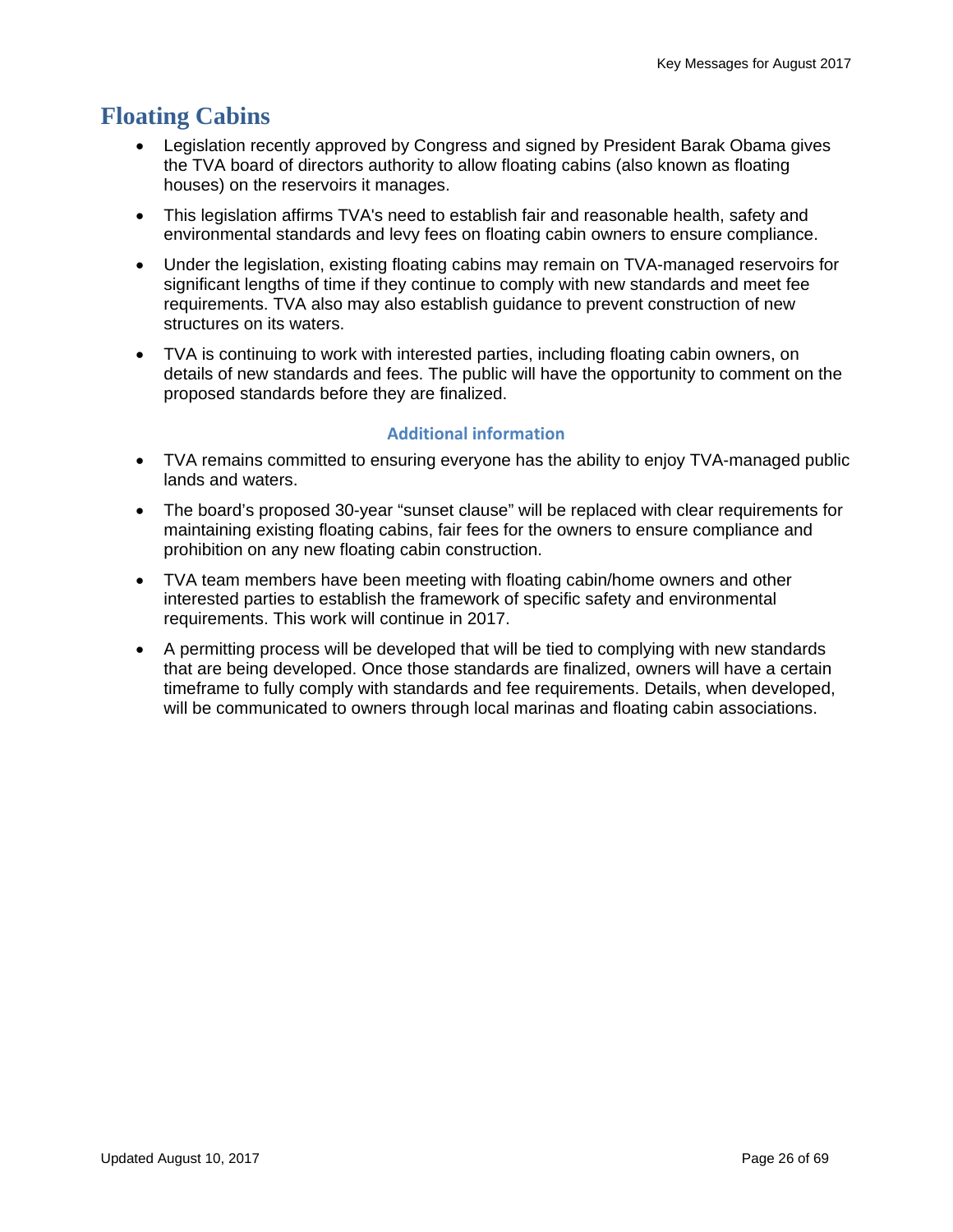# **Gallatin Fossil Plant**

### **Dry Scrubbers**

- The result of nearly 35 months of construction was seen when Unit 2, the last of the four dry scrubbers at Gallatin Fossil Plant, was placed into service Feb. 3, 2016.
- This \$730 million investment in clean air was completed on time and within the projected budget, allowing Gallatin to become compliant with the EPA MATS (Mercury and Air Toxics Standards) well before the April 16, 2016 deadline.
- The dry scrubbers remove up to 98 percent of sulfur dioxide (SO2) from the exhaust flue.
	- $\circ$  The dry byproduct will be stored in a landfill that currently is being constructed on the Gallatin property as part of its commitment to dry storage of coal-combustion residuals across the fleet.
- A baffle system is being installed on the scrubbers in response to neighborhood concerns about the noise level from the Induced-Draft fans during start-up.
	- $\circ$  While the sound level is below city-regulated standards, the baffle system is being installed to maintain a good relationship with the neighborhood.
- The \$700,000 project will reduce sound levels by 10 decibels. With dry scrubber construction complete at Gallatin, the focus now turns to the selective catalytic reduction (SCR) additions. The \$370 million investment in this project will remove nitrogen oxide emissions from all four of the plant's generating units.
	- The first two SCRs are scheduled to become operational in the spring of 2017, and the final two SCRs are scheduled for completion in the fall of 2017.

#### **Additional Information**

- As part of the project, TVA built a new Cumberland River Aquatic Center on the side opposite the discharge channel from the original location of the aquatic facility.
- The Gallatin dry scrubber project started in 2011 with a design phase that lasted about a year. Ground was broken on the project in March of 2013.
- Units 4, 3 and 1 were placed online in April, June and November of 2015, respectively.
- As many as 1,300 construction workers were on site during the peak construction phase.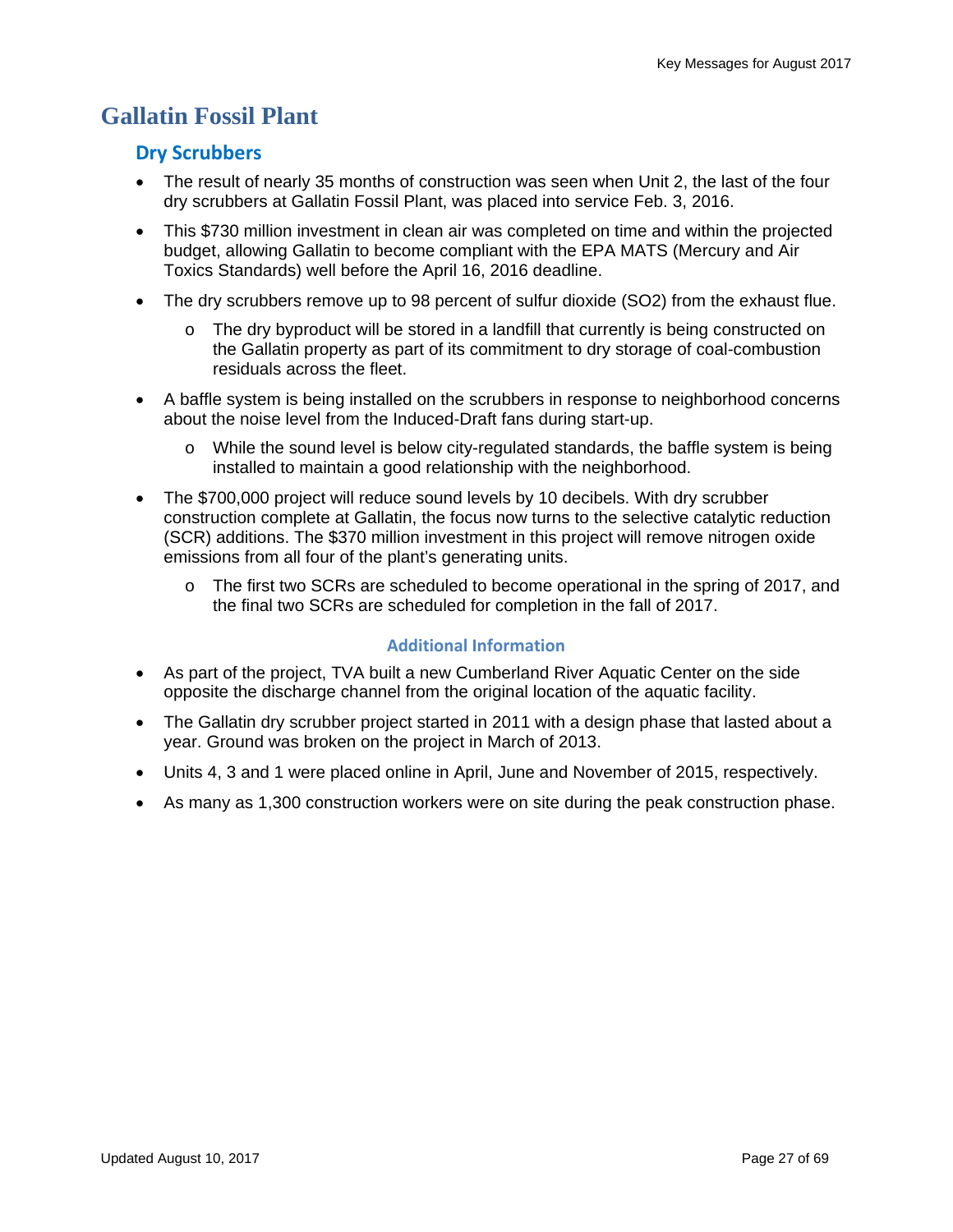### **Offsite Groundwater Sampling**

- TVA monitors and performs tests at its Gallatin Fossil Plant intake and outfall according to its water discharge permits. Results are in compliance and indicate the health of the river above and below the plant is not impacted by TVA operations.
- Numerous TVA studies found healthy ecosystems in the Cumberland River adjacent to the plant and observed no harm to the environment resulting from TVA's operations at Gallatin. In addition, almost all of TVA's groundwater monitoring data results is well within applicable groundwater protection standards.
	- $\circ$  A few higher readings were found at Gallatin near an old ash pond that has not been used since 1970 and that is now covered with vegetation. This area is not near the existing private wells along Odoms Bend Road.
- Our investigations to-date haven't identified impacts to local sources of drinking water and we are continuing with our investigations to confirm this.
- Tennessee Department of Environment & Conservation also has sampled groundwater at three offsite private residential wells near TVA's Gallatin Fossil Plant.
- The results of the state's private well sample show that no chemical constituents exceed drinking water standards, including the general chromium standard.
- TDEC also has identified two constituents that are very low in concentration, but above what they have identified as levels normally seen in ground water. They are:
	- $\circ$  Boron levels, which are not a drinking water concern, as confirmed by TDEC.
	- o Hexavalent Chromium, which is slightly above the draft criteria that EPA proposed in 2010, but has not finalized.
- TDEC plans to retest the wells to ensure accuracy of information. TVA supports the state's decision to retest all of the wells to confirm these low readings and we believe this data should be compared against existing background levels in the area.

### **Gas Plant Conversions (Allen, Paradise)**

- Moving toward an optimized generation fleet that relies more on cleaner energy sources like nuclear, natural gas, hydro and other renewable resources is an important part of improving our operational performance.
- TVA has been working for several years toward this balanced portfolio because it provides greater flexibility to generate cleaner energy more efficiently from a variety of fuel sources.
- In August 2014, TVA announced plans to invest up to \$975 million to replace all three units at the Allen Fossil Plant in Memphis with a combined-cycle gas plant.
- The Allen gas plant, now more than 75 percent complete, will be the seventh combinedcycle gas plant TVA has added to its power portfolio since 2007.
- This plant will help meet load and manage costs as fuel prices fluctuate. It also will help meet TVA's stewardship standards for air and water quality.
- TVA also invested about \$1 billion to replace two coal units at Paradise Fossil Plant near Bowling Green, Kentucky, with a cleaner, more efficient natural combined cycle natural gas plant.
- The 1,025 MW Paradise Combined Cycle plant came online in April 7, 2017. Paradise Units 1 and 2 were retired April 16, 2017.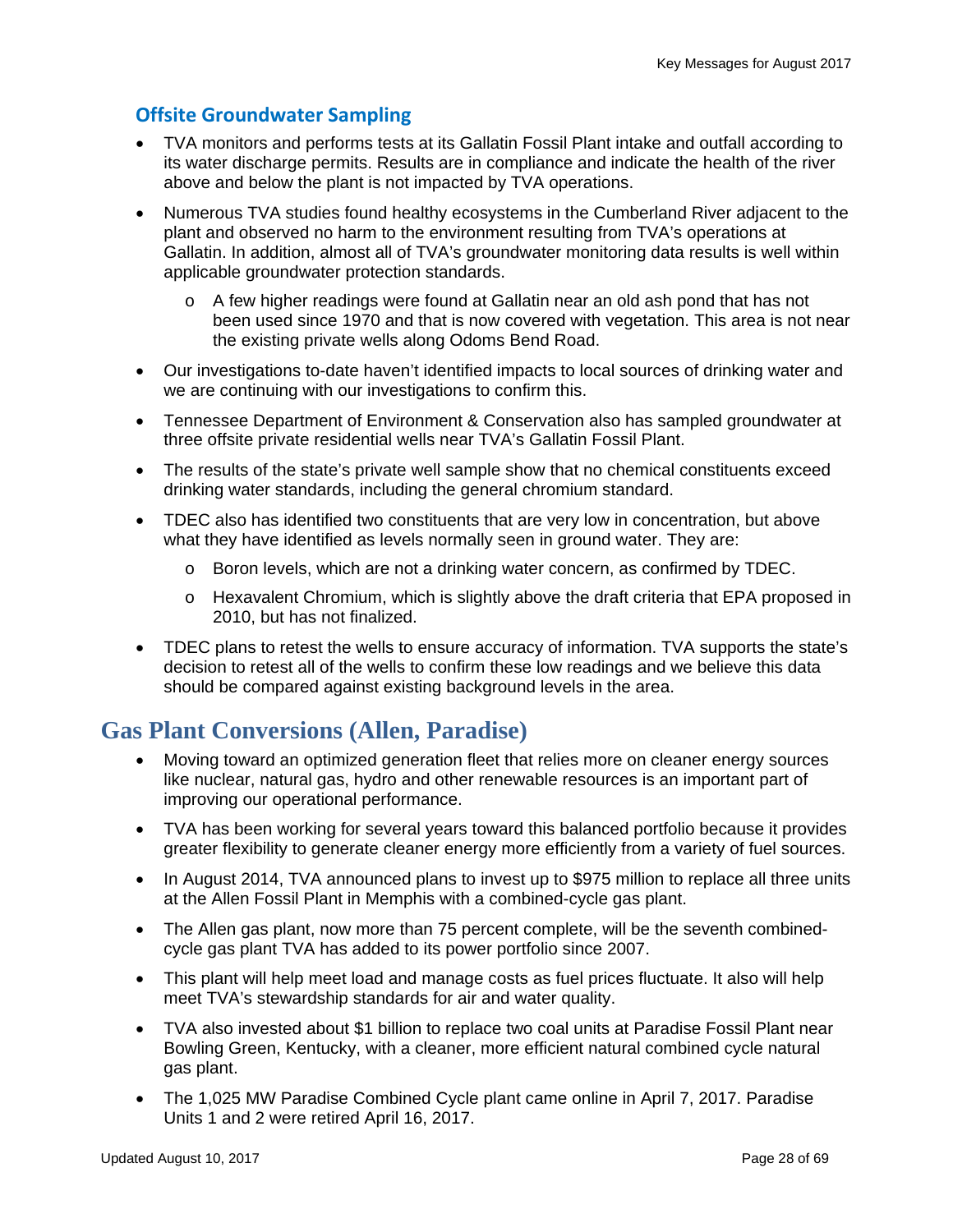# **Generation Portfolio**

- I will agree that each fuel type used in generating energy has its own strengths and weaknesses. But overall, when looking comprehensively at a generating system, it only makes sense to invest in a diverse portfolio.
- Let's take a look at what we are doing at TVA.
- In FY2015, TVA's generation portfolio was 33 percent nuclear, 29 percent coal, 18 percent natural gas, 9 percent hydro, 3 percent wind and solar, and 7 percent energy efficiency with a total capacity of 171,000 gigawatt-hours.
- By FY 2026, our generation portfolio is estimated to be 38 percent nuclear, 15 percent coal, 24 percent natural gas, 9 percent hydro, 3 percent wind and solar, and 11 percent energy efficiency with a capacity of 178,000 gigawatt-hours.
- Our move to a more diverse portfolio allows us to shift our generating assets to the lowestcost fuel. Like other commodities, the price of fuels that TVA uses to produce electricity rises and falls because of factors such as weather, regional and global economic conditions, and supply and demand.
- These fuel cost savings are passed to our distribution and direct-served customers because our fuel costs are strictly pass-through – TVA makes no money on the cost of fuels.
- Despite the reason for changes in fuel costs, TVA's goal is to generate electricity with the right fuel, at the right time and at the lowest-possible cost.
- This least-cost planning allows us to save our customers and their ratepayers money.
	- $\circ$  We forecast the amount of energy that will likely be needed during the next month, then we take advantage of TVA's diverse generation portfolio to provide the power our local power company and direct-serve customers need in the most cost-efficient way possible.
	- o Because forecasts are never perfect, TVA collects or refunds the difference between the forecast and actual fuel expenses over a couple months. Doing this provides a more stable fuel cost for LPCs that distribute electricity to the more than 9 million people who live and work in the Valley.
- We at TVA have a legal mandate under the TVA Act of 1933 to work for the betterment of the people of the Tennessee Valley. We also are required to sell power "at rates as lows as are feasible." So, in addition to effectively managing fuel costs, TVA offers a number of energy efficiency programs and tips to help consumers wisely use energy.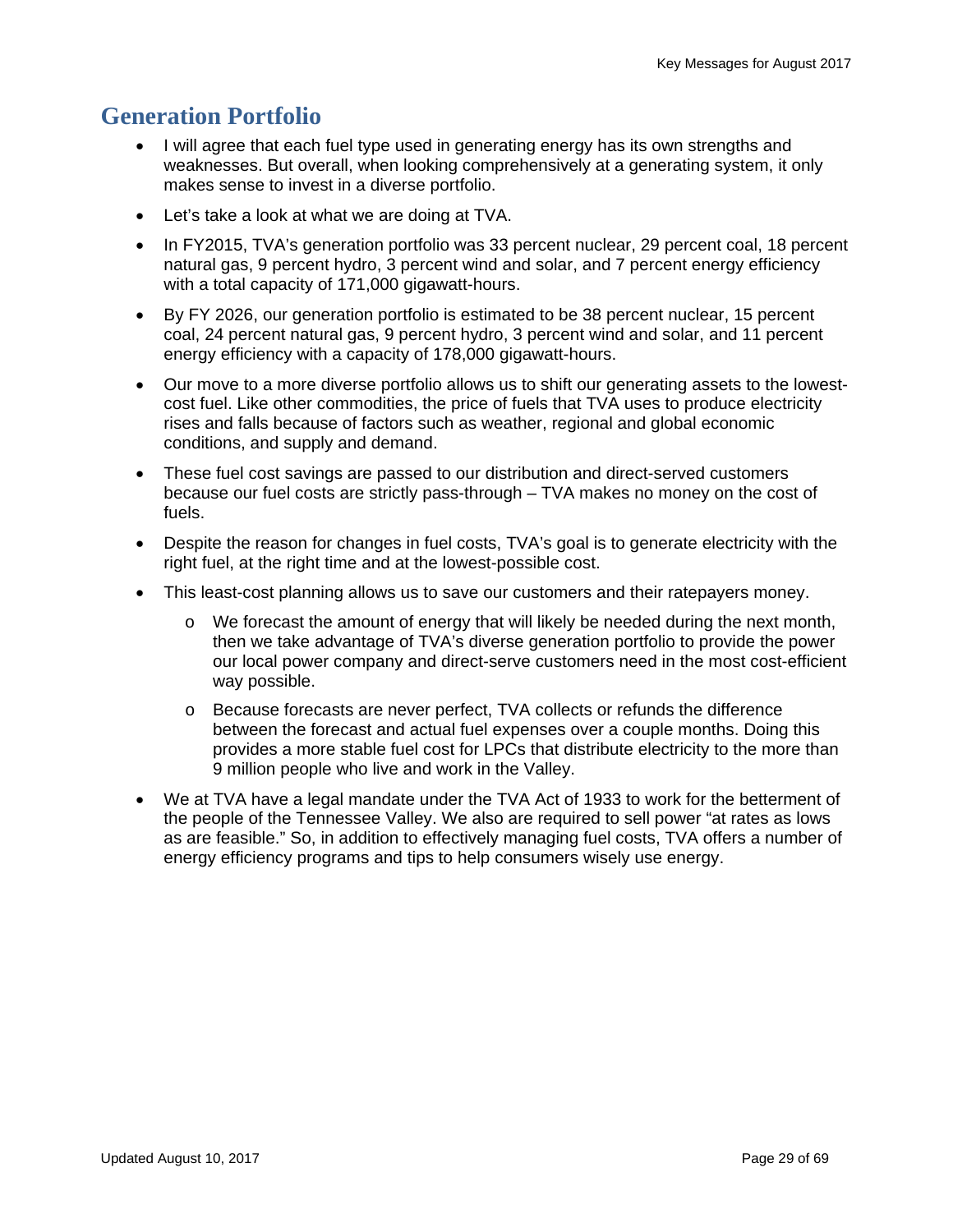### **Integrated Resource Plan**

- The Integrated Resource Plan is TVA's long-term "roadmap" for the region's energy future. It provides broad guidelines and decision-making flexibility for TVA. The IRP is like a compass, not a GPS, in that it provides a broad direction and not a direct route
- The IRP is a power planning roadmap to 2033. It examines a variety of economic, regulatory and market-driven scenarios and strategies – both within and outside TVA's control – to help TVA respond to changing energy demands while continuing to provide reliable power at the lowest possible cost.
- In an effort to treat all resources fairly, TVA developed an innovative modeling process that treats energy efficiency as a resource. While TVA recognizes the process may need to be further refined, we successfully demonstrated energy efficiency can be treated as a resource with other types of generation.
- The IRP was developed with input from the public and contributions from a working group of stakeholders from local power companies, environmental organizations and other public and private entities with a vested interest. TVA conducted an extensive public outreach that included a series of open meetings around the Valley.
- TVA updated its IRP because of dramatic changes in the utility industry. Such changes include abundant lower-cost natural gas, decreased cost of renewable generation, decreased demand and an increased focus on energy efficiency efforts.
- The IRP identifies:
	- o A need for new capacity in every scenario.
	- $\circ$  A need for new natural gas capacity in every scenario as early as 2020 in some cases.
	- o There is no immediate need for new base load resources (facilities that generate electricity 24-hours-a-day, every day) after the completion of Watts Bar Nuclear Plant Unit 2 and power uprates at Browns Ferry Nuclear Plant.
	- o There will be an increase in the use of cost-effective, energy efficiency and renewable energy levels.
- The recommendations in the IRP meet the dual objectives of ensuring flexibility in our energy sources while providing guidance on least-cost power options. The plan also reinforces the importance that TVA power remains reliable, affordable and sustainable.
- A copy of the IRP, accompanying Supplemental Environmental Impact Statement, and response to public comments has been posted at www.tva.com/irp.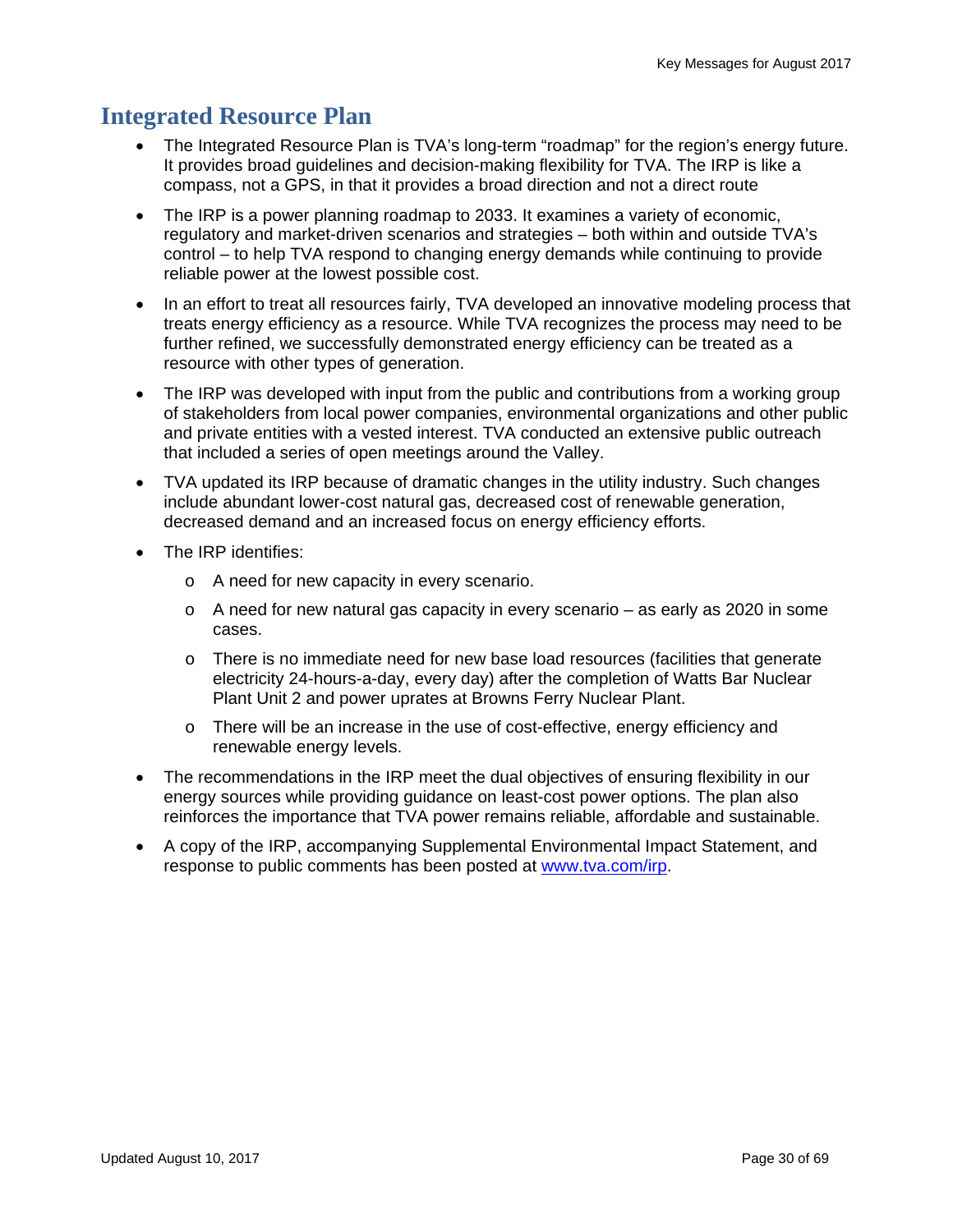#### **Summary of the Recommended Planning Direction**

- **Coal:** Announced plans to retire units at Allen, Johnsonville and Paradise. Evaluate the potential retirement of Shawnee Fossil Plant in the mid-2020s if additional environmental controls are required. Consider retirements of fully controlled units if cost-effective.
- **Nuclear:** Complete Watts Bar Nuclear Plant Unit 2 and pursue additional power uprates at all three Browns Ferry units by 2023. Continue work on Small Modular Reactors as part of technology innovation efforts and look at cost-sharing opportunities to make them more cost-effective for our ratepayers.
- **Hydro:** Pursue an additional 50 MW of hydro capacity at TVA facilities and consider additional hydro opportunities, where feasible.
- **Demand Response:** Add between 450 MW and 575 MW of demand reduction by 2023 and similar amounts by 2033, dependent on availability and cost of this customer-owned resource.
- **Energy Efficiency:** Achieve savings between 900 MW and 1,300 MW by 2023 and between 2,000, and 2,800 MW by 2033. Work with our local power company partners to refine delivery mechanisms, program designs and program efficiencies with the goal of lowering total cost and increasing deliveries of efficiency programs.
- **Solar:** Add between 150 MW and 800 MW of large-scale solar by 2023, and between 3,150 and 3,800 MW of large-scale solar by 2033. The trajectory and timing of solar additions will be very dependent on pricing, performance and integration costs.
- **Wind:** Add between 500 MW and 1,750 MW by 2033, dependent on pricing, performance and integration costs. Given the variability of wind selections, evaluate accelerating wind deliveries into the first 10 years of the plan if operational characteristics and pricing result in lower-cost options.
- **Natural Gas (Combustion Turbine and Combined Cycle):** Add between 700 MW and 2,300 MW by 2023 and between 3,900 MW and 5,500 MW by 2033. The key determinants of future natural gas needs are trajectories on natural gas pricing, and energy efficiency and renewable energy pricing and availability.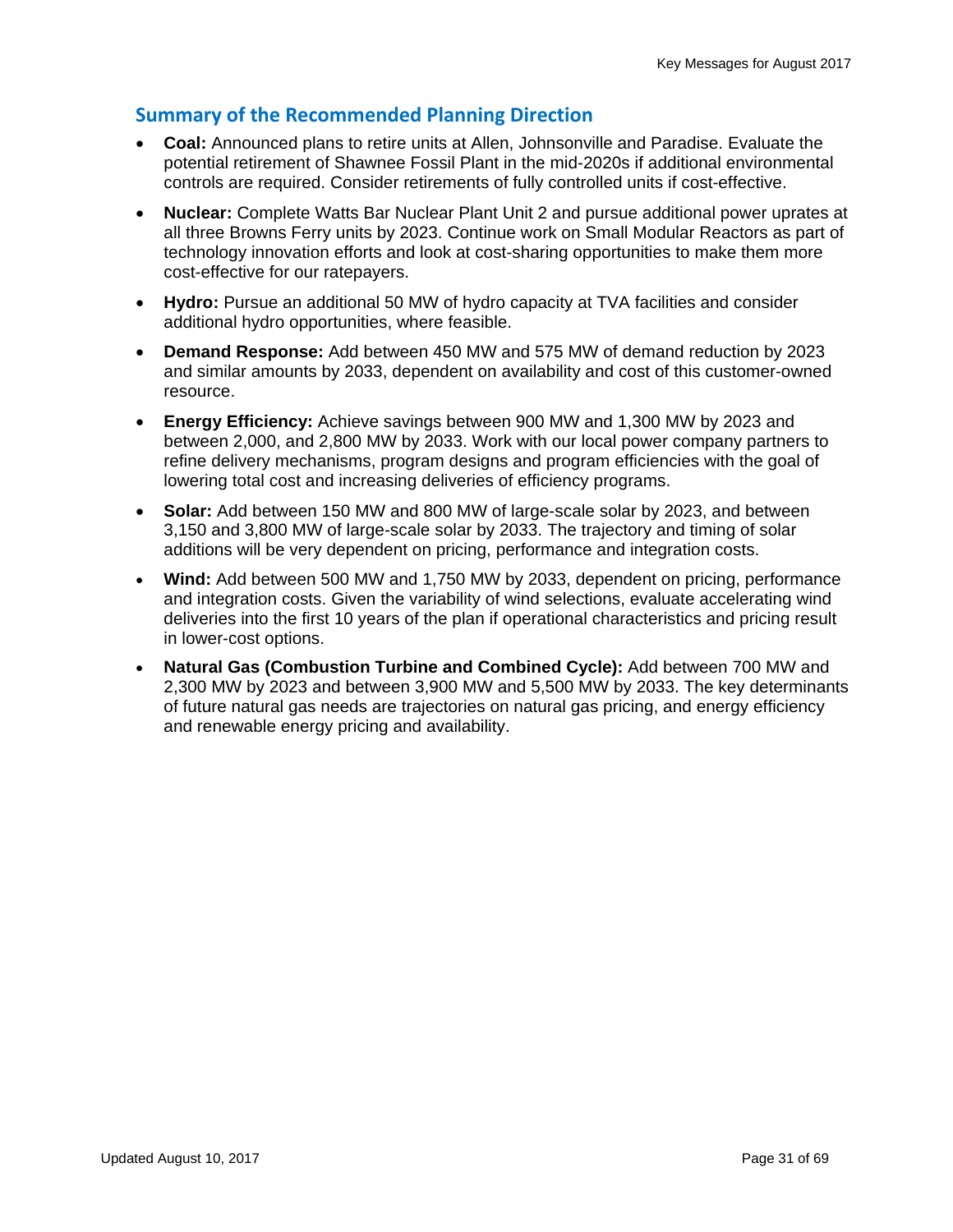#### **Additional Information about the IRP Process**

- TVA developed various scenarios that could impact future power requirements based on a number of factors outside of TVA's control, including economic growth, inflation, fuel prices and the regulatory environment. Those scenarios were then used to assess strategies that focus on:
	- o Current goals
	- o Emphasis on emission targets
	- o Reliance on power purchases
	- o Maximizing energy efficiency or renewable energy
- The scenarios did not attempt to predict the future; they only described future uncertainties for which TVA should be prepared.
- Planning strategies were developed to address the business decisions that TVA can control, such as nuclear expansion, idling of coal-fired plants or expansion of the energy efficiency and demand response programs.
- By being able to model all of the potential resources together we can draw good conclusions about how each of the resource options fit together. One very important finding from the IRP is that all of the resources are needed to ensure we have the lowestcost plan for TVA's future.
- Each planning strategy was analyzed in each of the different scenarios to create a matrix of 20-year portfolio options for TVA to consider. Each portfolio described how a particular strategy performed under a certain scenario.
- Portfolios were then ranked according to cost, risk and strategic factors (such as environmental and economic impacts) that should be considered when selecting preferred planning strategies for the draft plan.
- Implementing the recommendations from the IRP will require close cooperation between TVA, local stakeholders, our local power companies and Valley electric customers. We also will continue to monitor key developments in the marketplace.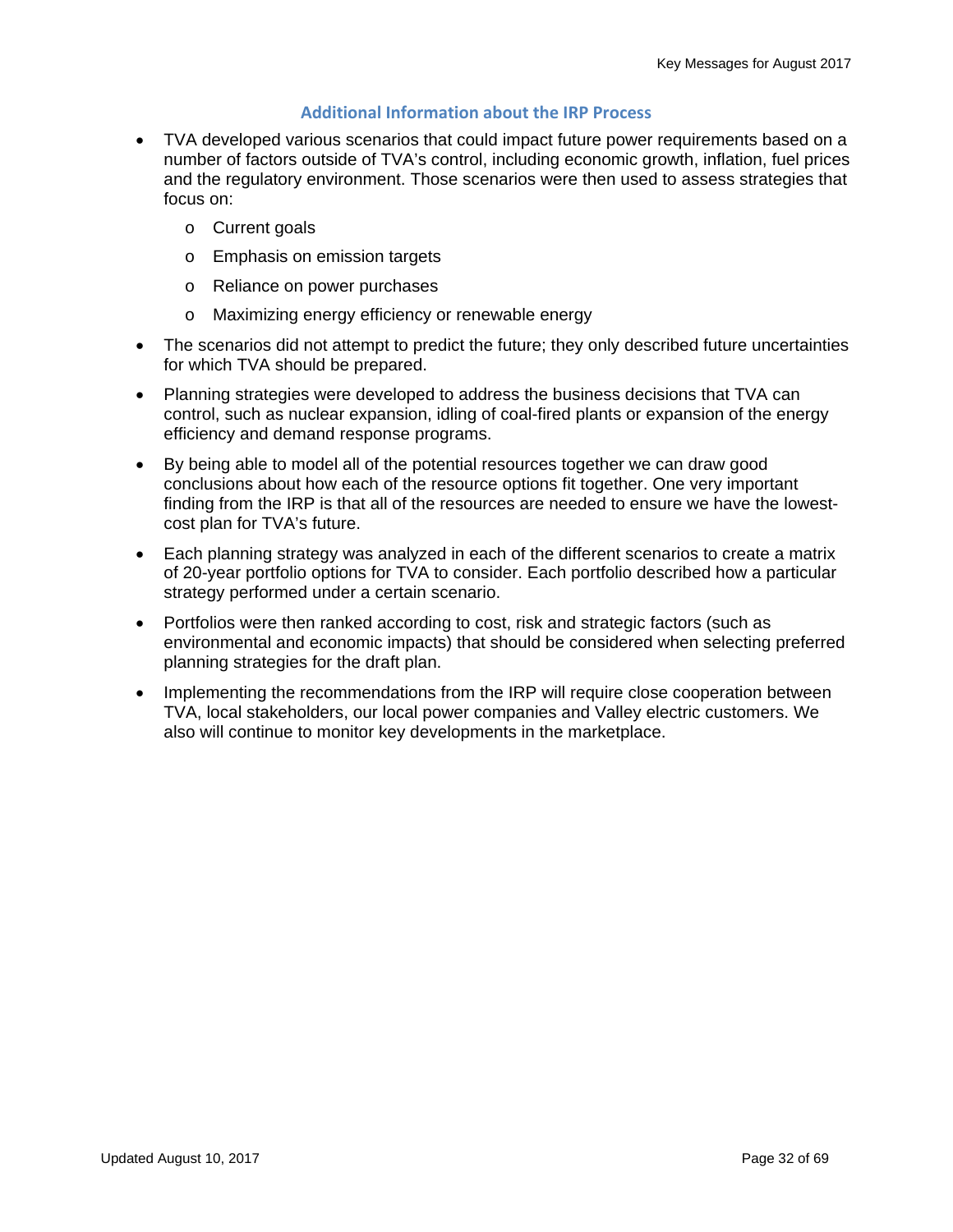# **Kingston Fossil Plant**

#### **Offsite Ash Disposal and Gypsum Landfill Permit Modification**

- The peninsula landfill at the Kingston Fossil Plant was permitted to receive only gypsum, a coal combustion byproduct.
- Dry fly ash generated by the plant was stored onsite in a permitted temporary storage area also known as the "ball field."
- During fall 2014, TVA applied to the state of Tennessee for a major permit modification of the landfill to allow disposal of dry fly ash. The state approved TVA's permit application in September 2015.
- The approval of the permit modification allows TVA to continue storing coal combustion residuals on-site at Kingston Fossil Plant, as intended. This also ensures the plant can continue operating as an asset into the future for Roane County and TVA.
	- o If the state had not approved TVA's permit application, TVA had planned to haul it off-site to a state-permitted disposal facility.

#### **Restoration and Compensation Determination Plan**

- Following the Kingston ash spill, a natural resource damage assessment (NRDA) was completed to evaluate alternatives to restore resources to pre-spill conditions. This is in addition to the recovery efforts of the ash spill managed under EPA and TDEC Orders.
- In addition to implementing the Swan Pond work, TVA's NRDA settlement includes a \$750,000 cash payment for additional restoration outside the Swan Pond area. Restoration activities could include projects, such as conservation easements, land acquisition, stream-bank restoration or the creation of new recreational fishing/boating access.
- The EPA said in March 2017 that environmental data collected from 2009 to 2015 shows that fish, insects, sediment quality, tree swallow colonies and other parts of the ecosystem have returned to the conditions that existed before Jan. 22, 2008, when the failure of an impoundment at the TVA plant released 5.4 million cubic yards of coal ash sludge into the Emory River and nearby countryside.
- The cleanup was done in three phases over six years, under the quidance of the federal Superfund law. The total cost of the cleanup was approximately \$1.134 billion.
- According to the EPA, the approach has been effective, and annual monitoring of the river system will continue for up to 30 years to make sure that risks associated with the residual ash remain low and any concentrations of metals related to the ash decline with time.
- TVA will have to continue long-term monitoring and maintenance of the ash disposal cell in compliance with permit requirements.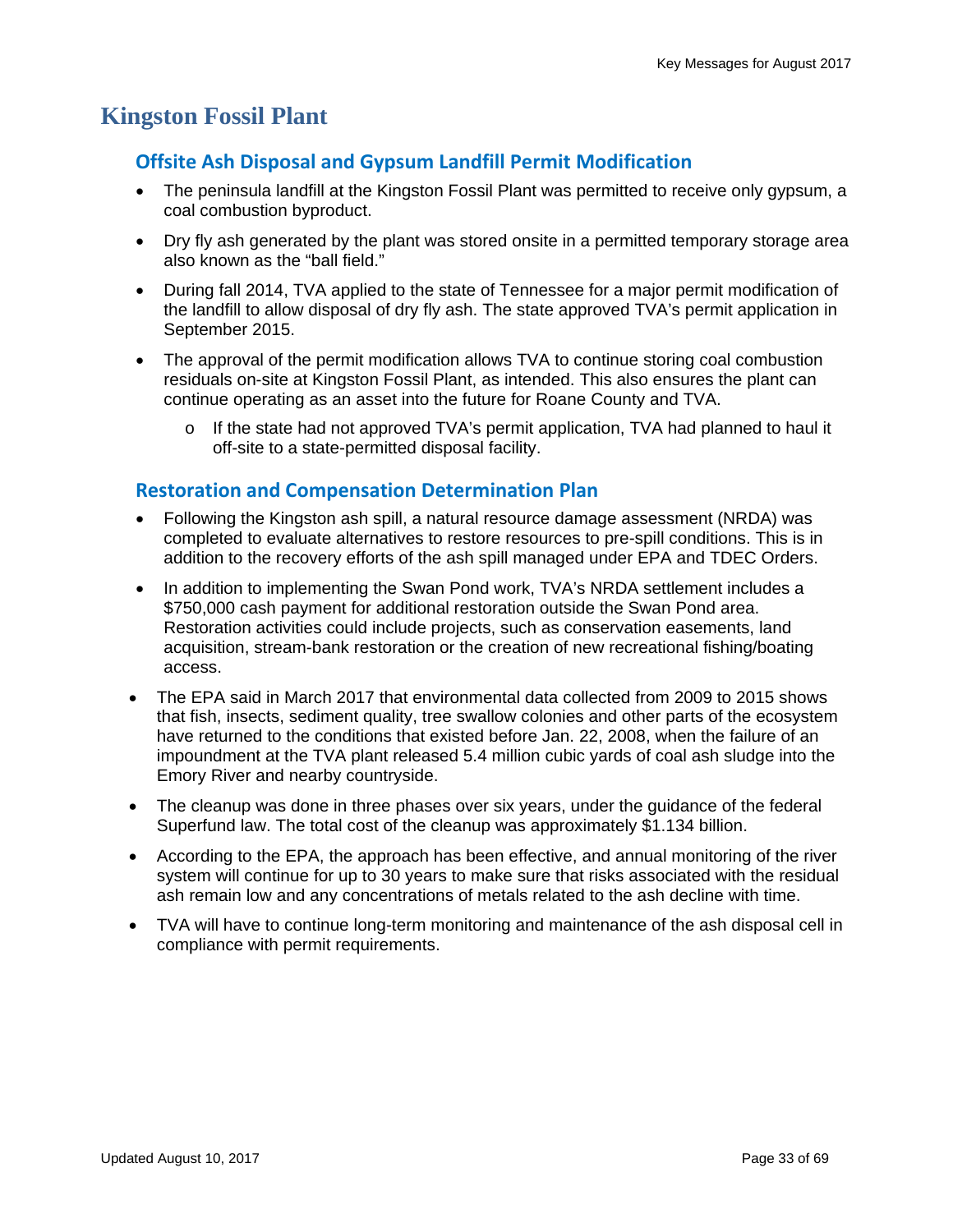### **Jacobs Engineering ash spill lawsuit\***

- Recently, there have been several media stories about lawsuits filed by workers from the Kingston ash spill site.
- The lawsuits were filed against Jacobs Engineering, a contractor involved in the Kingston site clean-up.
- TVA is not a party in the lawsuits.
- It is not appropriate for TVA to comment on the lawsuits, and any inquiries we receive will be referred to Jacobs Engineering.
- TVA committed to leaving the Kingston Ash Spill site as good as or better than before the spill and we met our commitment.

### **Little Bear Creek Dam**

- At Little Bear Creek Dam near Russellville, Alabama, TVA Dam Safety engineers on April 5 located a small, muddy discharge seeping below the dam spillway. The dam remains stable and continues to be closely monitored. As a precaution and to help with inspections, the reservoir water level was lowered tothe normal winter pool level of 608 feet.
- To allow for some recreational use, provide additional data, and give owners of docks or boats an opportunity to make necessary accommodations, TVA in June 2017 slowly raised the lake level to 615 feet, which is about 5 feet below normal summer pool.
- The refill rate depends on rainfall and runoff, but could potentially be reached by late July with normal rainfall (approximately 4 to 5 inches per month) and runoff (approximately 3 to 3.5 inches). The Little Bear Creek watershed averages 5 inches of rainfall in May, 3.8 inches in June and 3.9 inches in July
- We also are keeping the public informed with regular updates on the TVA website (https://www.tva.com/Energy/Our-Power-System/Hydroelectric/Little-Bear-Creek-Reservoir).

#### **Background**

- TVA Dam Safety engineers on April 5 located a small, muddy discharge seeping below the Little Bear Creek dam spillway near Russellville, Alabama. The dam remains stable and will continue to be closely monitored.
- Little Bear Creek Dam is one of four dams that provide flood damage reduction, recreational opportunities and water supply in northwest Alabama. The others are Bear Creek, Upper Bear Creek and Cedar Creek.
- The Bear Creek area is popular with all types of boaters, including canoeists and kayakers. This scenic area is also popular for fishing, picnicking, birdwatching and sightseeing.
	- o Little Bear Creek Dam was completed in 1975.
	- o The dam is 84 feet high and 2,425 feet long.
	- o Little Bear Creek Dam is not a hydroelectric facility. It has no power generators and produces no electricity.
	- o Little Bear Creek Reservoir extends eight miles upstream from the dam.
- The reservoir has a flood-storage capacity of 29,000 acre-feet.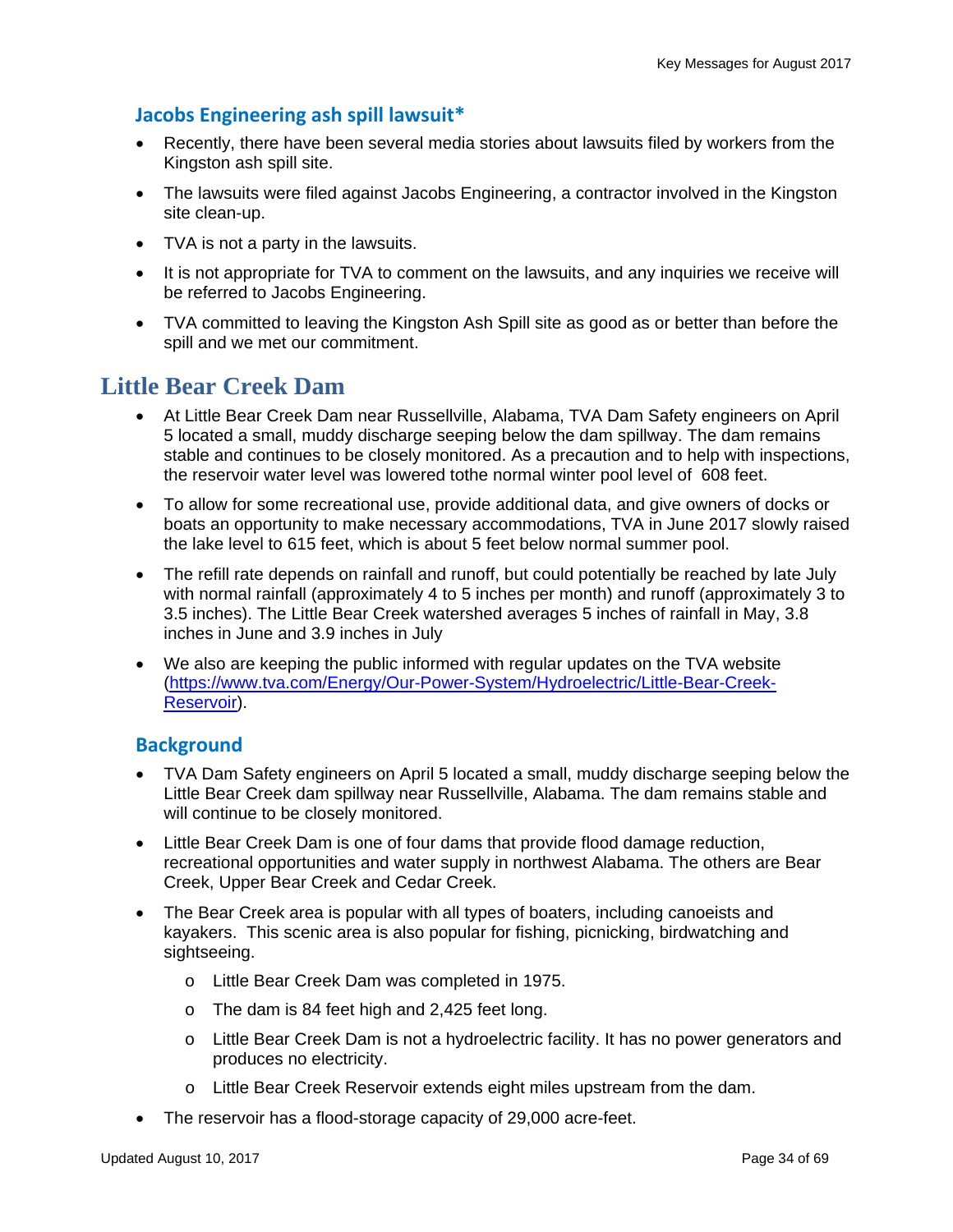## **Long-Range Financial Plan\***

- After working collaboratively with our local power company partners and getting approval from the TVA Board, TVA introduced a long-range financial plan in 2013.
- The plan aimed to:
	- o Reduce operations and maintenance (O&M) spend
	- o Ensure continued 99.999 percent reliability
	- o Solidify the performance of our assets
	- o Diversify and optimize our generation portfolio to reduce fuel costs
	- o Reduce debt
- The plan required additional revenue in terms of rate increases, mostly to account for the capital investments and a significant construction plan.
- The majority of TVA customers said they preferred smaller, incremental rate increases that gave them more predictability for planning – rather than less frequent, but larger, increases.
- TVA took this feedback into account and built the long-range financial plan around small approximately 1.5 percent – annual rate increases over a 10-year period to reduce debt while also making the necessary investments in the power system.
- We are now almost halfway through our 10-year financial plan.
- During the first five years, we focused on gaining efficiencies in our business as well as completing a construction plan with \$16 billion in investments to large capital projects.
- We have executed this first part of the plan well.
- We cut \$800 million in O&M expenses and reduced fuel costs by over \$1 billion for a total of nearly \$2 billion in savings.
- As we move into the second half of our plan, the next five years will focus on debt reduction.
- Reducing debt is important, because debt-servicing costs are part of our rates. If we reduce debt, we can lower rates.
- In the next two years, having a clearer picture of the current plan's results and trajectory, TVA will begin working with customers on an update to the long-range financial plan using a transparent and collaborative process.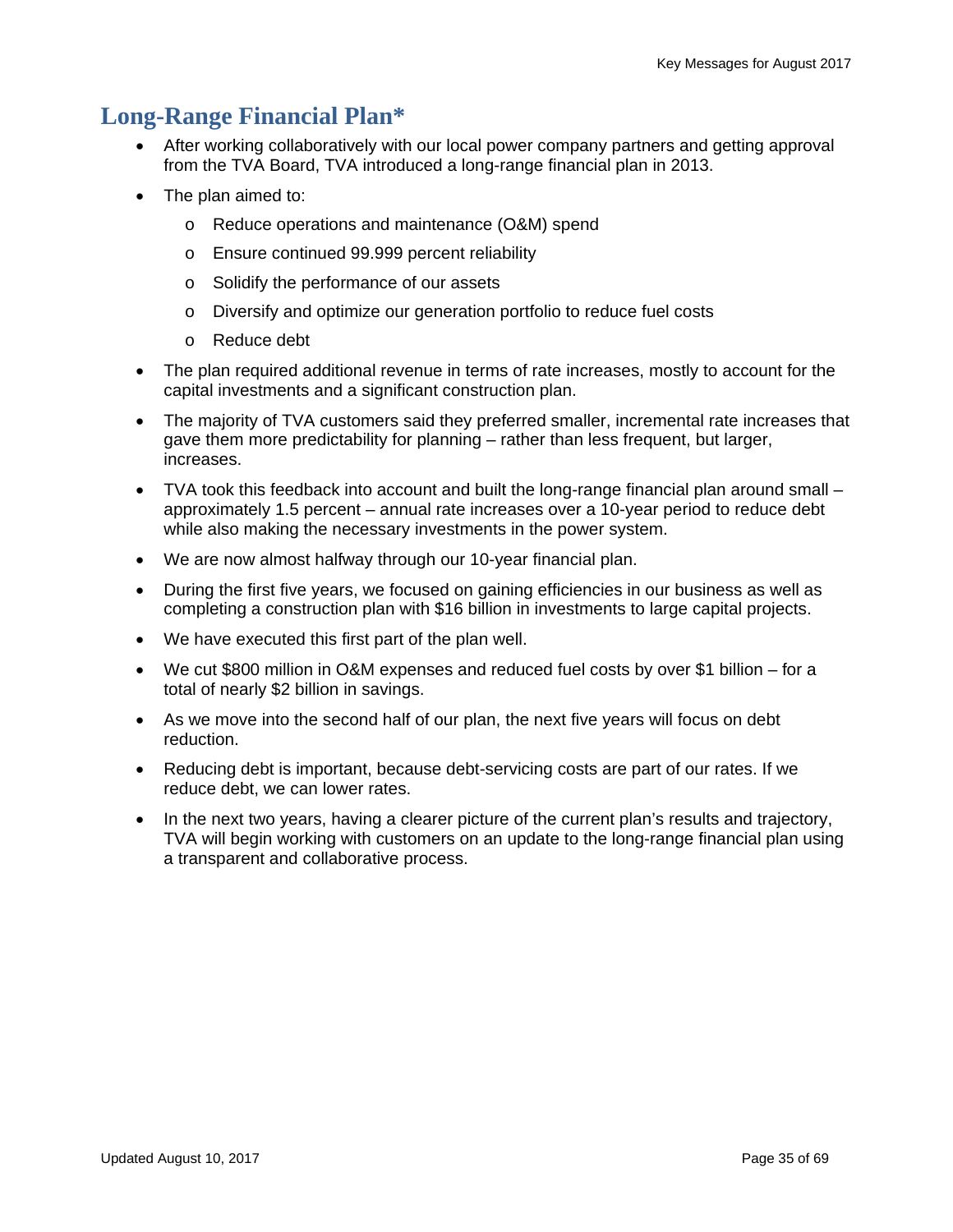## **Muscle Shoals Redevelopment**

#### **Auction Marketing Activities**

- The TVA board of directors has declared 1,000 acres of the Muscle Shoals Reservation to be surplus to TVA's needs and has authorized the sale of this property to allow private use and redevelopment.
- In keeping with the TVA Act of 1933, TVA is marketing the property for auction and expects to sell the property as market conditions warrant.
	- $\circ$  The minimum bid will be set at \$3.6 million. This value is expected to place the property in a favorable position with potential bidders.
- TVA has engaged CBRE real estate services to market approximately 900 acres of surplus property located on the Muscle Shoals Reservation.
- CBRE began marketing activities in March 2017.
- Upon a qualified, prospective purchaser being obtained, an auction would be scheduled for August 2017. Information on how to qualify to bid will be made available closer to when an auction date has been scheduled.
	- $\circ$  CBRE will use email blasts, a special web site (muscleshoalscbre.com), and place signage on the property for marketing purposes. Additionally, ads will be run in the local paper advertising the sale and future auction of the property.
- The property will be sold to the qualified bidder offering the highest bid.
	- o Two parcels totaling approximately 12 acres were previously auctioned in August 2015 – the TVA Community Credit Union property and a flood control levee to the City of Muscle Shoals.
- The winning bidder will be required to execute a sales contract that outlines the terms and conditions for closing on the property. Closing will be contingent upon a future release by the Alabama Department of Environmental Management from an existing environmental permit.

#### **Preparatory Work**

- TVA is developing plans to relocate the Customer and Transmission Service Centers from the sale. Different relocation scenarios are being evaluated.
- TVA has worked with the Northwest Alabama Cooperative District to develop a comprehensive master plan for the land, and with Muscle Shoals and Sheffield to adopt Governance and Management Plans for adoption by the cooperative district.
- TVA also requested and obtained annexation into the corporate city limits of Muscle Shoals and Sheffield for the land.

#### **TVA Auction Process**

- The TVA Act requires that TVA publicly advertise the auction sale of any property before it is sold.
- When TVA property is sold at an auction, a sales contract is signed by the winning bidder which outlines the terms and conditions of closing on the property.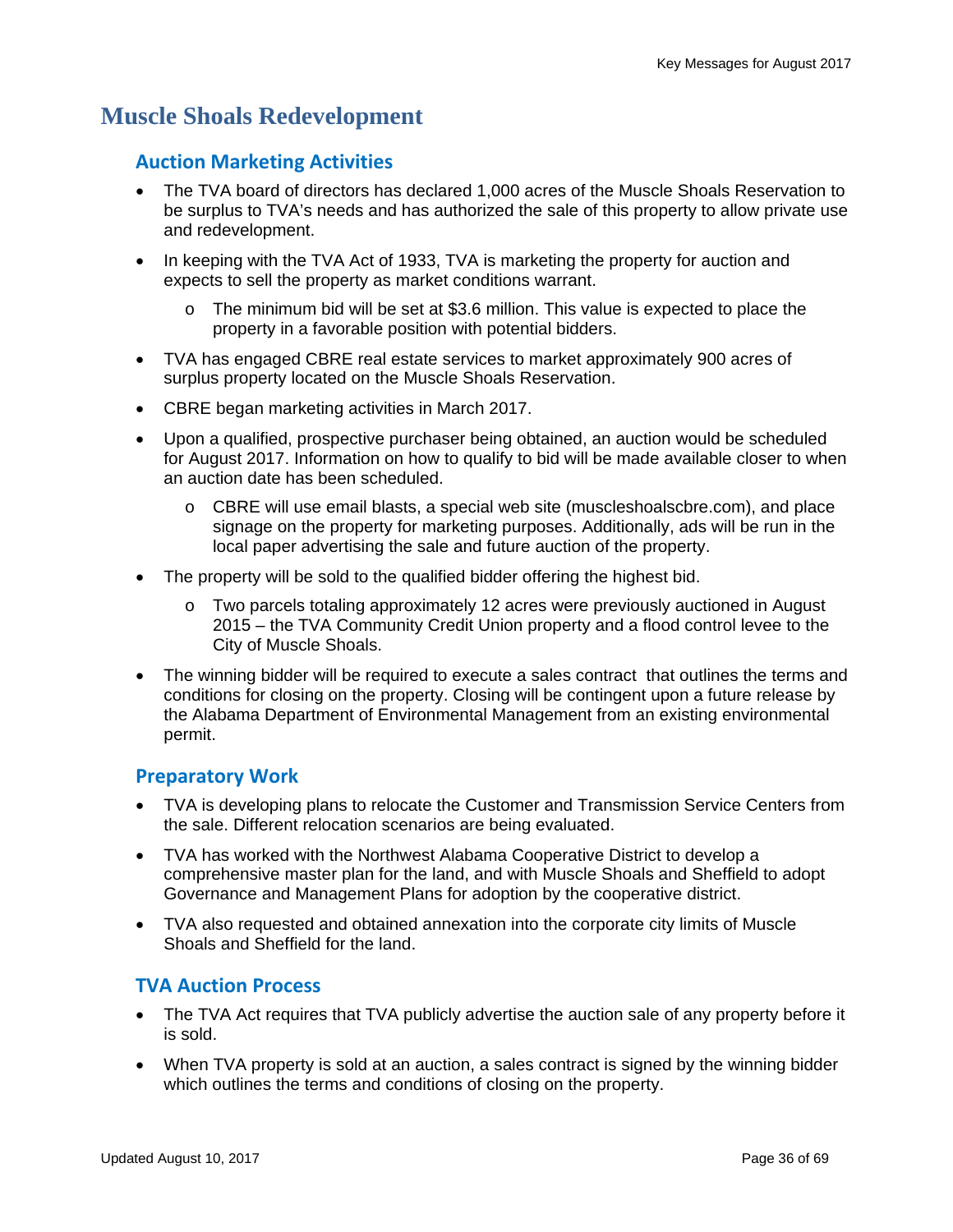### **Nuclear**

- TVA is committed to the safe operation of our nuclear plants and excellent performance throughout the nuclear program.
- TVA nuclear plants are a key source of safe, reliable, low-cost, and clean electricity for the Valley, meeting the electric needs of more than 4.5 million homes.
- Watts Bar Nuclear Plant Unit 2 officially entered commercial operation Oct. 19, being brought online the right way – safely and with quality.
- TVA's Integrated Resource Plan indicates that TVA will not need an additional large generating plant for the next 20 years.
- As a result, TVA auctioned the Bellefonte site Nov. 14 near Hollywood, Alabama, so the property can be put to better use for the area.
- TVA also is exploring the development of small modular reactors. This technology may offer potential improvements in safety and security, reduced construction time, less capital expenditure, and lower financing costs than larger reactors.

### **Capacity**

- TVA is experienced at managing multi-unit sites and has successfully transitioned to dualunit operation of its Watts Bar Nuclear Plant. TVA received the operating license from the NRC on Oct. 22, 2015.
- The unit is the first nuclear generation of the 21st Century in the U.S., producing low-cost and carbon-free electricity.
- TVA remains interested in the potential future construction and operation of multiple small modular reactors at the Clinch River site in Oak Ridge, Tennessee.
- TVA also has notified the Nuclear Regulatory Commission of its decision to suspend development of Bellefonte Nuclear Plant. This supports alignment with Integrated Resource Plan assessments of no immediate need for additional baseload generation sources.
- The TVA board of directors has voted to change the status of Bellefonte to TVA surplus property. TVA is following its standard surplus property disposal process and will be selling the 1,600-acre Bellefonte site at public auction to qualified bidders.

### **Overall Performance**

- TVA is committed to nuclear power as a key source of low-cost, carbon-free electricity in a balanced generating mix.
- Safe operation of our nuclear plants is TVA's top priority and fulfills a commitment to protect the health and safety of the public.
- With improved operations, all TVA nuclear units are under normal regulatory oversight.
- Our goal is to build on the improvements we've made and accept nothing less than operational excellence in all our nuclear units.
- We appreciate the dedicated efforts of employees to ensure safety and improve performance.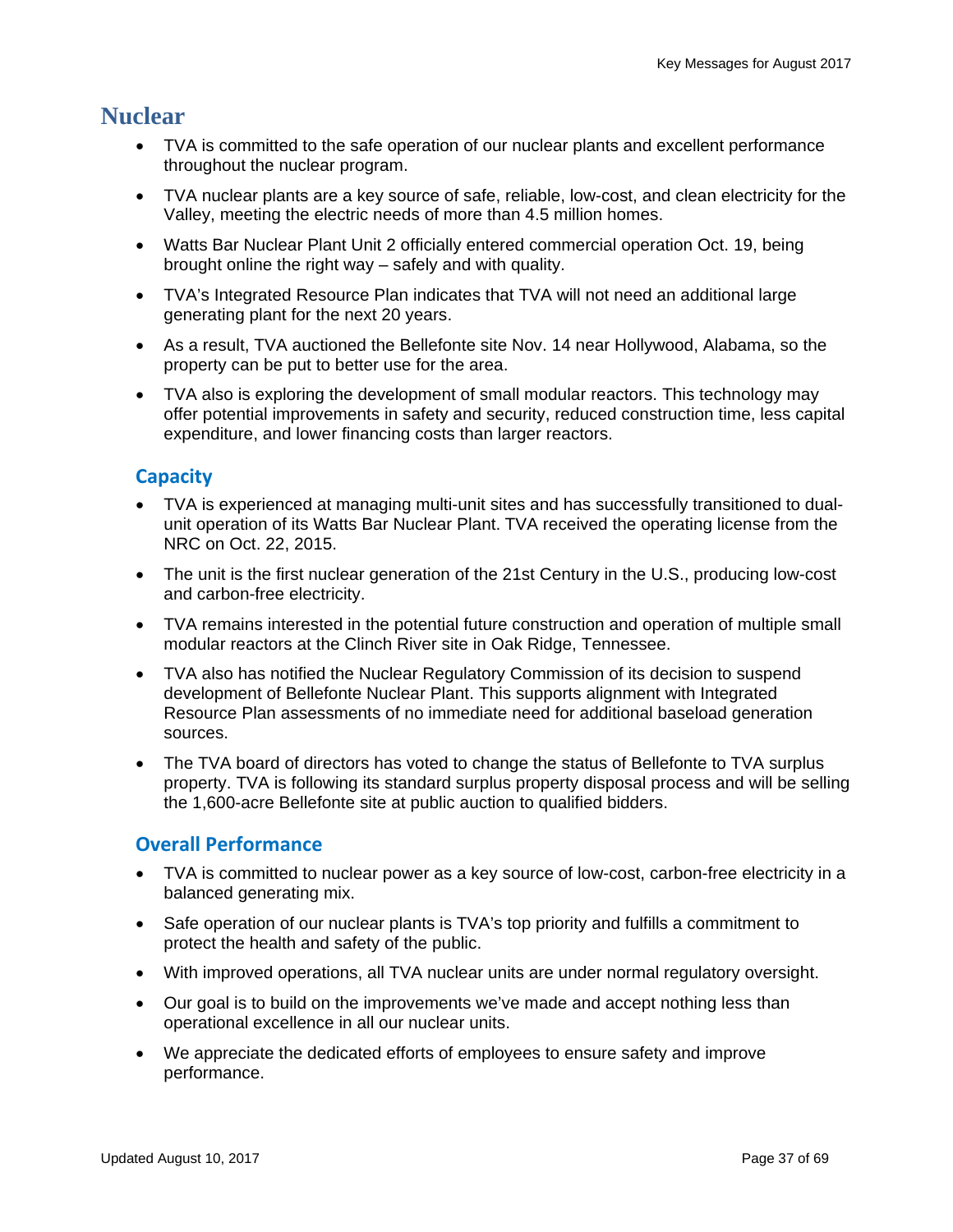# **Ocoee and Recreation Interests**

- TVA understands the importance of the Ocoee River and its impact on economic development to the local community. Economic development is a key part of TVA's mission.
- Whitewater Recreation on the Ocoee River is poised to continue for the foreseeable future under a new partnership between the Ocoee River Outfitter Association, state of Tennessee, US Forest Service and TVA. The groups are working together to ensure that whitewater rafting continues into 2019 and beyond.
- The partnership recognizes the Ocoee region as a major destination for river rafters and outdoor enthusiasts from around the world that provides an economic engine for the region. In 2012, visitor spending related to whitewater rafting trips on the Ocoee River generated approximately \$43.83 million in economic activity (University of Tennessee, 2012 Study).
- The region benefits from an estimated 600 jobs, and \$3.57 million annually in state, federal and local taxes per year across the 30-county region as a result of visitor spending on whitewater rafting on the Ocoee River (University of Tennessee, 2012 Study).
- TVA is conducting an environmental review that includes opportunities for public input and comment.

### **Legislation Details**

- To support the new partnership and to ensure recreational use of the Ocoee for years to come, Tennessee Governor Bill Haslam on May 17 signed legislation passed by the Tennessee General Assembly to establish the Ocoee River Recreational and Economic Development Fund.
- This legislation builds a new infrastructure to help promote the recreational use of Tennessee's world famous Ocoee River. The measure updates interagency agreements and a commercial-use permitting program administered by Tennessee State Parks.
- This legislation gives the Tennessee Department of Environment and Conservation (TDEC) full regulatory authority over the Ocoee River Management Zone to encourage economic growth and to support recreational water releases. The Ocoee River Management Zone formerly was owned by TVA and the U.S. Forest Service, with management provided by the TDEC through agreements with the agencies.
- This legislation creates the Ocoee River Recreation and Economic Development Fund (ORREDF). The fund supports management of the area by the Tennessee State Parks, with commercial outfitters paying a portion of the revenues generated to cover the state's expenses such as site maintenance, emergency response, law enforcement and traffic management.
- ORREDF simplifies the business environment for rafting businesses by consolidating three existing fees owed by Polk County, TDEC and TVA into one management fee that will be paid into the trust fund created by the legislation.
- The bill also establishes an 11-member ORREDF board made up of interested parties in Southeast Tennessee, as well as state government, to allocate money from the fund to reimburse TDEC for management, build new infrastructure and to promote the region.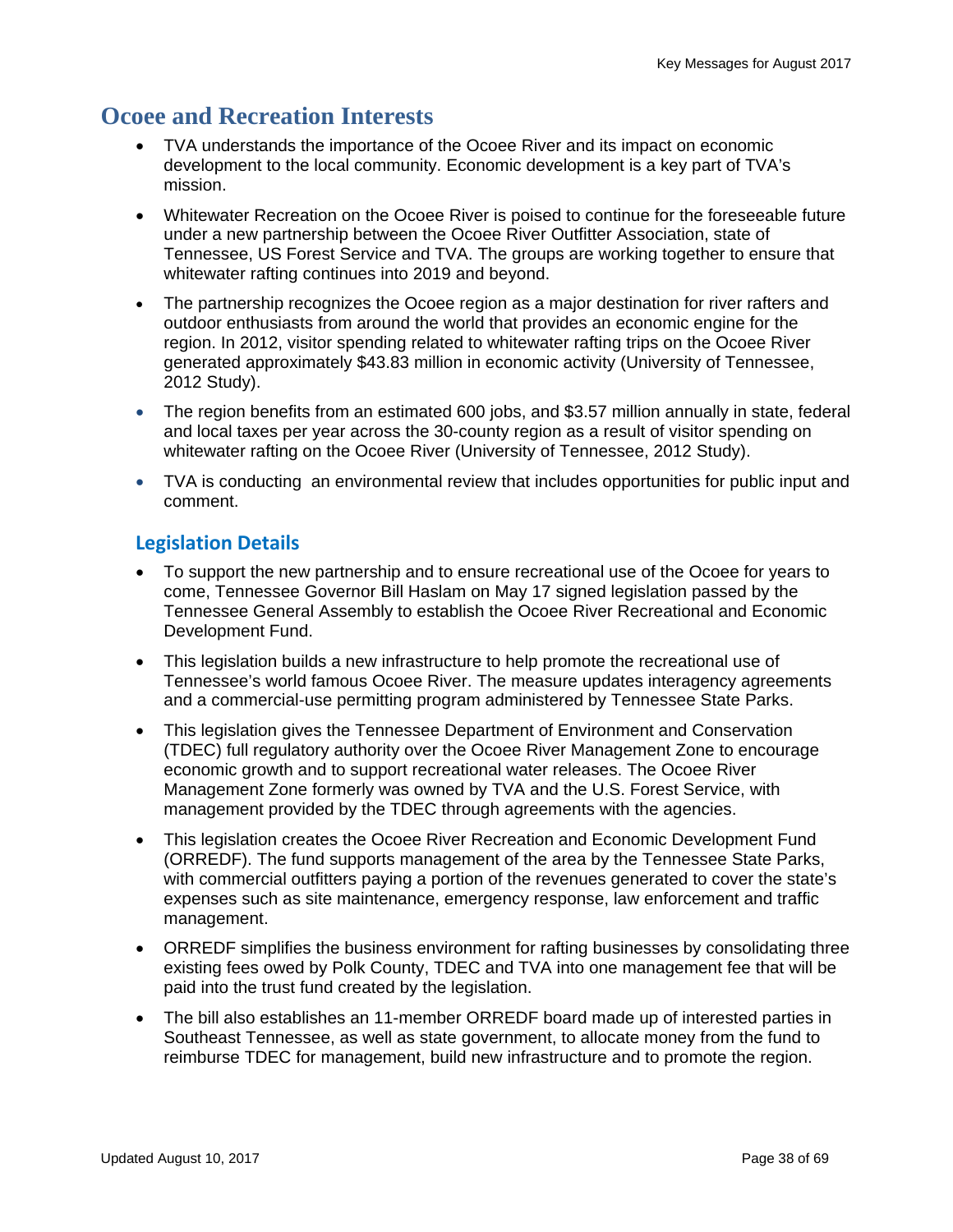### **Background**

- The Ocoee River, which is recognized by outdoor enthusiasts as one of the best whitewater rafting locations in the world, was the kayaking venue for the 1996 Summer Olympics based in Atlanta, Georgia.
- The whitewater industry generates about \$44 million in economic activity to the Southeast Tennessee area according to a study conducted by the University of Tennessee five years ago (2012).
- In 1983, Congress passed a law enabling a contract between the state of Tennessee and TVA to provide reliable recreational releases from the Ocoee No. 2 Power Project for 116 days per year. That contract will expire in March 2019, with the last recreational release in October 2018.

### **Pickwick Landing Dam**

Also see Dam Safety, Page 16

- TVA has issued a draft Environmental Assessment that proposes how it will strengthen the dam to lessen potential harm in case of a severe earthquake.
- Upgrades will be made to both the upstream and downstream sides of the earthen embankment. Berms will be constructed along the toe of each side of the embankment and areas of extended fill would be placed in select locations.
- TVA does not propose to change its operation of the reservoir during construction (i.e., lake levels would continue to follow the existing seasonal patterns).
- Construction is planned to start in late 2017 and end in late 2021.
- TVA has a long history of operating our dams across the Valley. They have performed well.
- TVA is in the process of evaluating its 49 dams to collect information about the overall health of the dams, including seismic stability.
- The analysis at Pickwick Landing showed that, in a large seismic event, the south embankment dam has the potential for significant damage, such that the Dam Safety team determined it is necessary to take immediate action to mitigate the risks to the public downstream.
- TVA installed an early warning system to notify downstream-residents in the unlikely event of an earthquake that is large enough to damage the dam's south earthen embankment.
- TVA also worked with local Emergency Management Agencies, media and other stakeholders to raise awareness of the alert system and educate the Pickwick community, using informational materials, public meetings and exhibits at local venues.

#### **Additional Information**

• The concrete portion of the dam was evaluated in 2015. No concrete dam in the U.S. has failed in a seismic event. Downstream risks in the unlikely event of an earthquake are limited to the few miles downstream of Pickwick Dam and do not include Savannah, Tennessee. Flooding at Savannah would be similar to previous floods.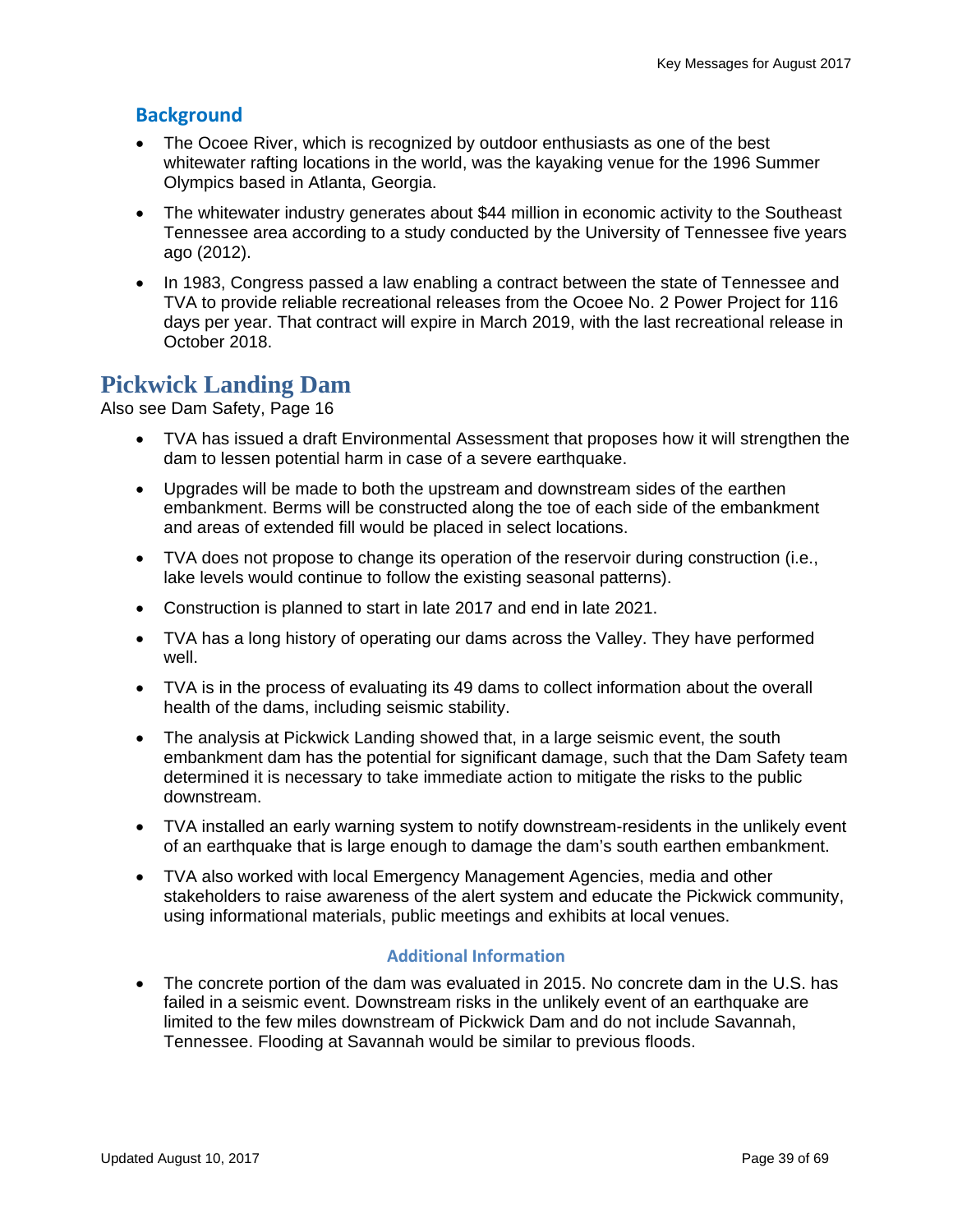### **Rates**

- The TVA Act calls for power rates that are to be as low as feasible while providing sufficient revenue to operate the business safely and efficiently.
- This includes paying for the costs of operations, maintenance and administration of TVA's power system; the service on TVA's debt; TVA's tax equivalent payments to states and counties; and TVA's provisions for reserve funds and other operations.

### **2017 Rate Change Letter**

- TVA began working with local power companies on its long-term pricing strategy, the Strategic Pricing Plan, in the fall of 2013.
- Since that time, TVA has collaborated with our local power company partners to refine the details of that strategy.
- We implemented a rate change in 2015 to better align rates with the actual costs of producing power.
- We are continuing to focus on that alignment with a rate change recommendation expected to go before the TVA board in February 2018.
- This rate change will modify how TVA structures its rates, but will be revenue neutral to TVA – meaning we will not collect additional funds through this process. We are simply changing how we calculate rates to better reflect energy costs.
- For local power companies, the rate change is expected to have minimal impacts. However, there may be minor increases or decreases in monthly bills compared to current rates.
- TVA will help customers understand and plan for any such changes.
- The 2018 rate change letter will be posted online Aug. 9, 2017.
- TVA will incorporate local power company feedback into its final rate change proposal before taking it to the TVA board in February 2018.
- If approved, the rate change will be effective Oct. 1, 2018.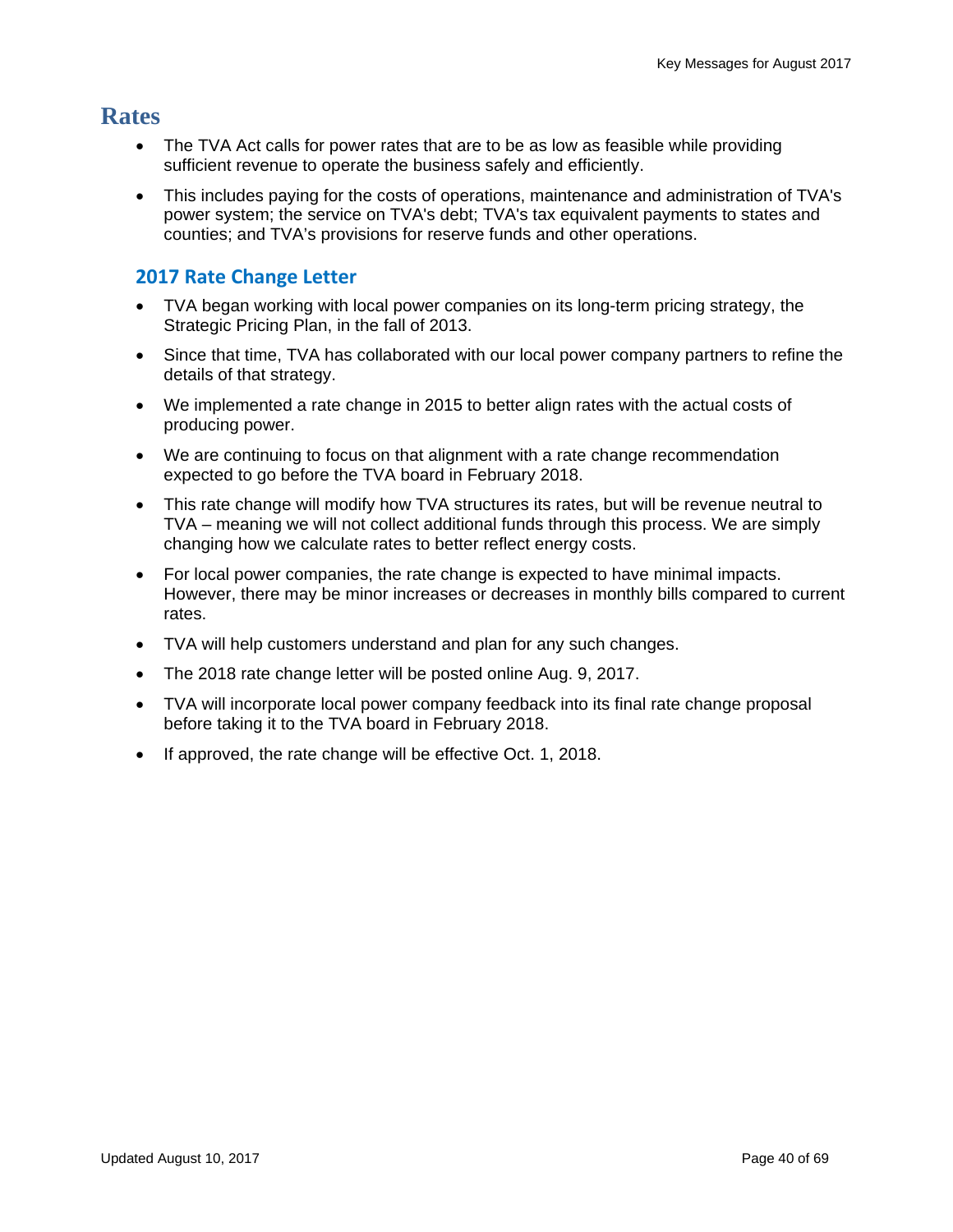### **Consumers' Power Bills**

- TVA's goal is to generate electricity with the right fuel, at the right time and at the lowestpossible cost for LPCs that distribute electricity to the more than 9 million people who live and work in the Valley.
- TVA understands the cost of electricity affects everyone, especially when the weather is extremely hot or extremely cold.
- Having low-cost electricity is important, which is why TVA continually works to keep its power rates among the lowest in the nation.
- The price of fuels that TVA uses to produce electricity rises and falls because of factors such as weather, regional and global economic conditions, and supply and demand.
- But, despite the reason for fuel cost fluctuations, we work hard to manage fuel expenses and we take advantage of TVA's diverse generation portfolio to provide the power our local power company and direct-serve customers need in the most cost-efficient way possible.
- TVA also offers a number of programs to help consumers to wisely use energy. Information about these programs, and general tips for reducing energy use, is provided on TVA's website at www.energyright.com.

#### **Industrial Power Rates**

- Our goal at TVA is to help attract and retain jobs in the region through competitively priced energy, innovative energy solutions and exceptional service.
- TVA's competitive industrial rates are a primary tool for attracting jobs to the region and keeping them here for the 9 million people of the Valley.
- We understand the importance to companies' ability to manage the costs of their manufacturing operations. That's why we're committed to keeping electricity rates competitive and providing reliable power from a diverse generation mix.
- TVA's average industrial rates are in the top (best) quartile, making TVA rates some of the lowest among the Top-100 utilities in the country and TVA's regional peers.
- A modest rate adjustment for fiscal year 2017 supports TVA's long-range financial plan, which helps ensure safe, clean, reliable power for the region.
- The modest rate adjustment aligns with customers' desire for smaller and more predictable adjustments. This increase is, on average, less than the rate of inflation.
- Our commitment to affordable and competitive rates also is why we have programs to encourage qualifying companies to make long-term commitments to stay and invest in the Valley region. This strategy retains and adds quality jobs in our local and regional economies.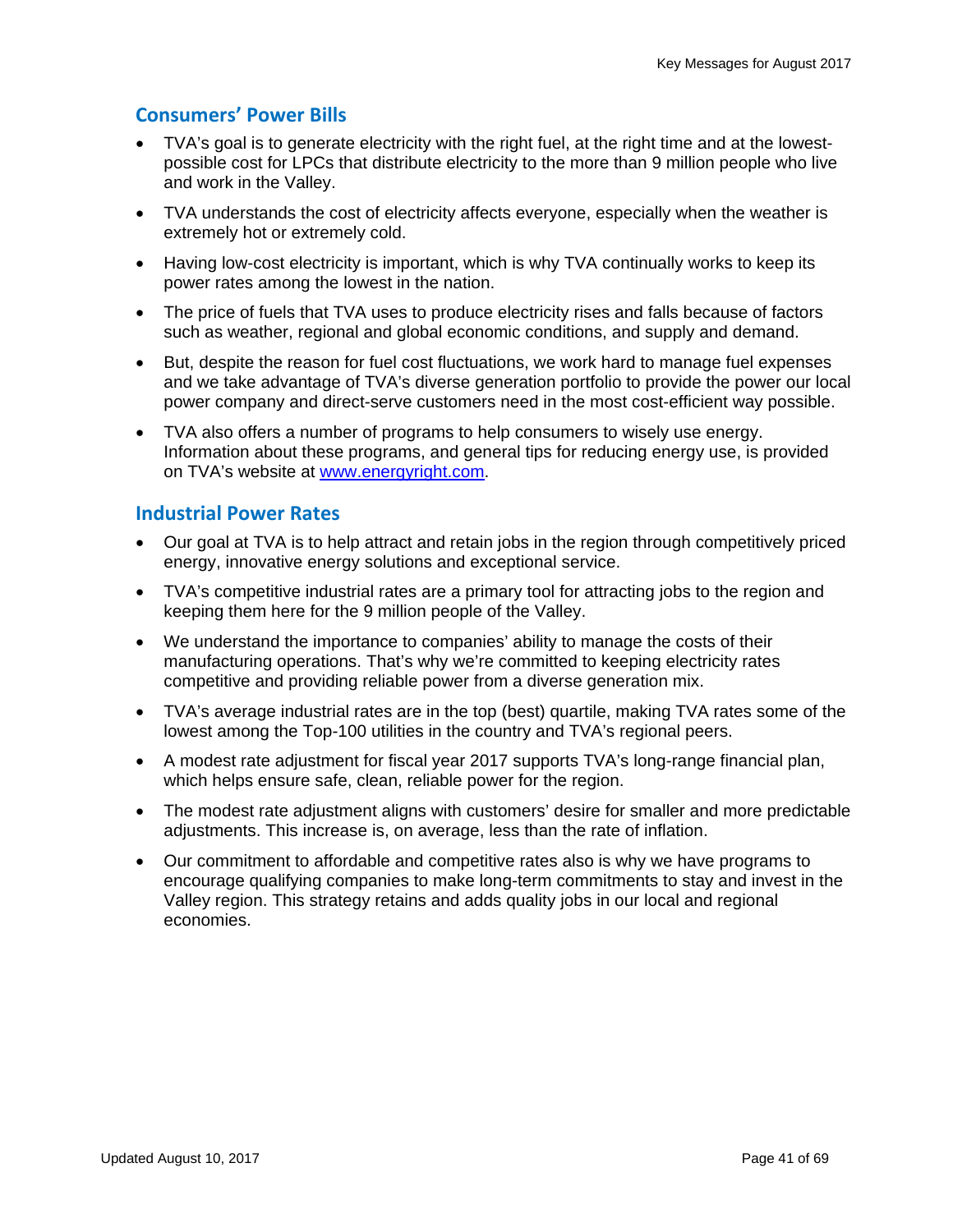### **Strategic Pricing Plan**

- The Strategic Pricing Plan is a collaborative effort by TVA, local power companies, the Tennessee Valley Public Power Association, and the Tennessee Valley Industrial Committee to provide clear, long-term direction for power rates.
- These groups worked together to develop rate structure changes that ensure fair and competitive rates for the region's industries and the 9 million residents of the Valley.
- One goal of the Strategic Pricing Plan is to ensure competitive industrial rates, which help attract investment and jobs to the Valley.

### **Recreation – Economic Value**

- Recreation is one of many benefits to the region from TVA's operation of the Tennessee River system.
- Recreation also is an important factor in the region's economy.
- University of Tennessee researchers assessed the economic value of recreation made possible by the 49 TVA reservoirs across the Valley.
- The researchers conducted detailed surveys of three reservoirs that provide a crosssection of the system.
- Extrapolated to the entire reservoir system, the data suggests that spending by property owners and those who use the reservoirs has an economic impact of almost \$12 billion a year.
- It also generates almost a billion dollars in state and local taxes each year, and it creates more than 130,000 jobs.
- On average, the nearly \$12 billion amounts to a million dollars of economic activity each year for every mile of shoreline along the Tennessee River and the tributaries.

### **River System Operations**

- Flood control was one of the priorities TVA was created to address in 1933; and flood control continues to be a critical TVA responsibility, as recent conditions have shown.
- TVA works with the Corps of Engineers and other river management teams to reduce flood risk and ensure the safe movement of water through the Tennessee River system into the Ohio and Mississippi river systems.
- When flooding is likely, TVA holds back as much water as possible to reduce the downstream flood crest. This helps protect public safety and reduce property damage, although not all flooding can be eliminated.
- TVA's River Forecast Center is staffed 24/7 to manage the entire river system, according to established policies, to provide multiple benefits to the Valley.
- The River Forecast Team works to ensure continued flood control, river navigation, and water quality while also supporting the recreation and economic development value of our 49 reservoirs.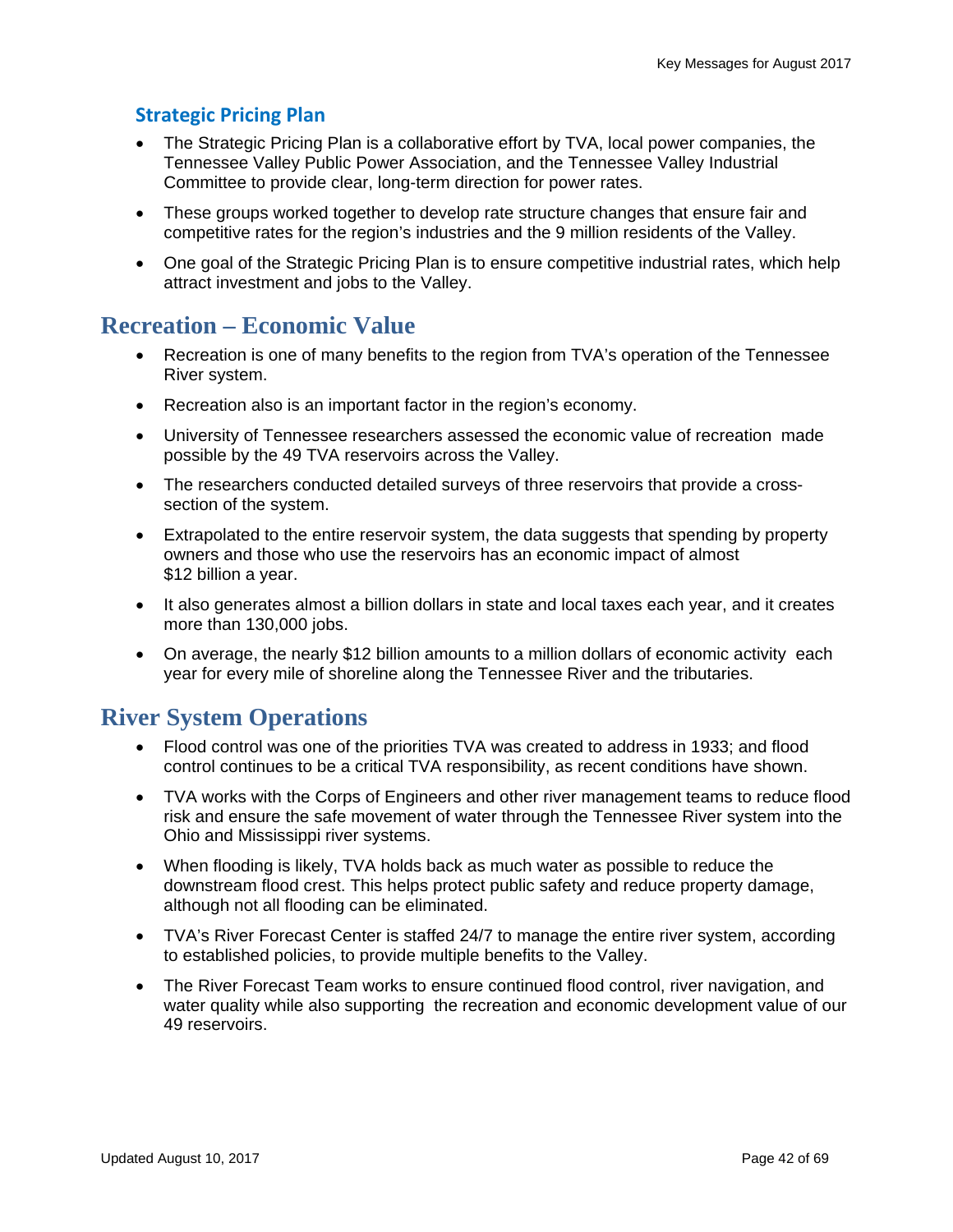### **Role of Regulator**

- TVA is charged with the regulatory responsibility and oversight of the 154 local power companies (LPCs) that it serves.
- At the request of the TVA board of directors, TVA completed a comprehensive review of key regulatory areas to clarify and update TVA's regulatory model that:
	- o Enhanced the process in which TVA conducts a review of LPCs' local rate adjustment requests,
	- o Clarified guidance on the appropriate use of electric system revenue; and
	- o Updated the framework for LPCs' service practice policies for deposits, termination of service, billing and information to consumers to provide alignment and consistency across the Valley.

### **Complaint Resolution Process**

- TVA has addressed ratepayer complaints for many years. However, there are opportunities to improve the current process to make it more transparent to LPCs, ratepayers and other regulatory entities.
- After conducting a benchmark review of regulatory entities with complaint-resolution processes, TVA and Mississippi LPCs worked together to develop a refined process that is currently being piloted.
- Refinements to the process include multiple avenues for filing a complaint and an online system to track complaints and provide reporting.
- A Valley-wide process, expected to be implemented in calendar year 2017, will be developed using results of the pilot.

### **Pole Attachments**

- TVA regulates rates that local power companies charge to ensure local systems operate for the benefit of electric system ratepayers while keeping power rates as low as feasible.
- Because outside companies that offer cable, broadband, telephone and other information services are interested in attaching their wires to power poles owned by local utilities, in 2016 the TVA board of directors approved a methodology for pole attachment fees to ensure fair treatment of electric system ratepayers.
	- The total cost of pole ownership is to be allocated to attaching parties, based on the space needed. Each party shares in the cost and maintenance of the poles.
	- o This means ratepayers don't subsidize third parties that use LPC assets.
- TVA has established a maximum valley pole attachment rate of \$36 for a one-foot attacher that LPCs may charge attaching parties. This rate was based on an analysis of all 154 LPCs pole rates using a standard 50 percent depreciation rate.
	- $\circ$  LPCs will continue to use actual data; including actual depreciation. However, the LPC calculated rate will be subject to the established maximum rate.
- This approach uses fair and reasonable measures to mitigate the impact of TVA's full cost recovery methodology on some LPCs and normalize depreciation for the assets.
- TVA may modify this approach and/or take other reasonable measures to ensure an accurate approach and effective accounting for LPC rates.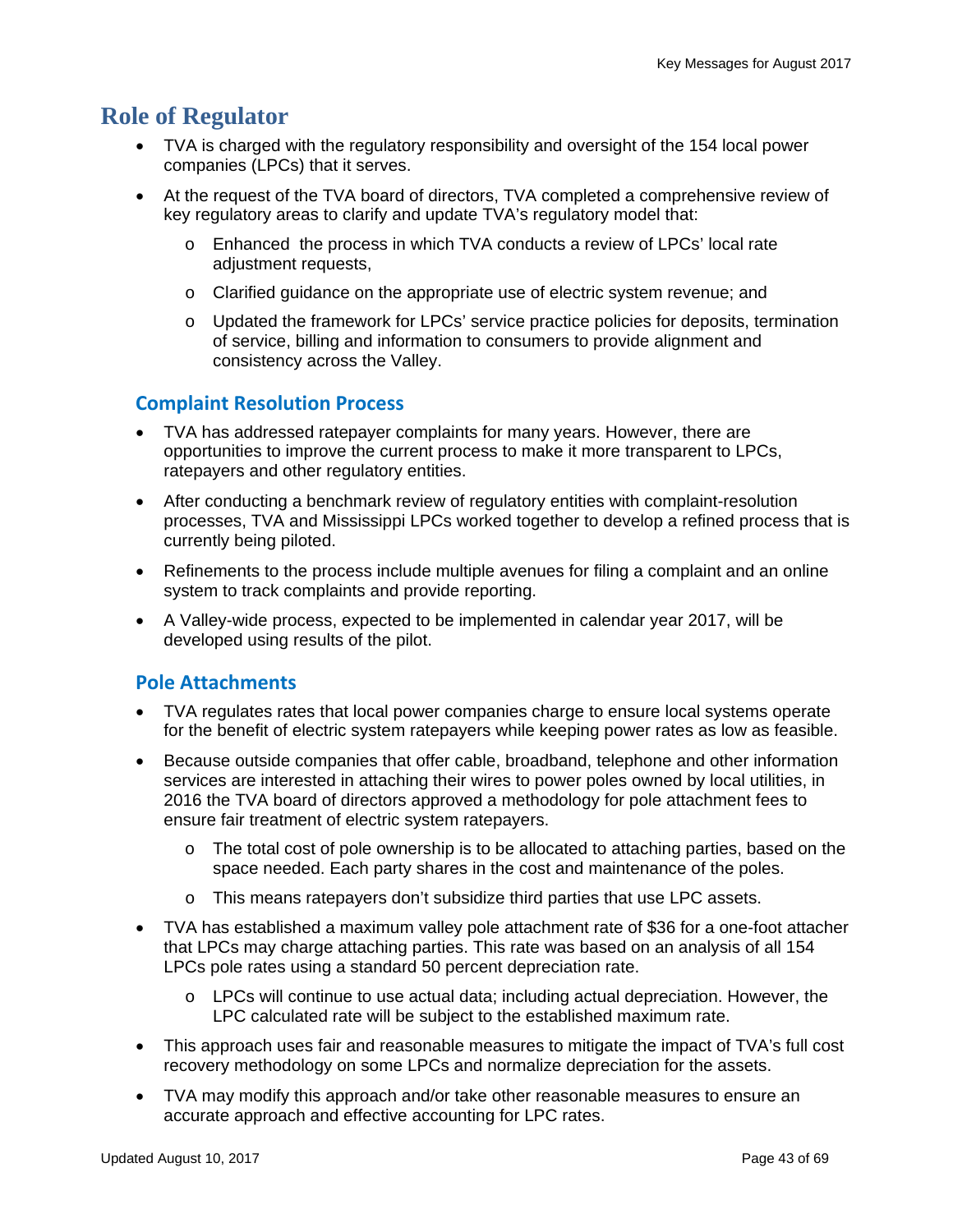### **Shawnee Fossil Plant**

#### **Clean Air Equipment**

- TVA's board of directors voted Dec. 30, 2014, to install environmental controls on units 1 and 4 at TVA's Shawnee Fossil Plant near Paducah, Kentucky. Units 2 and 3, and units 5 through 9, already have sufficient controls to meet Environmental Protection Agency regulatory clean air standards and are not affected by this decision.
- The environmental controls will reduce  $NO<sub>x</sub>$  emissions by approximately 90 percent and SO<sub>2</sub> emissions by approximately 96 percent.
- Installation of the controls on units 1 and 4 will assist TVA in fulfilling its air quality goals and commitments, while also meeting electricity demand and minimizing costs to TVA customers. The additional controls, which will reduce nitrogen oxide and sulfur dioxide emissions, will be installed before Dec. 31, 2017, at an estimated cost of \$185 million to \$215 million. A more accurate budget estimate will be available once design work is complete.
- Selective Catalytic Reduction (SCR) systems reduce nitrogen oxide ( $NO<sub>x</sub>$ ) emissions and scrubbers reduce sulfur dioxide  $(SO<sub>2</sub>)$  emissions. Without the environmental controls, Shawnee units 1 and 4 would need to be retired.
- Initial engineering indicates controls could be configured to fit within the footprint of the existing plant infrastructure and avoid the potential for impacts on most natural resources.

#### **Additional Information**

- The environmental control units are part of TVA's agreement with the Environmental Protection Agency and a consent decree with the states of Kentucky, Tennessee, Alabama and North Carolina, and three environmental advocacy groups, including the Sierra Club.
- More than 175 full-time contract workers are employed currently on the construction site. That's in addition to the more than 250 full-time TVA employees who run the plant.
- Units 1 and 4 each generate 134 MW. All nine Shawnee units have a total generating capacity of 1,206 MW. Units 2, 3 and 5-9 are not affected by this project.
- Shawnee's relatively small units provide flexibility to the overall power system because they can more easily serve load when demand fluctuates.
- Coal remains an important part of TVA's overall generation mix.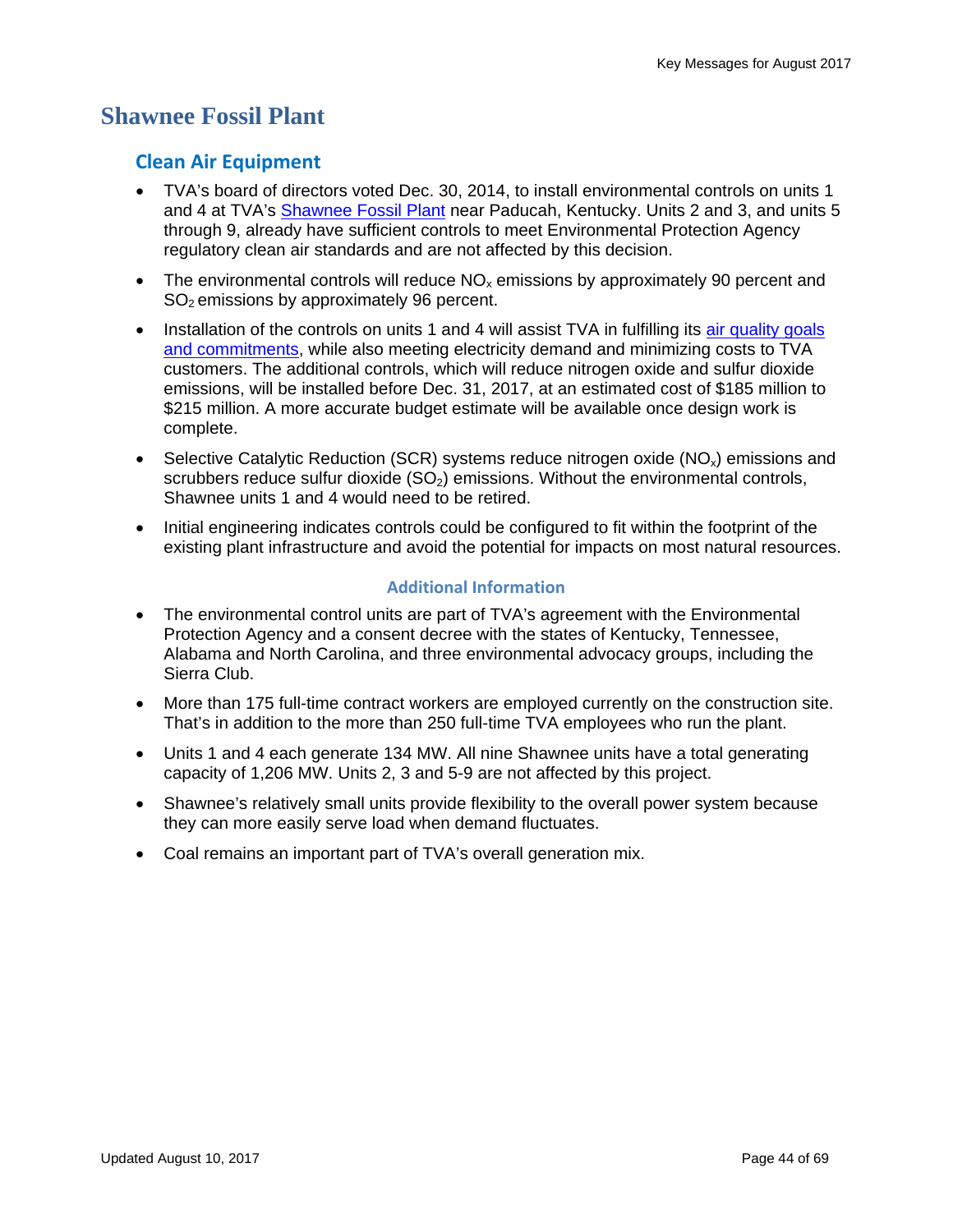# **Small Modular Reactors**

- TVA is committed to nuclear power as a key source of low-cost, carbon-free electricity within a balanced energy generation mix.
- Small modular reactors, or SMRs, are a next-generation nuclear technology with potential for improved safety and increased flexibility in terms of deployment timing and locations.
- Supporting SMR development is consistent with TVA's technology innovation mission.
- TVA continues to work with the Department of Energy and is in discussions to determine the path forward that is best for the people of the Tennessee Valley.
- TVA submitted an early site permit application to the Nuclear Regulatory Commission on May 12, 2016, for potential future construction and operation of multiple SMR units at its Clinch River Site in Oak Ridge, Tennessee.
- An early site permit application addresses site safety, environmental and emergency preparedness requirements common to any proposed SMR design and would be valid for up to 20 years.
- The project has a great deal of flexibility at this early stage and, by moving forward with an early site permit application, TVA will be ready to implement whatever decision is in the best interests of those we serve.

### **Stakeholder Relations**

- As we work to carry out TVA's mission, we want to hear and understand the diverse views and priorities of people across the region.
- TVA's board of directors established two formal advisory groups the Regional Energy Resource Council to gather input on energy issues, and the Regional Resource Stewardship Council for perspective on natural resource stewardship proposals.
- These groups include TVA customers, environmental interests, economic developers, consumers, business and community interests, and the academic community.
- TVA has reached out to others who can provide perspectives on specific projects, such as the Integrated Resource Plan working group and the renewable and energy efficiency information exchanges.
- TVA appreciates stakeholder participation and insight.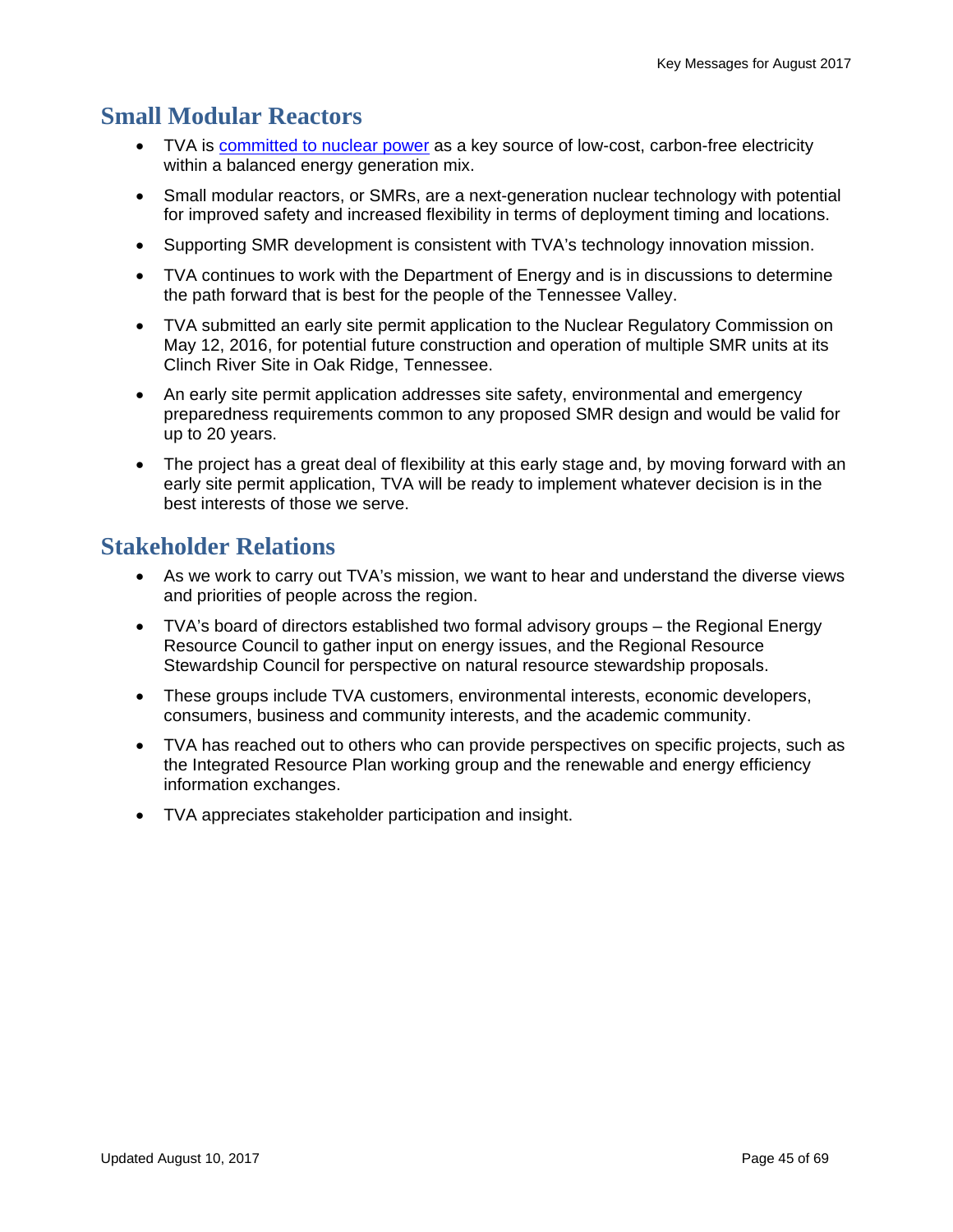### **Glasgow EPB**

- TVA has regulatory responsibility and oversight of the 154 local power companies it serves.
- Section 10 of the TVA Act authorizes the TVA board of directors to regulate local power companies in carrying out the purposes of the Act through contract terms and conditions, and rules and regulations.
- We also have responsibility to listen to all of the residents of the Valley.
- The electric power industry is undergoing significant change. TVA and its customers are responding to these changes by partnering together to define the long-term direction for rates and pricing in the Valley.
- To help TVA's customers make more informed decisions on energy usage and lower their monthly bills, which can lower the overall cost of serving the Valley, the TVA board approved changes to the wholesale rate structure in October 2015 to more accurately reflect how costs are incurred at different times of the day and year.
- Glasgow Electric Plant Board (EPB) recently implemented changes to their retail rates to effectively pass through the wholesale cost of power from TVA. We stand by the decision to support that rate request. However, we do recognize these changes have impacted all customers differently, and, although justified in aggregate, the fairness of these changes may depend on an individual customer's perspective.
- On Monday, Aug. 22, 2016, the Glasgow EPB board requested an alternative rate design and, at their meeting on Sept. 27, the Glasgow EPB board of directors approved an alternative rate structure.
- The rate structure was formally submitted to TVA for review and, as we committed, we expedited the review process. The alternative rate structure was approved and documentation put in place to allow GEPB to begin offering it to consumers on Oct. 1.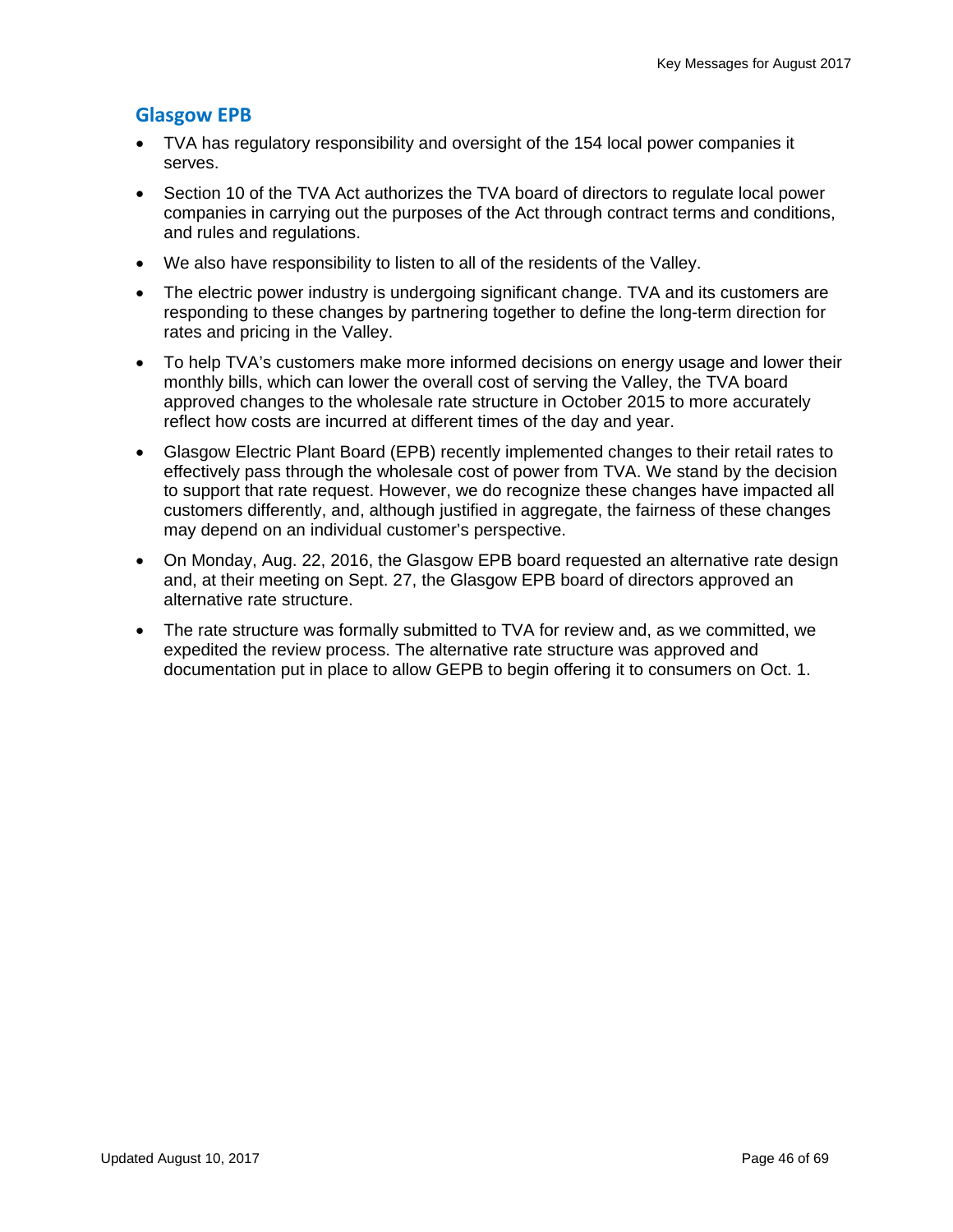#### **Legal Relationship with Glasgow EPB**

- One of the primary objectives of the TVA Act of 1933 is for power to be sold at rates as low as feasible. As of January 2016, TVA's average price of electricity ranks 35th in the top 100 utilities across the country, with average Valley residential rates among the lowest in the nation.
- Since 1960, Glasgow Electric Plant Board has had an electric service supply contract with TVA. A provision of this contract is TVA's regulatory authority over retail rates for Glasgow EPB customers – meaning, it is TVA's role as regulator to ensure that retail rates reflect the cost to produce and deliver power, and are shared fairly and equitably among all customers.
- In January 2016, Glasgow EPB changed their rate structure to provide consumers the opportunity to achieve electric bill savings.
- This included Glasgow EPB's investment in metering and communications systems that enable more accurate pricing of electricity.
- An integral part of these and future changes is to better align rates with the underlying cost of supplying electricity. Much of TVA's and Glasgow EPB's costs are fixed; like most delivery companies, Glasgow has increased their customer charges to be less dependent on energy sales.
- From a regulatory perspective, Glasgow EPB's rates are:
	- o Based on the cost to produce and deliver electricity
	- o Reflective of the wholesale rates charged by TVA
	- o Being administered consistently to all customers
- Other local power companies inside and outside the Tennessee Valley are also implementing new retail rates in response to changes in the electric power industry.

TVA anticipates that local power companies delivering TVA power will continue to adjust their rates to offer customers an opportunity to better control their electric bills.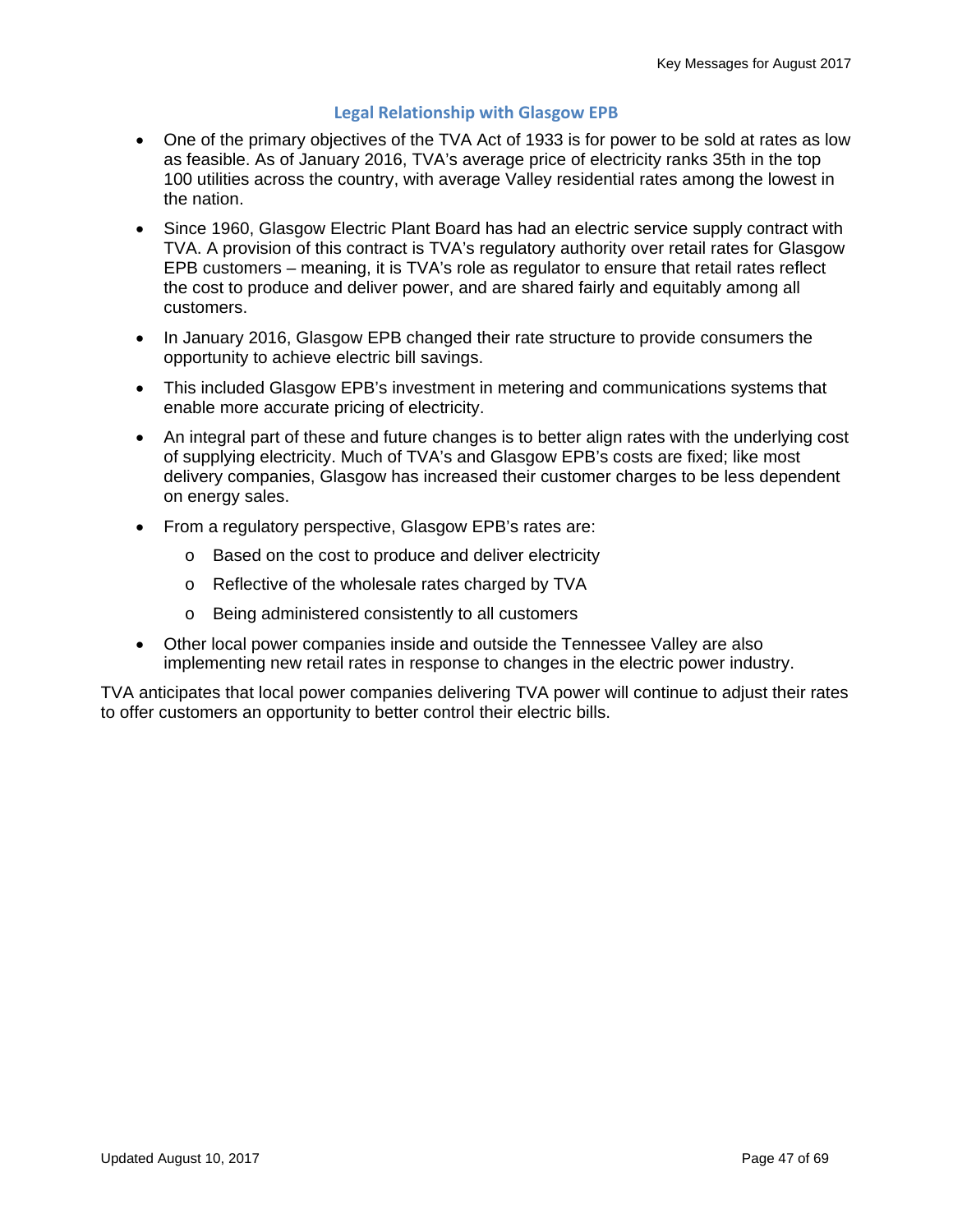# **Supplier Diversity**

- Delivering on TVA's mission of service is best achieved when welcoming a diversity of thought, background and experience. That's why we value diversity in our employees and everyone we work with, including suppliers.
- In seeking to do business with firms that offer exceptional products and services at competitive prices, we welcome businesses of all types – small, minority-owned, womanowned, veteran-owned, service-disabled veteran-owned, and those located in historically underutilized business (HUB) zones, among others.
- TVA's goal is to maintain a competitive, diverse supplier base that is reflective of the Tennessee Valley region.
- Some of the ways we work to fulfill our diversity commitment include:
	- o Inviting small and diverse businesses to participate in competitive bidding opportunities
	- o Promoting partnerships and subcontracting relationships to aid business development
	- o Offering small and diverse businesses support services, including guidance through the inquiry and bid process
	- o Encouraging our large prime suppliers to mirror TVA's diversity commitment
	- o Engaging in outreach initiatives to identify suppliers, including building partnerships with business development organizations, government agencies, distributor partners and congressional offices
- TVA actively sets and tracks our supplier diversity goals, and works to ensure small, diverse businesses participate in TVA direct-contract and subcontracting opportunities.
- Of the total amount of money that TVA spent with suppliers in fiscal year 2016:
	- $\circ$  Small businesses 26.3 percent (\$1.05 billion)
	- o Diverse businesses 11 percent (\$439 million)
	- o Valley businesses 79 percent (\$3.2 billion)
- In fiscal year 2017, TVA's goals for supplier-spending are:
	- o Small businesses 26.5 percent
	- o Diverse businesses 11 percent
	- o Valley businesses 80 percent
- Companies interested in providing materials or services to TVA should register on the TVA Supplier Connections Portal (http://supplier.tva.gov/). More information about supplier opportunities.is available by clicking the "Doing Business with TVA" link on the TVA webpage (www.tva.gov).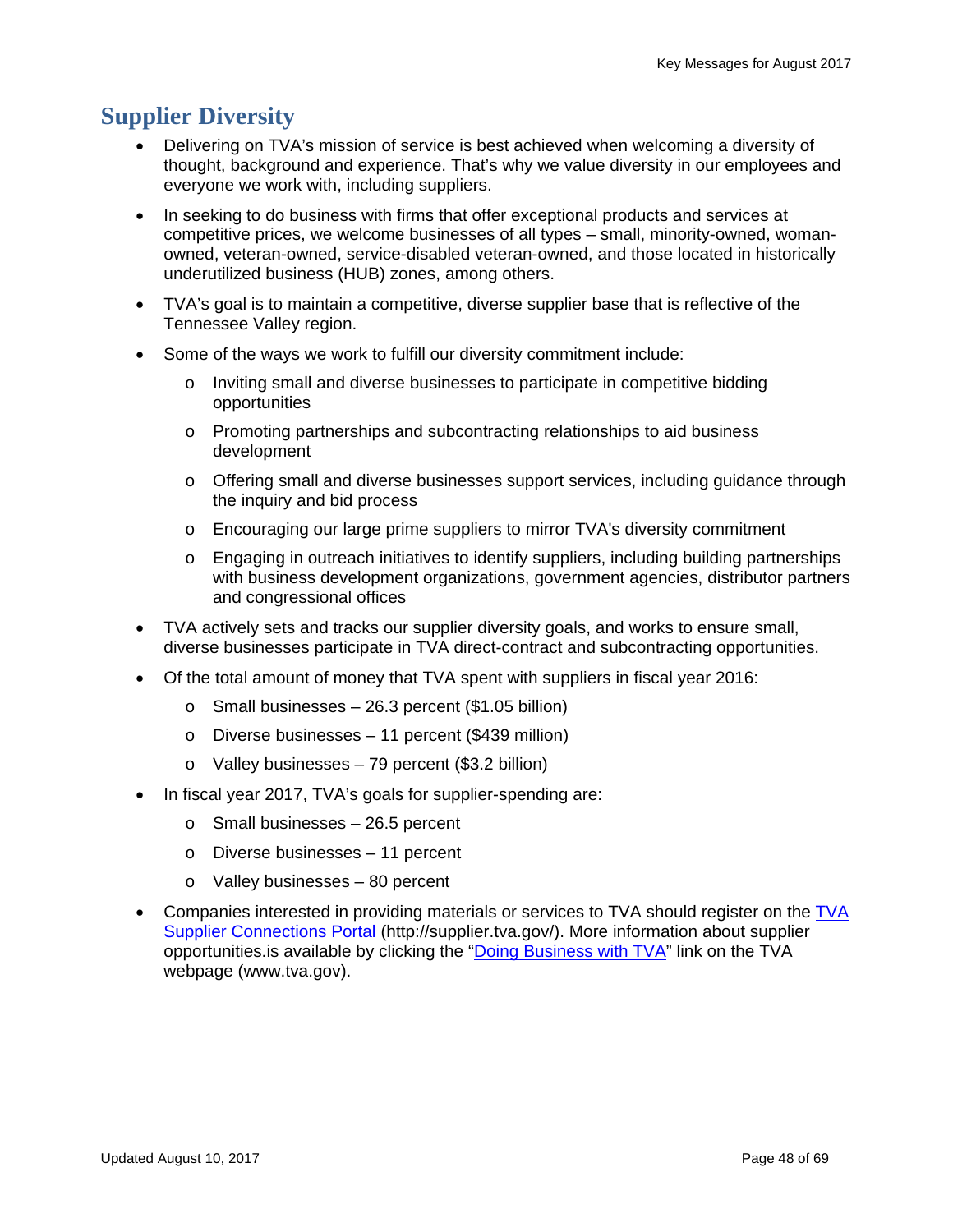# **Tax Equivalent Payments**

- TVA pays 5 percent of its gross proceeds from the sale of power to the states and counties where it carries out power operations or has power property previously subject to state and local taxes.
- TVA's tax equivalent payments for fiscal year 2017 are based on revenues from 2016 and are estimated to total about \$517 million.
- Payments are made to the seven TVA states and Illinois, where TVA has coal reserves. The amount each state receives is based on the proportion of TVA power sales and power assets in that state.
- The payments are redistributed by the states under their own formulas; TVA has no role in how states and counties redistribute their payments.
- Payments help fund many state and local government initiatives, including schools, fire departments, other emergency response agencies, community investments in tourism and recreation, and human service organizations.

### **Additional Information**

For fiscal years 2016 and 2015, tax equivalency payments were:

| <b>State</b>          | 2016          | 2015          |
|-----------------------|---------------|---------------|
| <b>Alabama</b>        | \$94,212,514  | \$102,627,153 |
| Georgia               | \$8,905,128   | \$9,105,551   |
| <b>Illinois</b>       | \$401,132     | \$433,599     |
| Kentucky              | \$35,058,929  | \$32,438,527  |
| <b>Mississippi</b>    | \$40,327,128  | \$39,132,192  |
| <b>North Carolina</b> | \$2,834,666   | \$2,953,884   |
| <b>Tennessee</b>      | \$351,819,427 | \$353,978,314 |
| Virginia              | \$1,283,622   | \$1,327,893   |
| Total                 | \$534,842,546 | \$541,997,113 |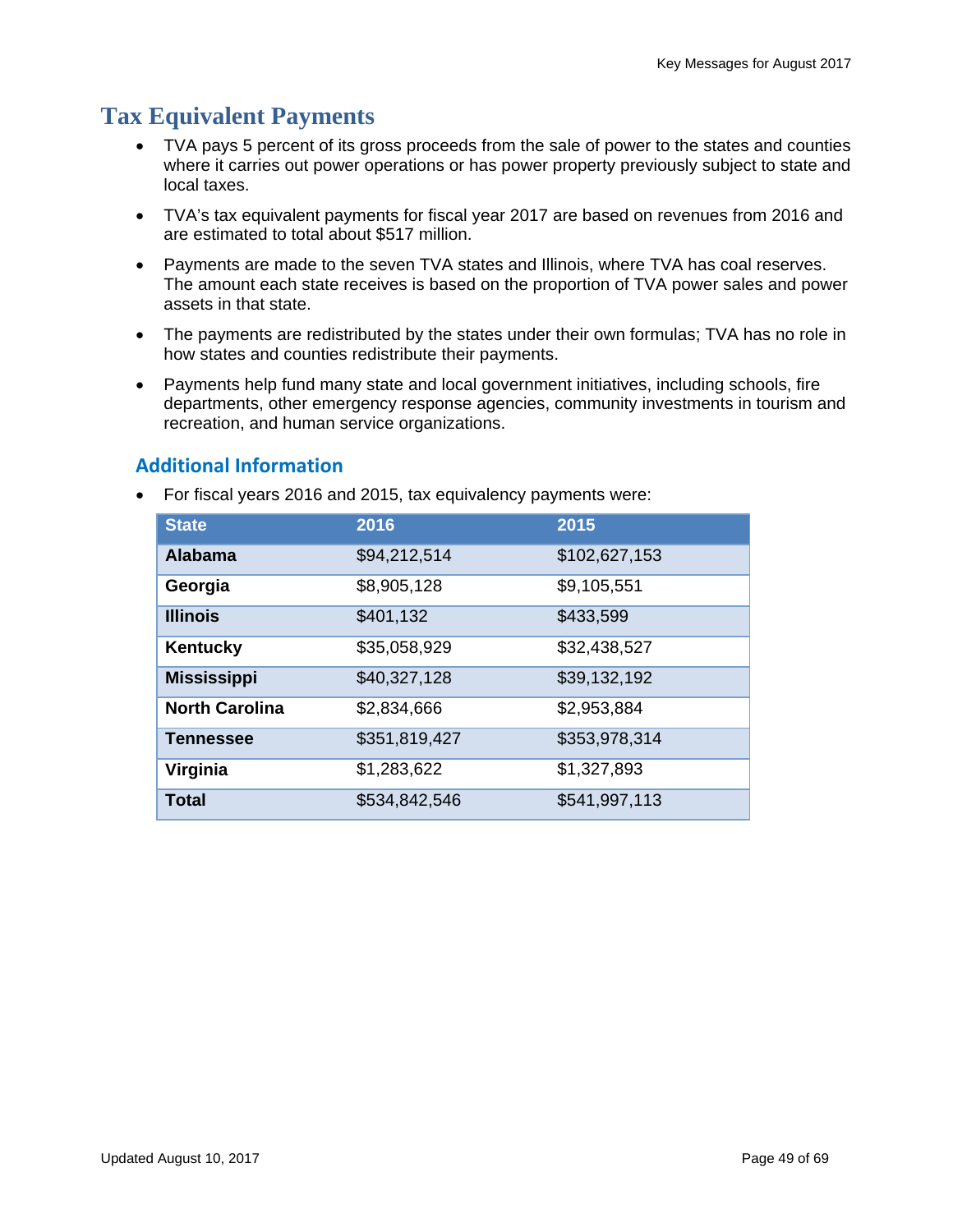### **Transmission Reliability\***

Also see Grid Stability, Page 20; Solar Energy Transmission, Page 22

- The region's economy runs on electricity and TVA ensures power is delivered safely, reliably and efficiently.
- TVA employees work year-round to help ensure that generating plants operate safely and reliably to meet the region's power needs, even in extreme weather.
- Since 2000, TVA customers have enjoyed 99.999 percent reliability in power delivery.
- TVA also strives to be a good neighbor to Valley residents. TVA, working with local power companies, invests in improvements in the transmission system to ensure it remains safe, secure and reliable.
- Vegetation management is part of what it takes to deliver electricity safely and reliably.
- We keep transmission rights-of-way clear to keep people safe, and to help ensure reliable service.
- And, TVA employees conduct thorough environmental reviews, communicate project information, and seek public input while performing work necessary to provide safe, reliable energy at rates as low as feasible.

#### **Geomagnetic Disturbances\***

- TVA takes geomagnetic disturbances and electromagnetic pulses seriously. TVA is fully compliant with regulatory standards and continues to work with industry entities on additional mitigations/solutions.
- TVA has completed a geomagnetic disturbance risk analysis and replaced susceptible equipment.
- TVA has procedures in place to maintain system reliability for when we receive advance notification of a storm by the National Oceanic and Atmospheric Administration, or NOAA. These procedures, which are continually enhanced as knowledge is developed from industry research, will provide graduated responses to all levels of storms.
- TVA actively works to help mitigate impacts with industry partners Electric Power Research Institute, or EPRI; other utilities; Department of Energy; and, the Energy Industries Council.

#### **Vegetation Management**

- Vegetation management is part of what it takes to deliver electricity safely and reliable.
- We keep transmission rights-of-way clear to keep people safe, and to help ensure service reliability to our customers.
- Grasses and non-woody shrubs are permitted below transmission lines, and low-growing vegetation is permitted in the border zone between the power lines and the edge of the right of way.
- Between May and September, TVA uses EPA-approved herbicides on woody vegetation (not grasses or shrubs) in the rights-of-way to allow more compatible species to become established near power lines.
	- $\circ$  In the spring, property owners along rights of way that are scheduled for herbicide treatment that summer will be notified by mail.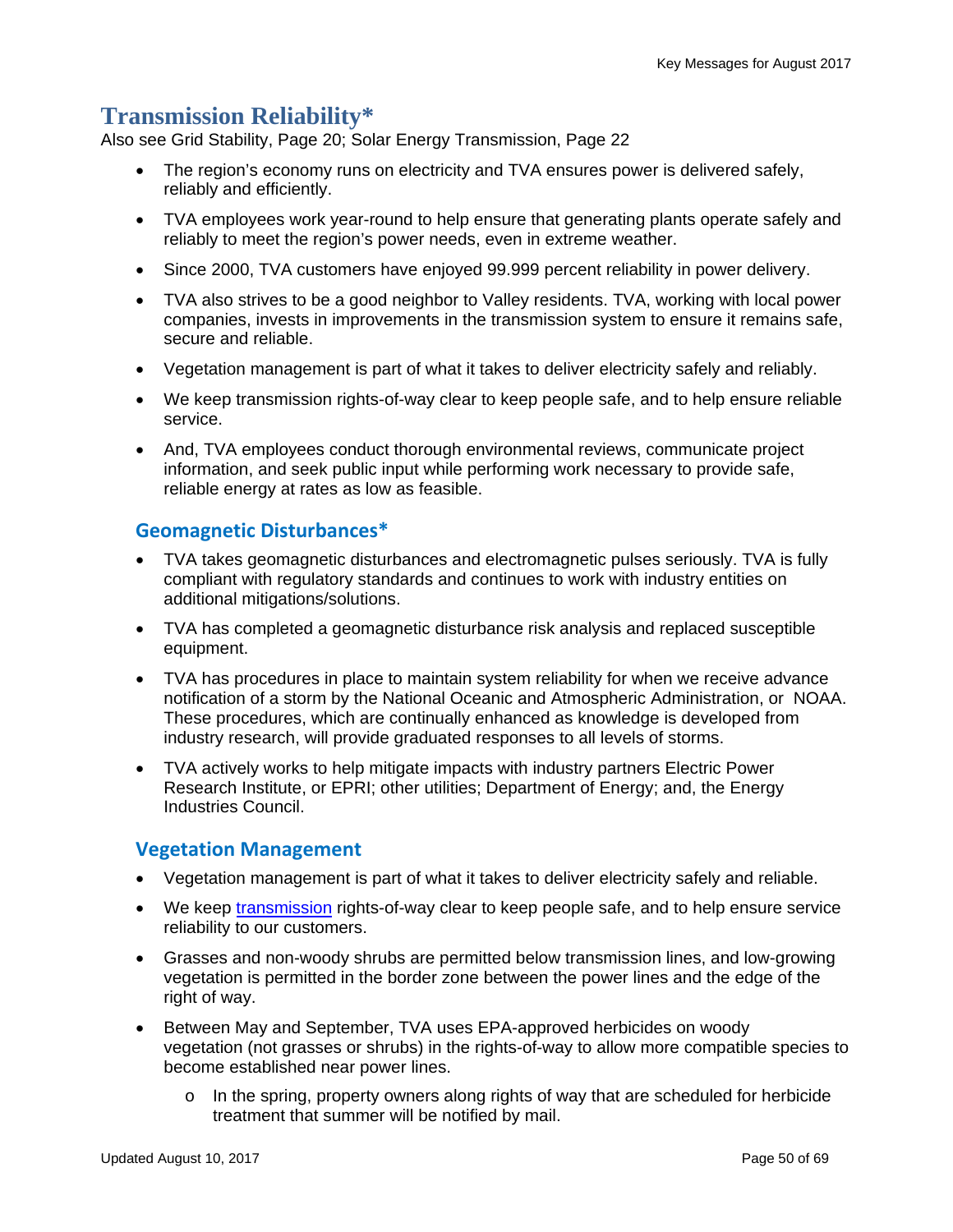#### **Vegetation Management Program Environmental Review**

- To ensure TVA manages its transmission rights of way in the safest possible manner and that electric service is not disrupted by outages on its transmission lines, TVA must control the vegetation on its transmission rights-of-way.
- TVA is developing an Environmental Impact Statement to examine the potential environmental impacts of various vegetation management practices along its transmission line right of way.
- TVA expects to issue a draft EIS during the summer 2018 and will seek public comment.
- For more information about the study, please see http://www.TVA.com/nepa.
- TVA anticipates studying several alternatives, including:
	- o Continue current practices (no action alternative), where TVA's ROW management personnel have discretion to manage the risk associated with vegetation growth that otherwise would be cleared;
	- o Integrated vegetation management (IVM) practices with a wire zone / border zone approach, where TVA sets objectives, identifies compatible and incompatible vegetation, and implements the most appropriate methods to achieve the established objectives; and
	- o A border-to-border approach where TVA would remove all vegetation except the low-growing vegetation for the width of the easement (both wire and border zones), subject to the availability of financial resources. TVA ROWs would take on the appearance and characteristics of natural meadows, which promote flowering by keeping woody stem counts low.

*NOTE: The wire zone is the area directly under the transmission line and between the outermost conductors. The border zone is the area between the wire zone and the edge of the right of way.* 

- TVA will draft an Environmental Impact Statement that will be released for public comment. TVA expects the draft to be available in 2018 and anticipates holding public meetings.
- TVA plans to follow current vegetation management practices until the environmental review is completed, unless otherwise mandated by the district court.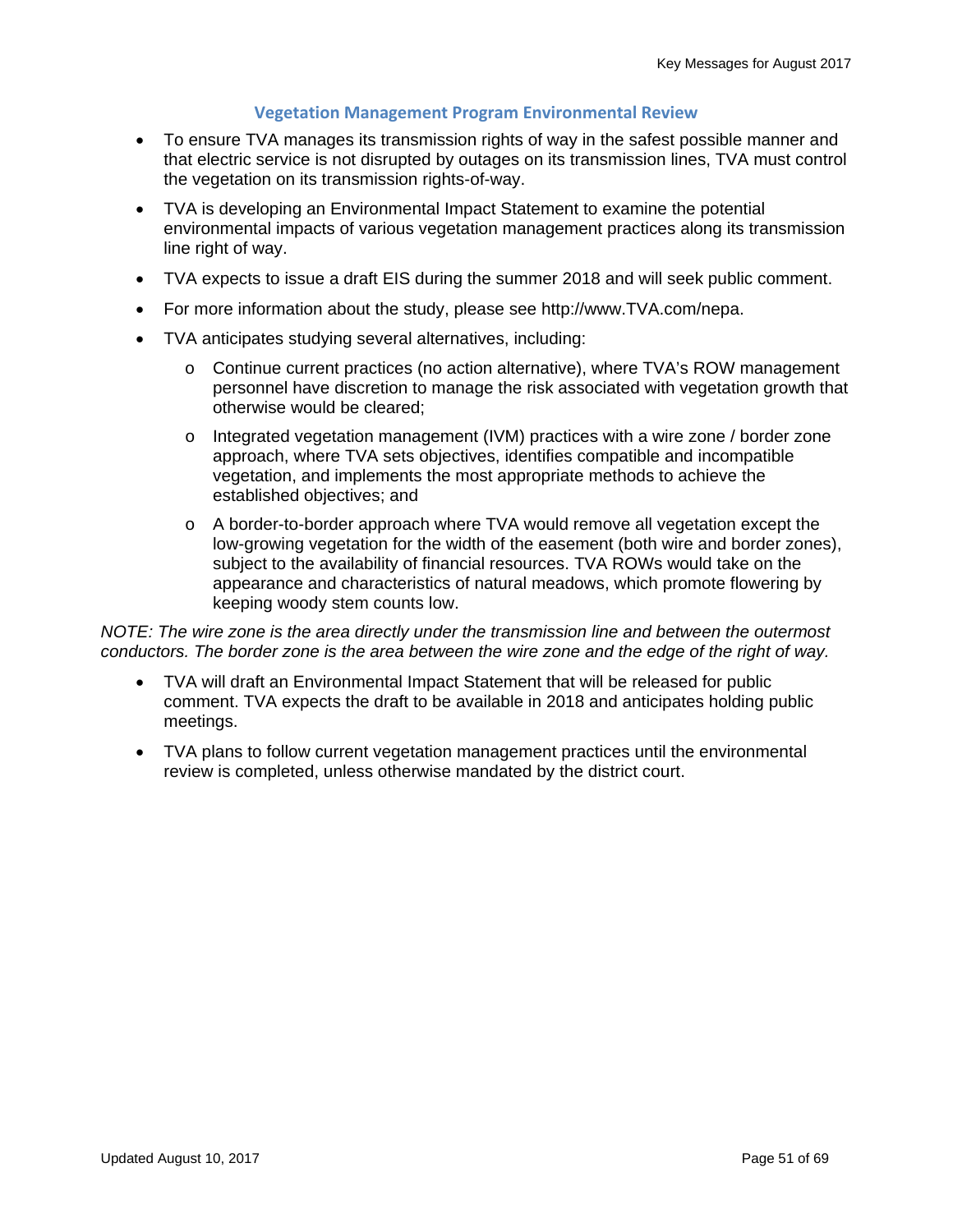#### **Vegetation Management Lawsuit**

- On March 1, 2017, TVA filed a motion in U.S. District Court for the Eastern District of Tennessee (Knoxville) consenting to a judgment in the plaintiffs' favor in Sherwood v. TVA.
- TVA would consent to a judgment stating that TVA's implementation of the 15-foot rule "violated the National Environmental Policy Act," or NEPA.
- It was never TVA's intent to violate NEPA requirements; however we recognize that the appropriate environmental review was not conducted.
- Although TVA voluntarily suspended the use of the 15-foot rule in December of 2014, TVA would also consent to an injunction precluding further implementation of the 15-foot rule until it prepares and publishes an EIS.
- In order to facilitate resolution of this litigation, TVA will prepare a programmatic EIS to address the management of vegetation on TVA's more than 16,000 miles of transmission line. TVA filed a Notice of Intent to conduct an EIS on January 23, 2017.
- It is always TVA's intent to ensure public safety and be good stewards of the environment and we will continue to maintain transmission rights of way in a safe, reliable, responsible manner.
- On July 31, 2017, the court issued an Injunction Order that outlines the vegetation maintenance practices that TVA will adhere to until the EIS is completed. A copy of the Injunction is available at tva.com/row.
- TVA will implement the vegetation management practices contained in the injunction while the vegetation management EIS is in progress. The EIS is scheduled to be completed in spring 2019.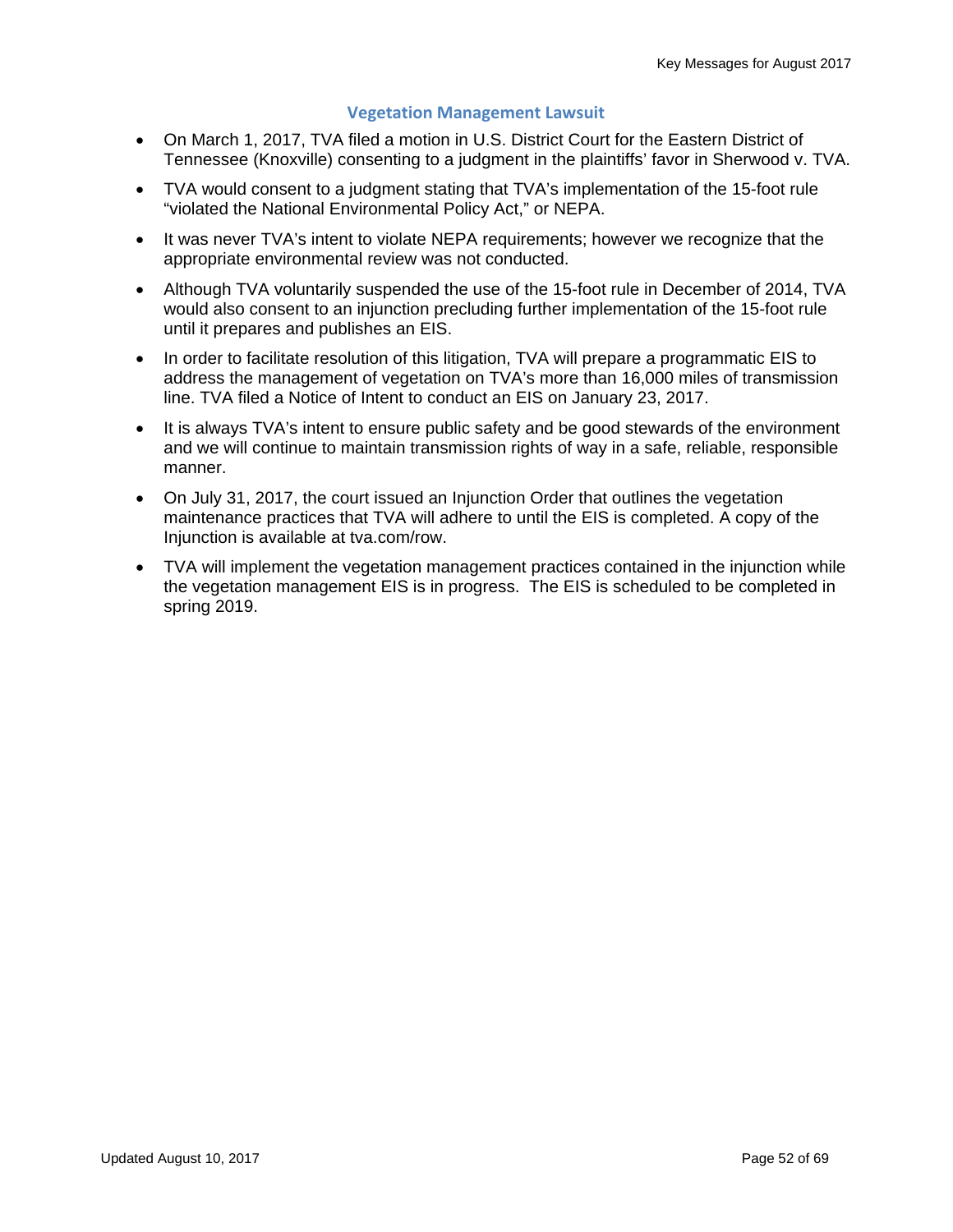# **TVA**

#### **Overarching Messages**

- TVA strives to be a trusted public partner as we carry out our mission of service to make life better in the Tennessee Valley region.
- TVA is working to keep its power rates among the lowest in the nation.
	- o We are making sound investments in a diversified portfolio so the region's power supply is reliable, cleaner and at the lowest feasible cost to consumers.
	- o We are stewards of the region's natural resources, and we help bring jobs here to make the Tennessee Valley a better place to live.
- We work closely with customers, and we value public participation and input as we work to serve the region with reliable, low-cost and cleaner energy.
- TVA has a strong sustainable environmental track record. We expect air emissions to continue to decline, especially carbon dioxide, which is anticipated to drop 40 percent below 2005 levels by 2020.

### **FY2016 Performance**

- TVA's mission is to serve the people of the Tennessee Valley region to make life better. In fiscal year 2016:
	- o Fuel and purchased-power expense was below budget and \$300 million less than FY 2015.
	- o Rates continued to become more competitive, with industrial rates at top quartile.
	- $\circ$  TVA invested almost \$3 billion in the power system while increasing debt less than \$100 million.
	- o Performance improved across the generating fleet, and Watts Bar Nuclear Plant Unit 2 prepared for commercial operation.
	- o Reliability in delivering energy to customers reached 99.999 percent for the 17th consecutive year.
	- o Air quality continued to improve; carbon emissions were down 30 percent from 2005 levels.
	- o TVA and partners in economic development attracted or retained more than 72,000 jobs and \$8.3 billion in capital investment in the region.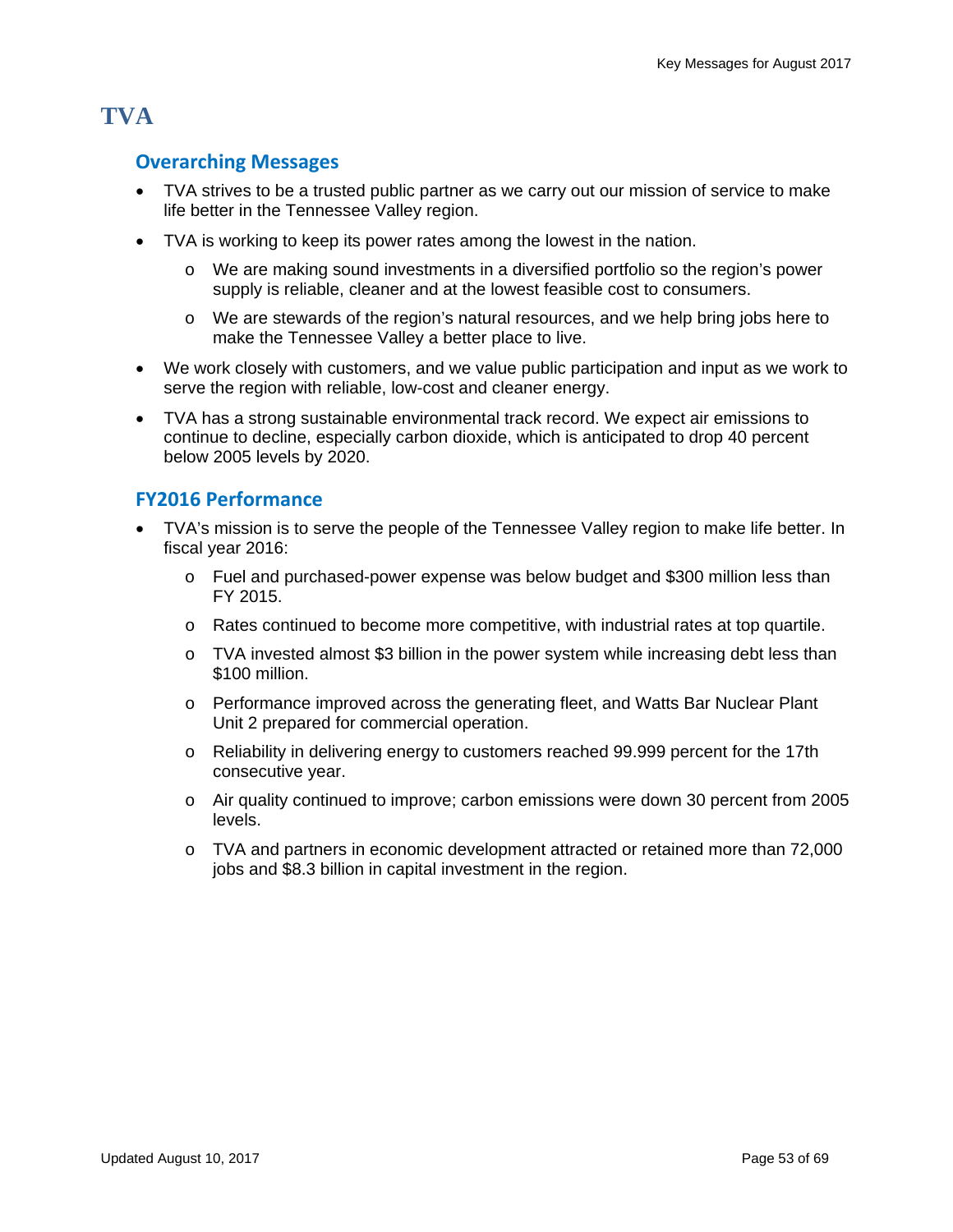### **FY 2017 Performance YTD**

- Financial results so far this fiscal year show that TVA continues to operate more efficiently and keep power rates low.
- TVA's overall effective power rate is 5 percent below the FY2012 level.
- Net income for the first two quarters of FY2017 was \$313 million. This was \$32 million, or 11 percent, higher than in the same period last year.
- Operating revenues for the first two quarters of the year were \$242 million, or 5 percent higher than in the same period last year.
- Operating and maintenance expenses were flat, as was interest expense.
- With mild winter weather, sales were down about 7 percent in the second quarter, compared to the same period last year.
- TVA's more diverse generation fleet is helping TVA to provide low-cost energy in a reliable and efficient manner.

#### **Board Governance**

- Bylaws of the TVA board of directors ensure the board can continue to work effectively as directors' terms end and new directors join the board.
- In keeping with its bylaws, the board in February elected Richard Howorth of Oxford, Mississippi, as chair. He assumed chair duties May 19, 2017, and will serve as chair of the board of directors for the next two years.
- Chair Howorth's selection helps ensure continuity as new members become acclimated to their policy role and learn more about the mission and work of TVA.
- The term of former chair V. Lynn Evans ended May 18, 2017. She will continue to serve as a member of the board until a successor is confirmed by the U.S. Senate, or until Congress adjourns at the end of the calendar year.
- The board of directors has nine members. Each director is nominated by the president of the United States for a term of up to five years, upon confirmation by the U.S. Senate.
- Up to five new members could be named to the board by the end of 2017.
- Lynn Evans succeeded Chair Joe Ritch, who completed his term on the board in early January, as did directors Pete Mahurin and Mike McWherter.
- Director Howorth joined the board in 2011 and began his second term in December 2015. During his time on the board, he has served on all five board committees – External Relations, People and Performance, Nuclear Oversight, Finance, Rates and Portfolio and Audit, and Risk and Regulation.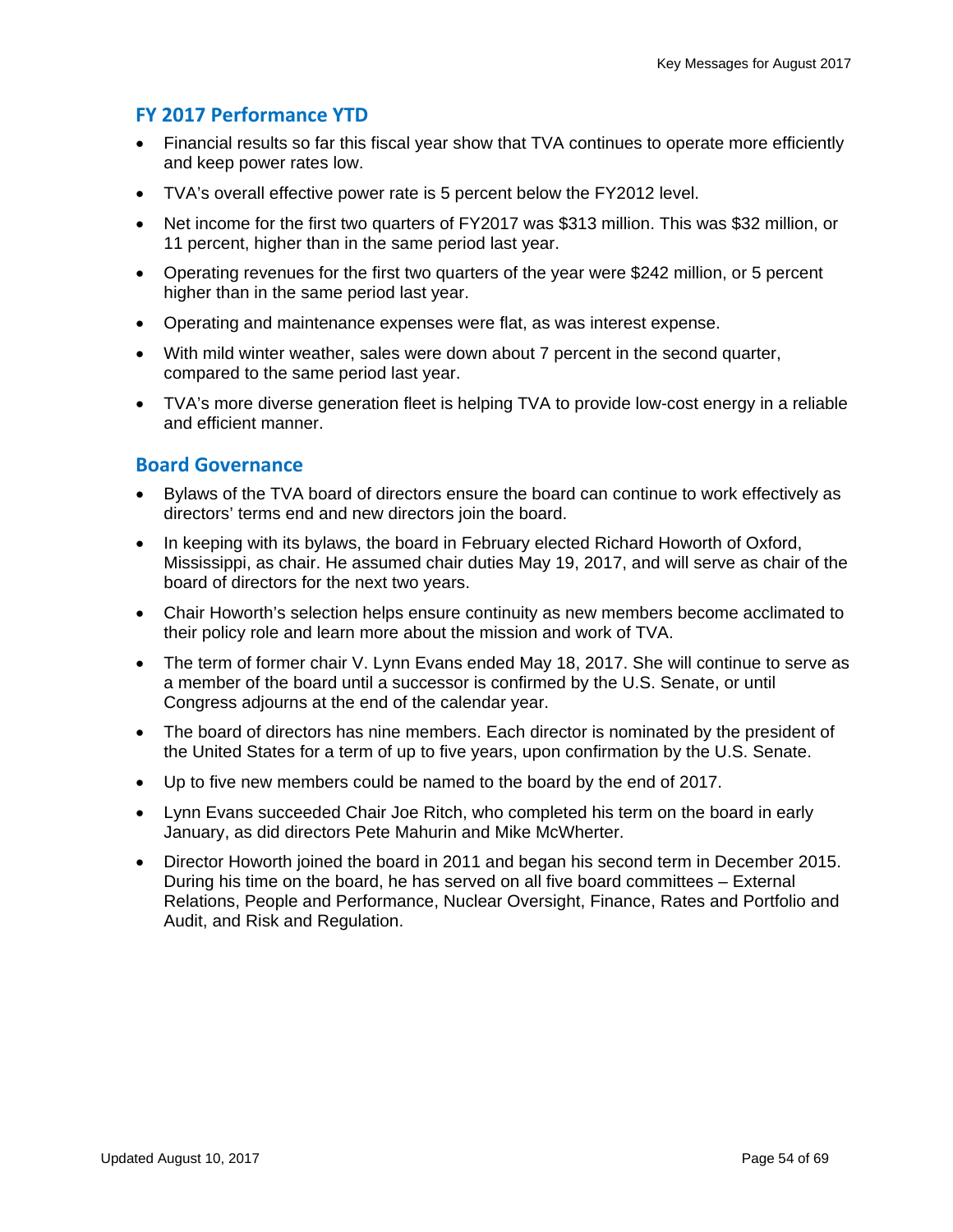#### **Board Vacancies**

- The Section 2 of the TVA Act specifies board operation during vacancies:
	- $\circ$  IN GENERAL– A member of the Board shall serve a term of 5 years. A member of the Board whose term has expired may continue to serve after the member's term has expired until the date on which a successor takes office, except that the member shall not serve beyond the end of the session of Congress in which the term of the member expires.
	- $\circ$  VACANCIES A member appointed to fill a vacancy on the Board occurring before the expiration of the term for which the predecessor of the member was appointed shall be appointed for the remainder of that term.
	- $\circ$  QUORUM IN GENERAL Five of the members of the Board shall constitute a quorum for the transaction of business.
	- $\circ$  QUORUM VACANCIES A vacancy on the Board shall not impair the power of the Board to act.
- Board By-laws:
	- o Section 1.5 Quorum; Vote Required for Action. In accordance with the provisions of Section 2(e) of the TVA Act, five of the members of the Board shall constitute a quorum for the transaction of business. Except as otherwise provided in these Bylaws or required by law, the vote of a majority of the members either physically present or participating by remote attendance in accordance with Section 1.4 of these Bylaws shall be the act of the Board of Directors.
	- o Section 1.6 Vacancies. In the event that vacancies cause the Board to have fewer than five members for any period of time, during any such period of time the members in office may, as a Board without a quorum, continue to exercise those powers of the Board which are necessary to assure continuity of operations of the Corporation along the lines established while the Corporation was guided by a quorum of the Board, but shall not have the authority to direct the Corporation into new areas of activity, to embark on new programs, or to change the Corporation's existing direction.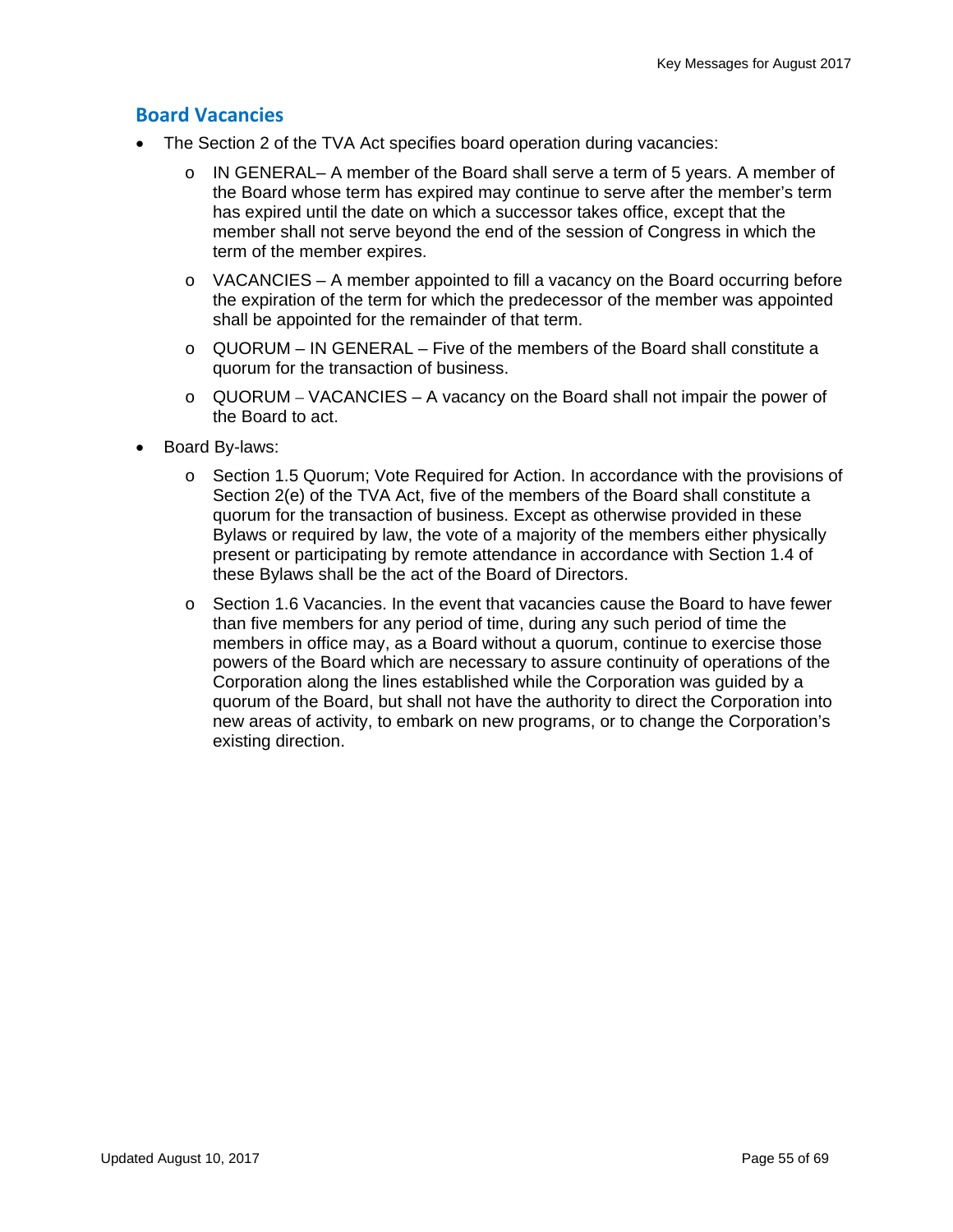#### **Executive Compensation**

- TVA pays for performance that helps achieve its mission of service to the Valley.
- Competitive, performance-based pay is essential to attracting and retaining a diverse, talented workforce that enables TVA to deliver reliable, affordable energy.
- The TVA Act specifies pay be based on prevailing compensation for similar positions, in the public and private sectors, and that it consider education, experience, recruitment needs and other factors.
- TVA targets most executive pay at the market median; some highly specialized executive positions may be targeted at a higher level.
- The TVA board uses an independent compensation firm for comparative data on compensation for the CEO and executives reporting to the CEO.
- Benchmarking for other positions is managed by the TVA Compensation & Benefits staff.
- Like programs at other utilities, Winning Performance is at-risk, performance-based incentive pay that employees earn by achieving goals aligned to TVA's mission.

### **Executive Order to Reorganize the Executive Branch of the Federal Government\***

- As a corporate agency of the United States, TVA has a responsibility to support Executive Branch actions.
- On April 12, 2017, the Office of Management and Budget (OMB) issued a memorandum to federal agencies regarding the hiring freeze Presidential memorandum issued in January, and the executive order to reorganize the executive branch issued in March.
	- o In March 2017 President Donald Trump issued a directive instructing the Office of Management and Budget to develop a comprehensive plan to reorganize the executive branch.
	- o That Executive Order directs the heads of each federal agency in the executive branch to provide to OMB a proposed plan for their agency to "improve efficiency, effectiveness, and accountability," including possible reorganization if considered appropriate, within 180 days.
- The most-recent OMB memorandum provides guidance on fulfilling the requirements of these executive orders while also aligning those initiatives with the federal budget and performance-planning processes.
- We have a good story to tell we have a long-term financial plan and have seen results from working that plan - we've reduced O&M spending by \$800 million and fuel costs by \$1 billion, kept power rates low and increased capital investments in our assets while holding debt flat.
- In June, we submitted a summary of our draft Agency Reform Plan and our Plan to Maximize Employee Performance to OMB.
- We will submit the full Agency Reform Plan to OMB in September.

#### **Knoxville Office Complex – Potential Sale**

 TVA announced June 8, 2017, that Knoxville operations will remain in the Knoxville Office Complex West Tower.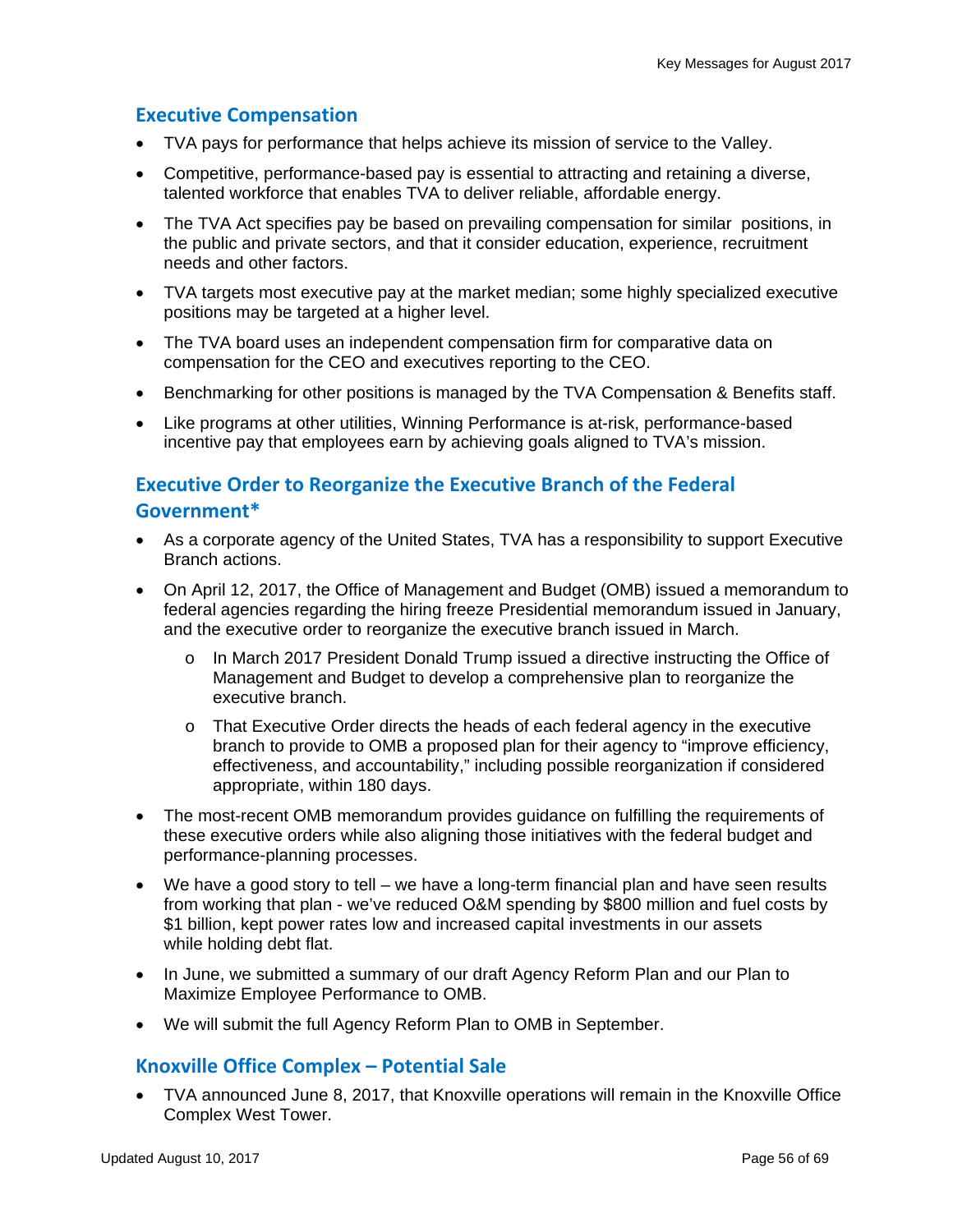- TVA previously had announced (2016) it would evaluate an option to sell the KOC and Summer Place Complex, and lease a build-to-suit building on the Summer Place Complex location.
- Upon review, TVA has determined the build-to-suit option is not in the company's best interest. As a result, TVA plans to remain in the KOC and consolidate, as feasible, functions and employees in the area.
- TVA is developing a detailed project plan to consolidate functions and employees from the East Tower and Knoxville region into the West Tower of the KOC.
- The areas expected to be included in this plan are the KOC, Summer Place Complex and other offices within a 50-mile radius of Knoxville, including the Singleton, Greenway, Lenoir City, Norris Walnut Orchard and Norris Engineering Lab facilities.
- These decisions are subject to completing the appropriate environmental reviews. In September 2016, TVA published a draft environmental assessment discussing the buildto-suit building. TVA will revise the assessment to reflect this new direction as the Agency's preferred alternative. Information gained during the additional environmental review could shape the final decision and project implementation.
- More information will be shared as plans are developed and finalized.
- Additional information is available in the Wednesday, June 7, TVA Today article "TVA Knoxville operations to remain in KOC West Tower."

### **President's Federal Spending Proposal for FY2018**

- TVA has a long-range financial plan and is committed to taking the necessary steps to ensure we continue our mission of service to the Tennessee Valley.
- TVA is meeting the plan to date and is on track to fulfill its FY23 commitments and targets.
- On May 23, 2017, President Donald Trump's federal spending proposal included a discussion of TVA's "preliminary budget plan" for FY 2018.
- Information included in the president's budget reflects the TVA board of directors-approved budget for FY17 and its projections for FY18, and is consistent with information TVA has publicly shared.
- The TVA board of directors will approve the FY18 budget in August 2017.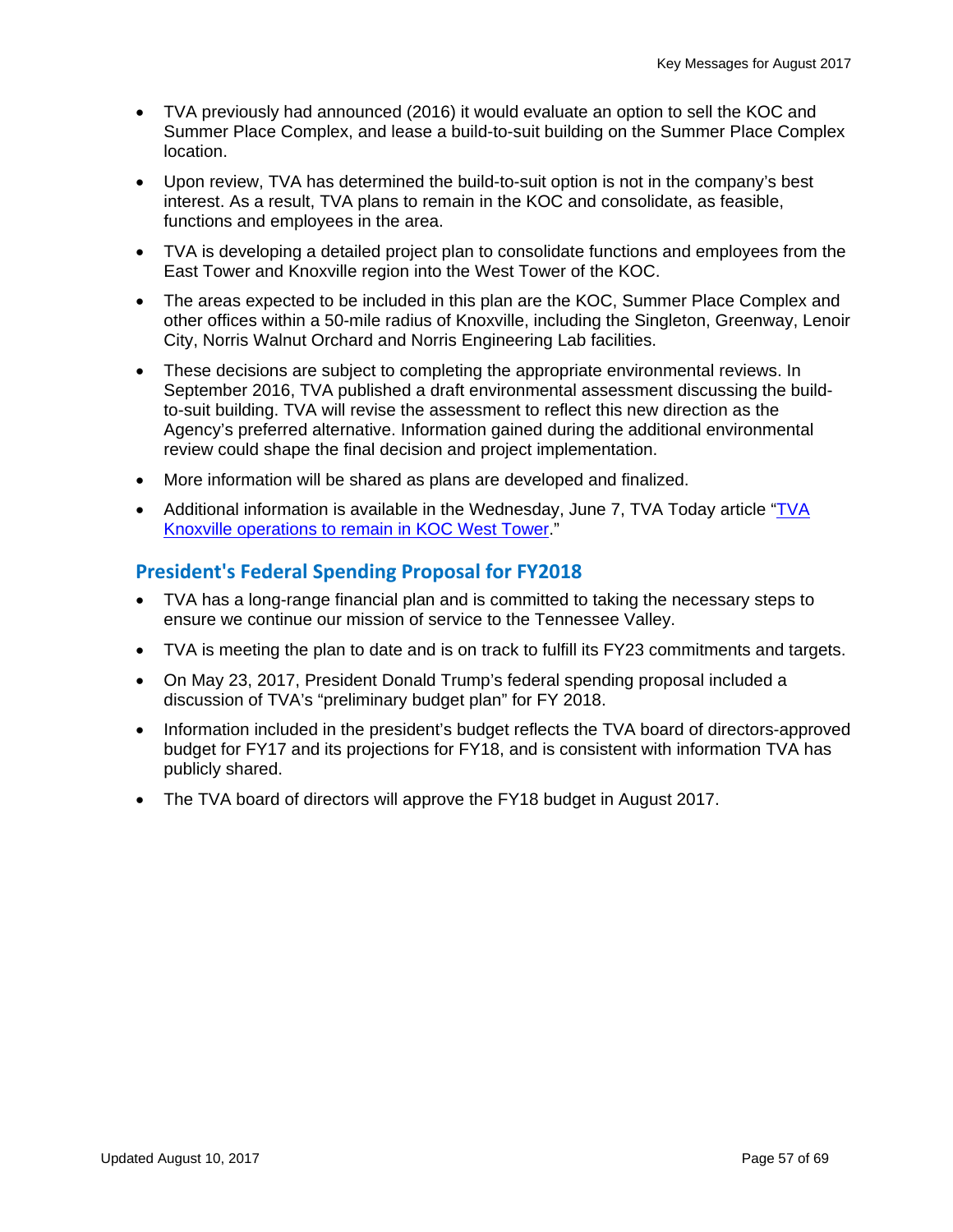#### **Privatization**

- TVA is a corporate agency of the federal government and is subject to the direction of the president and the U.S. Congress. TVA's mission is to improve the lives of those in the Tennessee Valley through a focus on the generation of low-cost, cleaner, reliable energy, environmental stewardship of the public lands and waters we manage, and creating economic development opportunities in partnership with state and local agencies.
- Although a part of the federal government, TVA receives no taxpayer dollars and funds all of its operations, including those associated with non-energy missions, through the sale of electricity.
- TVA remains focused on executing its long-term business plan for improved financial and operational performance.
- This plan was put into place working with the Office of Management and Budget following the OMB's review of TVA that was facilitated by a study conducted by the independent, third-party firm Lazard, which specializes in utility financial and operational matters.
- Since the completion of the OMB review, TVA's financial and operation positions has further improved, including strong performance in FY16:
	- o Fuel and purchased power expense was down more than \$300 million in FY 2016 from FY 2015, and below budget.
	- o Debt and other financing obligations at the end of 2016 were \$776 million below budget.
	- $\circ$  Invested nearly \$3 billion in the power system in 2016, while debt increased by less than \$100 million.
		- Clean air equipment at Gallatin (Tennessee) and Shawnee (Kentucky) Fossil Plants.
		- New natural gas plants at Paradise (Kentucky) and Allen (Memphis, Tennessee).
		- Watts Bar Unit 2 construction and completion.
		- **Browns Ferry Nuclear Plant up-rates.**
		- **Investments in the transmission system.**
	- o Industrial rates remained in the top quartile.
	- o Improved performance across the generating fleet.
	- o Achieved 99.999 percent reliability for the 17th consecutive year.
	- $\circ$  Improved customer loyalty from 67 percent in 2015 to just under 75 percent in 2016.
	- o Reduced carbon dioxide (CO2) emissions by 30 percent from 2005 levels. TVA is on a path to decrease CO2 by more than 60 percent by 2020.
	- o With its partners, TVA attracted and retained more than 72,000 jobs and \$8.3 billion in capital investment.
- We believe the steps taken over the past four years have improved TVA's sustainable financial position without sacrificing its ability to maintain TVA's mission to serve the people of the Tennessee Valley. However, TVA will fully cooperate should an additional review be requested by the Administration or Congress.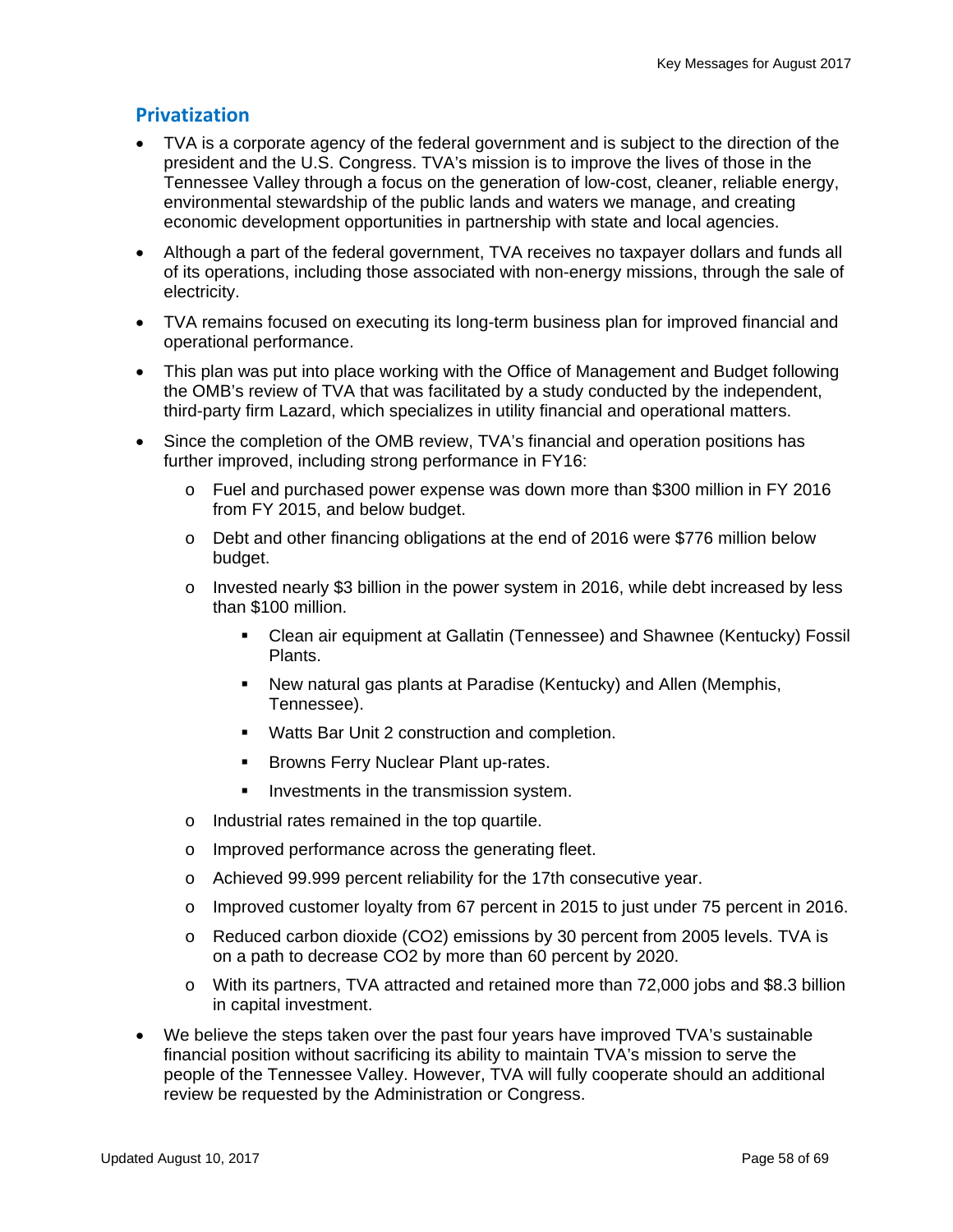### **Winning Performance**

- Like employees at other utilities, TVA employees can earn a performance incentive when they meet or exceed specific, pre-determined business goals.
- Business goals include financial and operational measures, such as power plant performance, transmission reliability, environmental responsibility, and economic development.
- This pay is "at risk," meaning it must be earned each year. It is awarded only if the goals for that year are met. This encourages all employees to work together.
- Winning Performance measures are tracked on scorecards throughout the year:
	- o Corporate Multiplier-measures that track TVA's overall corporate performance as it aligns with our strategic imperatives
	- o Business-measures that track operational performance across TVA at the strategic business unit and business unit levels. This portion of the scorecard is weighted 60 percent for enterprise-wide performance and 40 percent for SBU/BU performance
- At the end of the fiscal year, the TVA board of directors makes a qualitative assessment of TVA's overall performance, as defined by the Corporate Multiplier-measures and determines a multiplier within a range of 0 to 1. That number, multiplied by a scorecard's final payout percentage, determines the final award to be paid.
- Fiscal year-end results and Winning Performance payout calculations are audited in October, and the TVA board reviews results and assigns a corporate multiplier at its November board meeting.
- Once audits are completed and Winning Performance is approved, and following the release of TVA's 10-K, Winning Performance payouts are issued – typically in late November or early December.

### **Watts Bar Unit 2**

- TVA's Watts Bar Nuclear Plant Unit 2 was shut down Thursday, March 23, 2017. Licensed plant operators took timely and appropriate action and plant safety systems responded as designed. There were no public or nuclear safety concerns at any time and the reactor was placed in a safe, stable condition.
- The shutdown followed an issue with non-nuclear related condenser equipment that supports the Unit 2 turbines.
- We are evaluating the unit's condenser, a three-story-high heat exchanger, to determine the cause of the shutdown and identify necessary repairs.
- Because of the tight space inside the condenser, the logistics of doing this work must be planned to protect the safety of workers and key equipment components. The unit is expected to return to service this summer
- Watts Bar Unit 2 began commercial operation Oct. 19, 2016, following a comprehensive Power Ascension Testing program to ensure safe, high-quality operation of the plant. The NRC issued the operating license for Unit 2 on Oct. 22, 2015.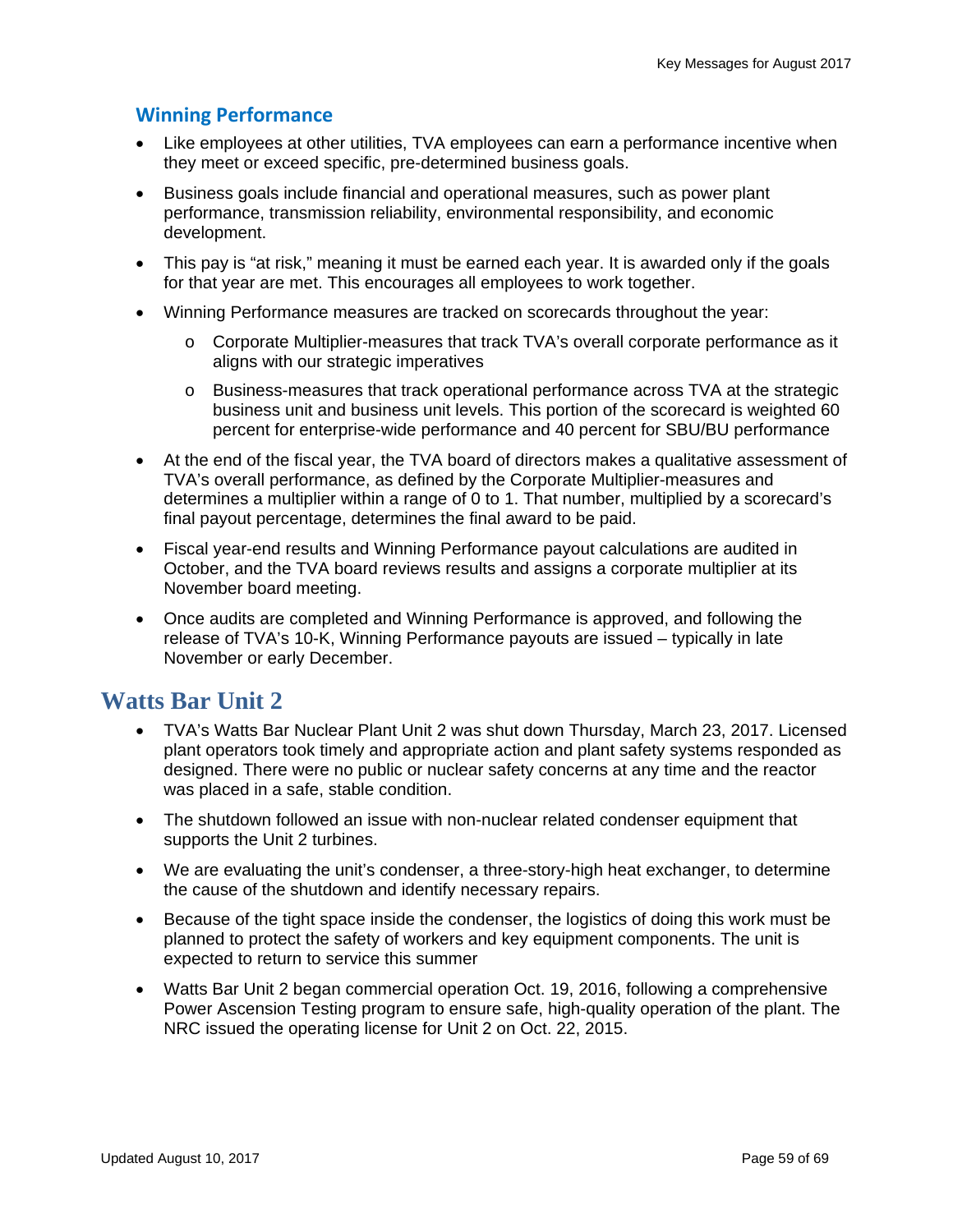#### **Watts Bar Nuclear Plant Work Environment**

- TVA remains committed to improving the work environment at Watts Bar Nuclear Plant so that each employee is encouraged, and feels free, to raise nuclear safety and other concerns without fear of retaliation.
- Employees continue to state that they are willing to raise concerns related to nuclear safety, which was noted by the NRC in its inspection report. We appreciate our employees' commitment to nuclear safety, and are working to make sure they understand they are fully supported when it comes to raising safety issues.
- Watts Bar is continuing to work on building and improving trust among employees that if and when they raise any concerns, leaders will respectfully take actions to help resolve the issue.
- Watts Bar's action steps have resulted in some improvement in the work environment, but we have more work to do in building trust across the site. We are listening to employee feedback, and we are very committed to continued improvement.

#### **Watts Bar Nuclear Plant OIG Report**

- TVA leadership takes the issue of the work environment at Watts Bar Nuclear Plant very seriously and takes full responsibility for the site's work environment.
- TVA is committed to fostering and sustaining the safety conscious work environment TVA employees deserve and the public expects.
- We have worked with employees to develop corrective actions and have taken more than 100 actions specifically aimed at improving the Watts Bar work environment.
- We do not believe the conclusions of the OIG's report represent the current work culture at Watts Bar.
- The latest NRC report, issued in March, agrees that progress is being made, although the NRC and TVA also agree that TVA still has work to do.
- We are committed to improving the work environment so that it reflects the commitment of our employees to keep safety as their overriding priority.

#### **Additional Information**

- On March 22, 2016, TVA requested a public meeting met with the Nuclear Regulatory Commission to provide an update on the Watts Bar work environment.
- On March 23, 2016, the NRC issued TVA a "Chilled Work Environment Letter" that noted the existence of a chilled work environment at Watts Bar.
- On April 22, TVA submitted its response to the NRC, addressing the NRC's inquiries and highlighting current and upcoming actions to improve the work environment across the site.
- The response also included an in-depth assessment of work environment issues
- The safe operation of Watts Bar and all of our facilities is TVA's overriding priority.
- Employees must feel free to raise any concern that helps protect their own safety as well as the public we serve.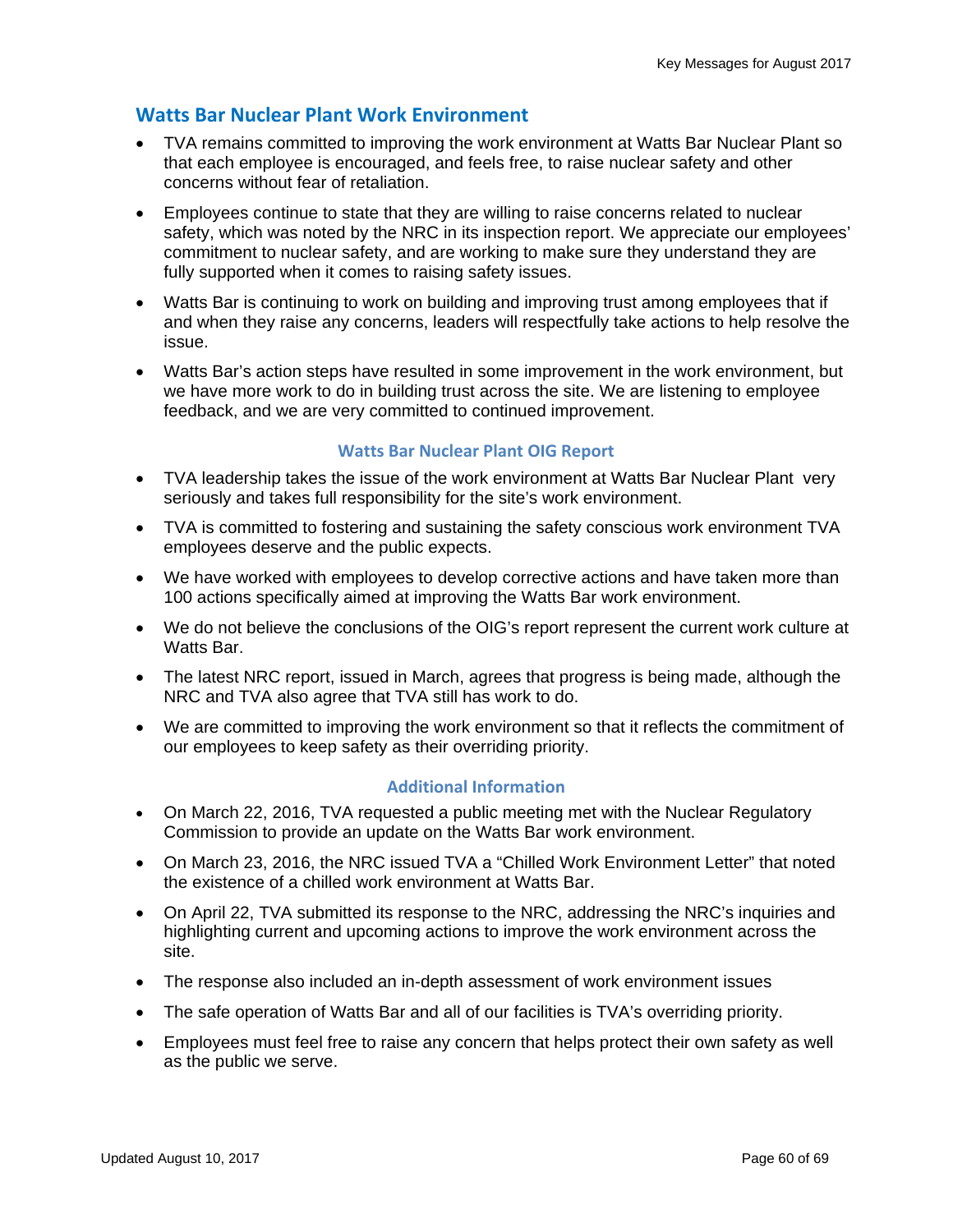# **Appendix**

### **Clean Water – General**

- TVA is responsible for the maintenance of the Tennessee Valley river and reservoir system for the benefit of all stakeholders.
- TVA maintains a robust environmental assessment program at all of our power plants including groundwater, surface water and ecological monitoring.
- Some monitoring activities are voluntary and others are in conjunction with existing permits, but each is conducted to ensure that the area in and around our facilities is protective of people and the environment.
- As regulations change we continue to update and modify our environmental monitoring and assessment activities.
- TVA routinely:
	- o Collects and evaluates up-to-date information on water quality and ecological trends;
	- o Assesses the causes of and identifies remedies for any pollution;
	- o Minimizes downstream impacts of hydroelectric power operations by maintaining minimum flows and aerating reservoir releases;
	- $\circ$  Conducts research on water quality problems and solutions, and demonstrates new and improved management technologies;
	- o Analyzes fish tissues collected from TVA reservoirs and major tributary streams for contaminants (such as pesticides and metals.)

#### **Safe Coal Ash Storage**

- As our coal plants served customers' needs over the decades, the residual ash was managed in onsite impoundments and landfills.
- TVA is committed to safe and secure CCR management protecting human health and the environment including the adjoining lands, waters and nearby communities.
- TVA is modernizing its CCR management practices, converting to dry storage, and safely closing impoundments and other disposal sites.
- The EPA's CCR Rule dovetails with TVA's existing efforts to close wet CCR facilities and convert them to dry systems across the TVA fleet.
- TVA will continue to monitor groundwater, surface waters and ecosystems for decades to ensure these facilities are safe and protect nearby communities and the environment. Should our efforts fail to protect people and the environment, TVA will fix the issue.
- TVA takes a scientific approach in decisions using groundwater standards as a key guide and conducting risk assessments to ensure public and environmental health and safety.
- TVA will continue to share timely information good or bad with the public, our communities and regulators, and to make decisions transparently including stakeholders.
- TVA is committed to ensuring healthy drinking water sources and productive natural environments while we provide low-cost, reliable and cleaner electricity to the TVA region.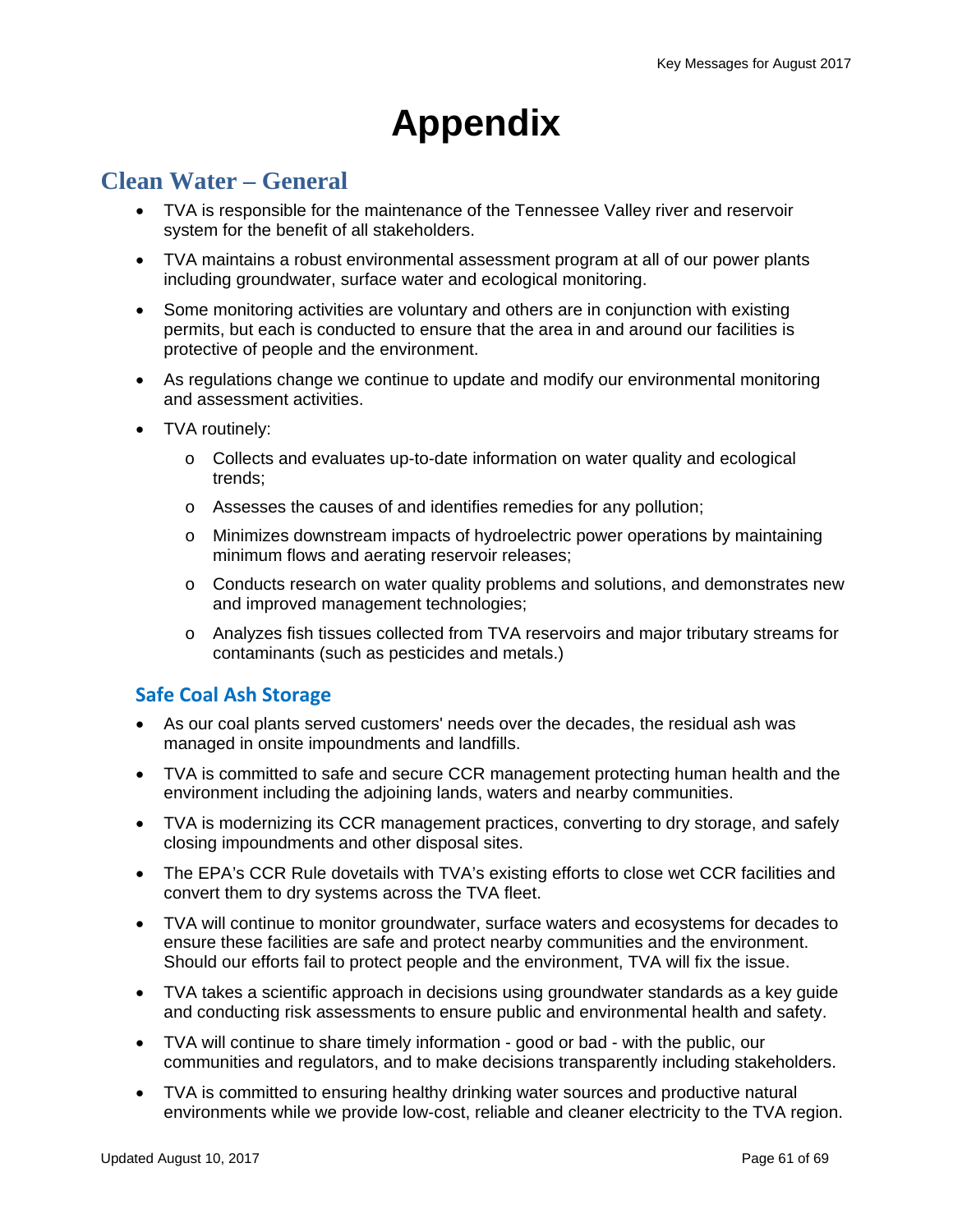#### **General Talking Points**

- TVA maintains a robust environmental assessment program, including groundwater, surface water and ecological monitoring, at all our power plants.
- Both long-term monitoring and new monitoring continue to demonstrate healthy and productive waters and lands surrounding our plants sites.
- TVA takes a scientific approach in decisions using groundwater standards as a key guide and conducting risk assessments to ensure public and environmental health and safety.
- TVA has become an expert in coal ash research and management as an outcome of the Kingston ash spill and has shared that knowledge with federal and state regulators.
- According to EPA, the data continues to reflect no adverse effects to the ecological community from the Kingston spill, the ash remaining in the river system or the capped in place closed ash impoundment. The ecosystem is thriving and local groundwater and drinking water was not impacted and there is no measurable risk to human health.
- Years of biological/ecological monitoring adjacent to TVA's plants and the detailed human health and environmental analyses for the Kingston ash spill show no real risks to human health or the environment from TVA's current CCR activities.
- We have a website where the public can monitor the status of our projects; https://www.tva.com/Environment/Environmental-Stewardship/Coal-Combustion-Residuals
- In accordance with our permits, TVA inspects as part of routine maintenance its dikes and addresses any evidence of abnormal moisture. We report inspection results to the state.
- We have a sophisticated ash impoundment monitoring center with 7,000 sensors that provide real-time data on stability to our staff.
	- o About 35 percent of TVA's annual coal combustion products are repurposed for items such as blasting abrasives, roofing granules, cement and concrete applications and wallboard.
	- o Beginning in 2009, TVA adopted a program to convert coal combustion residuals (CCR) management from wet impoundments to dry systems (lined landfills or beneficial reuse). This conversion program provides for the closure of all TVA wet handling facilities by 2022.
	- o Since the mid-1990s, TVA has been sampling and reporting groundwater data to the appropriate state agencies. TVA has gone beyond requirements and implemented voluntary monitoring at units where it was not mandatory.
	- $\circ$  The surface water and other site-specific monitoring data show that water quality in the lakes and rivers near TVA power plants are not adversely affected by our ash impoundments.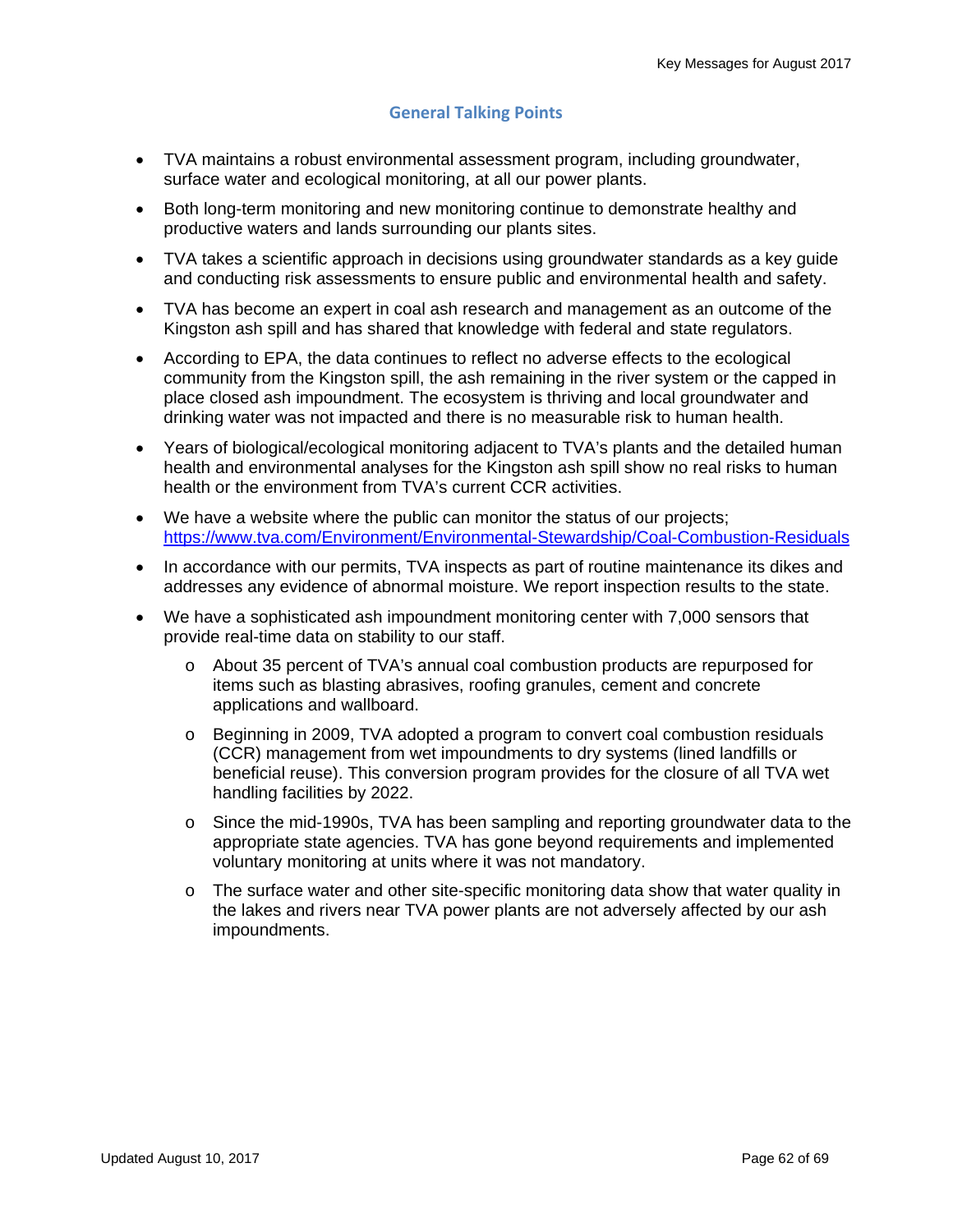### **CCR Rule**

#### **Regulations/Regulators**

- We are working with our regulators to ensure our practices meet or exceed state and federal regulations**.**
- In 2015, EPA finalized a new rule governing handling, disposal and monitoring of CCR.

#### **EPA's CCR Rule Messages**

- The CCR Rule allows utilities to close a unit by leaving the CCR in place or removing it.
	- o EPA has deemed both closure methods to be protective of human health and the environment if properly done.
	- $\circ$  EPA acknowledges that most sites will not close by removal "given the expense and difficulty of such an operation."
	- o The key issue is removing the downward water pressure or hydraulic head in impoundments to reduce risk of instability or groundwater contamination.
- TVA uses groundwater standards as our guide and conducts risk assessments as a key tool in decision making to ensure public and environmental health and safety.
- EPA determined that almost all impoundments could be closed within five years absent "unpredictable or variable conditions." TVA has incorporated that timeframe into its closure planning scheduling.
- In its June 21, 2016, letter summarizing its review of TVA's Programmatic EIS, EPA rated it "LO" (lack of objection), the highest rating EPA can give an EIS.

#### **Tennessee – TDEC Unilateral Order**

- In addition to EPA's CCR Rule, TVA is working with the Tennessee Department of Environment & Conservation (TDEC) to meet the requirements of the state's unilateral order related to CCR management and disposal in Tennessee. The order establishes an investigation process for fossil plants in state, followed by a remediation decision, including the closure method, for each impoundment.
- Shortly after EPA finalized its CCR Rule, Tennessee issued a Commissioner's Order in August 2015 which provides:
	- $\circ$  a means by which TVA can satisfy the state as it works to comply with the federal CCR rule; and
	- $\circ$  a process for TDEC to oversee TVA's investigation of CCR units and, if necessary, implement corrective actions to remediate any unacceptable risks at seven of TVA's eight coal plants in Tennessee.
- The order does not allege that TVA is violating CCR regulatory requirements nor does it assess TVA penalties.
- However, the TDEC order goes beyond overseeing implementation of the CCR rule by requiring TVA to assess CCR risks on a plant wide basis at Allen, Cumberland, Johnsonville, Kingston, Bull Run, John Sevier, and Watts Bar Fossil Plants.
- Gallatin Fossil Plant is not covered because it is subject to an ongoing TDEC enforcement action alleging unpermitted discharges from ash management units.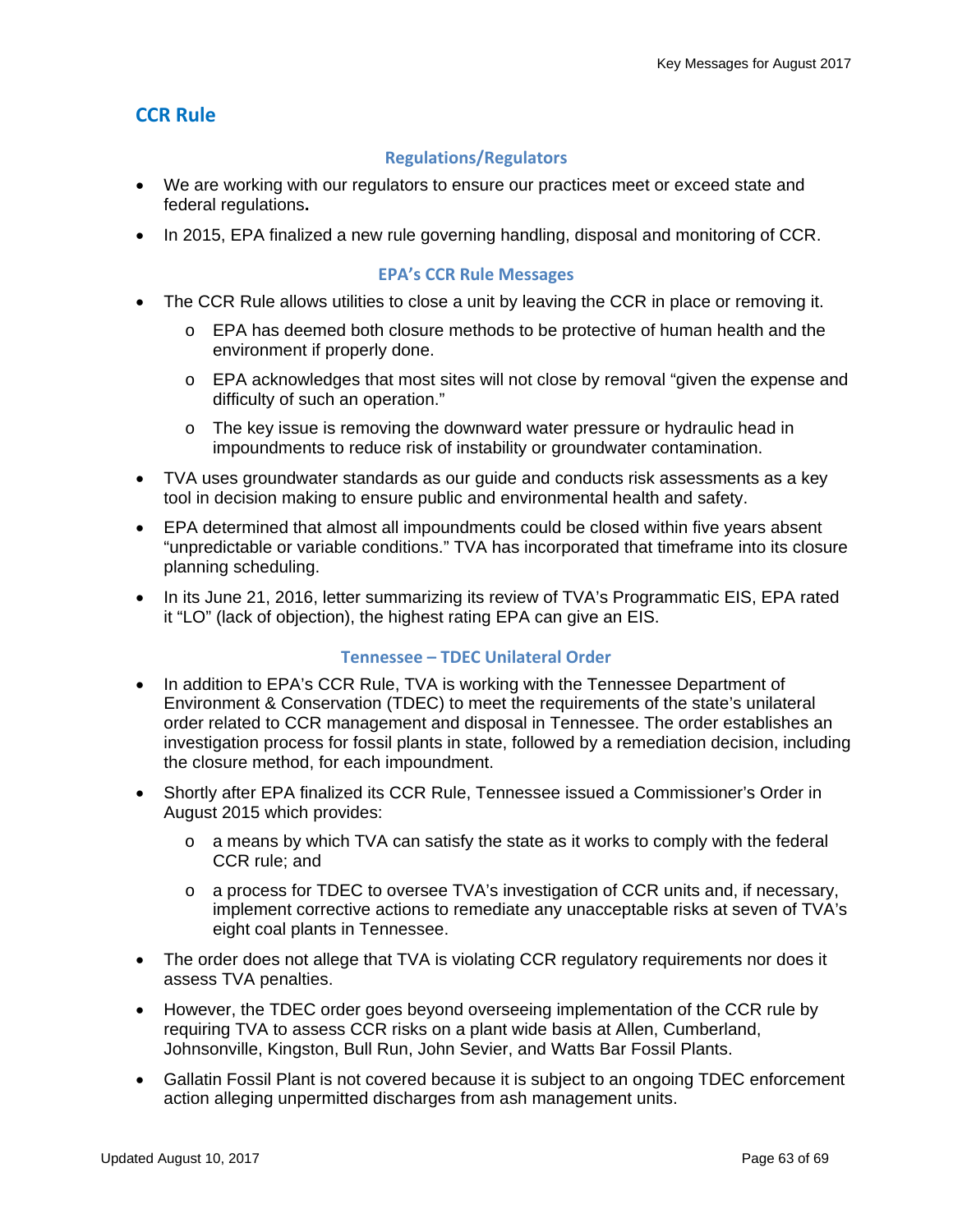#### **Kentucky – See Plant site for project specifics**

 The KY Dept. of Environmental Quality staff works with TVA to ensure we are meeting state regulatory requirements at our Shawnee and Paradise Fossil Plants. TVA has multiple projects underway at each plant including converting from wet ash storage to dry and closing existing coal ash facilities.

#### **Alabama – See Plant site for projects specifics**

 TVA works closely with the Ala. Dept. of Environmental Management (ADEM) to meet the requirements of a consent decree at its Colbert Fossil Plant. The plant ceased operations in 2016 and is undergoing decommissioning and closure of its CCR and related facilities. Widow's Creek Fossil Plant also is in the process of being decommissioned and its CCR facilities closed in compliance with state requirements.

#### **CCR Closure Options**

- **Closure-in-Place** involves removing the water from the ash, stabilizing the CCR in place, and installing a water-proof cover system including soil and vegetation. This keeps new sources of water from mixing with the CCRs and reduces risks of structural instability and groundwater contamination.
- Closure-in-place encompasses a number of options that includes consolidation within an impoundment to moving CCR from its original location to another onsite location.
- Closure-in-place allows us to manage and monitor the material very closely and avoids potential environmental justice issues associated with removal of the material to another off-site location.
- At most locations, Closure-in-Place is more environmentally beneficial than Closure-by-Removal, largely because it has significantly less transportation-related impacts and is quicker and less costly. (Use site-specific transportation numbers)
- **Closure-by-Removal** involves removing the water from the ash, digging up and moving the CCR material to a permitted, lined landfill off-site and reshaping and filling the old site. Closure-by-Removal is expected to take longer than Closure-in-Place depending on the size of the impoundment.
- Closure-by-Removal always is more costly compared to Closure-in-Place. Estimates range in the hundreds of millions to billions of dollars more to remove and ship to another location. In July 2016, TVA released a Programmatic Environmental Impact Statement that reviews the impacts of closing coal ash impoundments across its system and specifically for 10 impoundments at six plants over the next five years.
	- $\circ$  The preferred closure method for the sites is the closure-in-place method. This process will remove water pressure by permanently covering the impoundment with an engineered waterproof cap to keep rain and other moisture out, dewatering, and stabilizing the ash thereby significantly reducing the risk of groundwater contamination and instability. If at any point this method is not effective, TVA will adopt other closure options.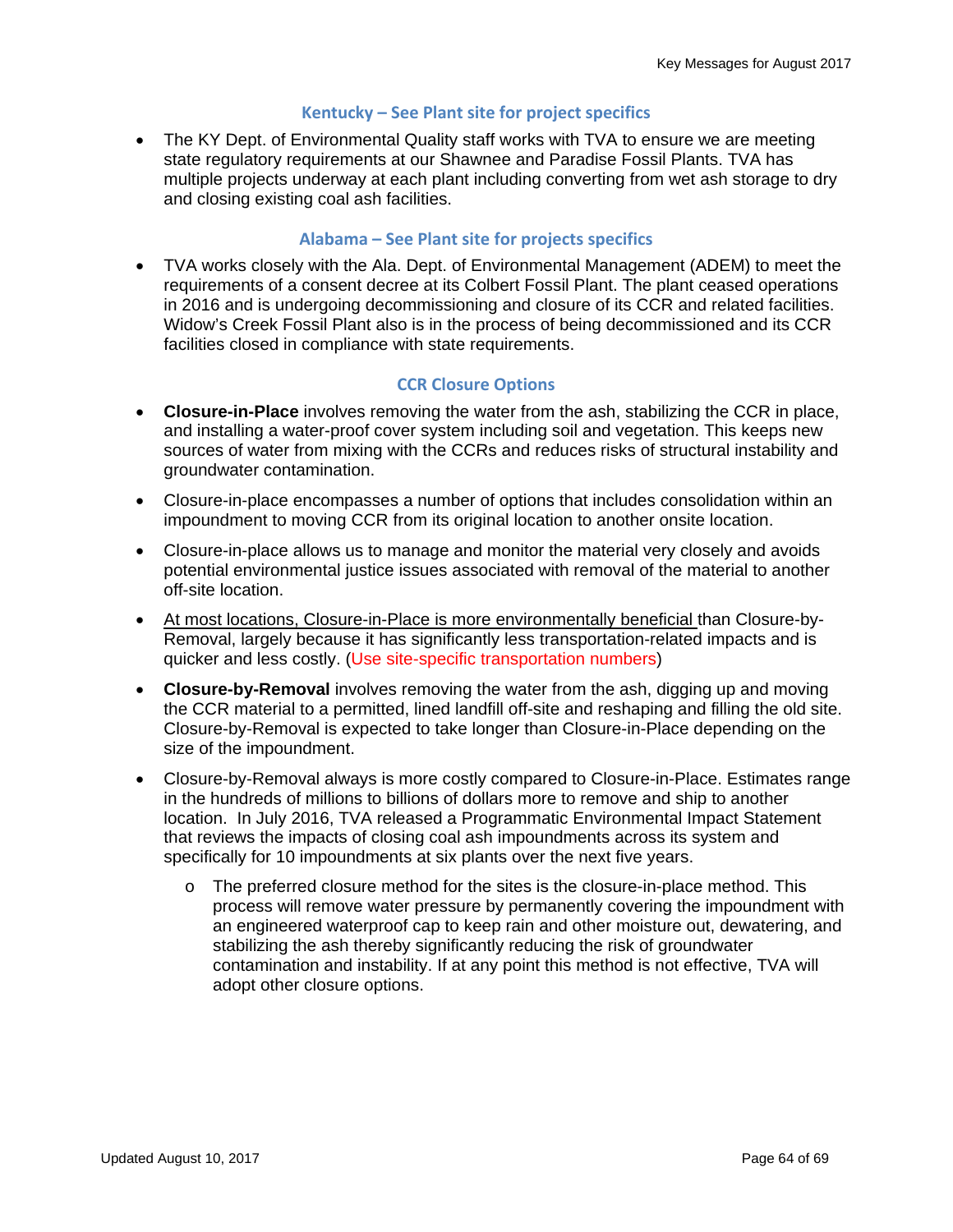# **Coal Ash Impoundment Closures Environmental Impact Statement**

- TVA works to protect the region's natural resources, and has concluded an extensive environmental review on how best to manage coal ash impoundments across the system at 10 coal-plant sites.
- This review included a great deal of public input in consideration of two options for storage – closure in place and closure by removal.
- The result of the environmental review shows dewatering and permanently and safely capping and closing in place – the impoundments at the 10 sites is the best method. However, if at any time we learn it is not the best solution, we will use other options.
- TVA's decision to permanently and safely store coal ash and other coal combustion residuals (CCR) in-place supports our goal to eliminate all wet ash storage at coal plants system-wide while meeting all federal and state requirements.
	- o Digging up the ash and moving it elsewhere would have more potential environmental and safety impacts, and would add significant costs for ratepayers.
	- $\circ$  The rules for how we will permanently and safely cap and close-in-place are written and interpreted by the Environmental Protection Agency.
- TVA is ahead of industry peers in converting all its wet CCR to dry storage. It completed (in June 2016) an Environmental Impact Statement and is actively working with the Tennessee Department of Environmental & Conservation (TDEC) to ensure full compliance with state requirements for implementing EPA's CCR rule. Oversight by TDEC will help reduce uncertainty with implementing the rules in Tennessee.
- The Final Environmental Impact Statement received EPA's best rating, and federal, state and local agencies and governments raised no objection.

### **Recycling**

- In alignment with EPA's support for beneficial use of coal combustion residuals in products such as gypsum board, about 35 percent of TVA's coal combustion products each year are repurposed for items such as blasting abrasives, roofing granules, cement and concrete applications, and wallboard.
- Revenue from 1.4 million tons of coal combustion products is close to \$6 million each year.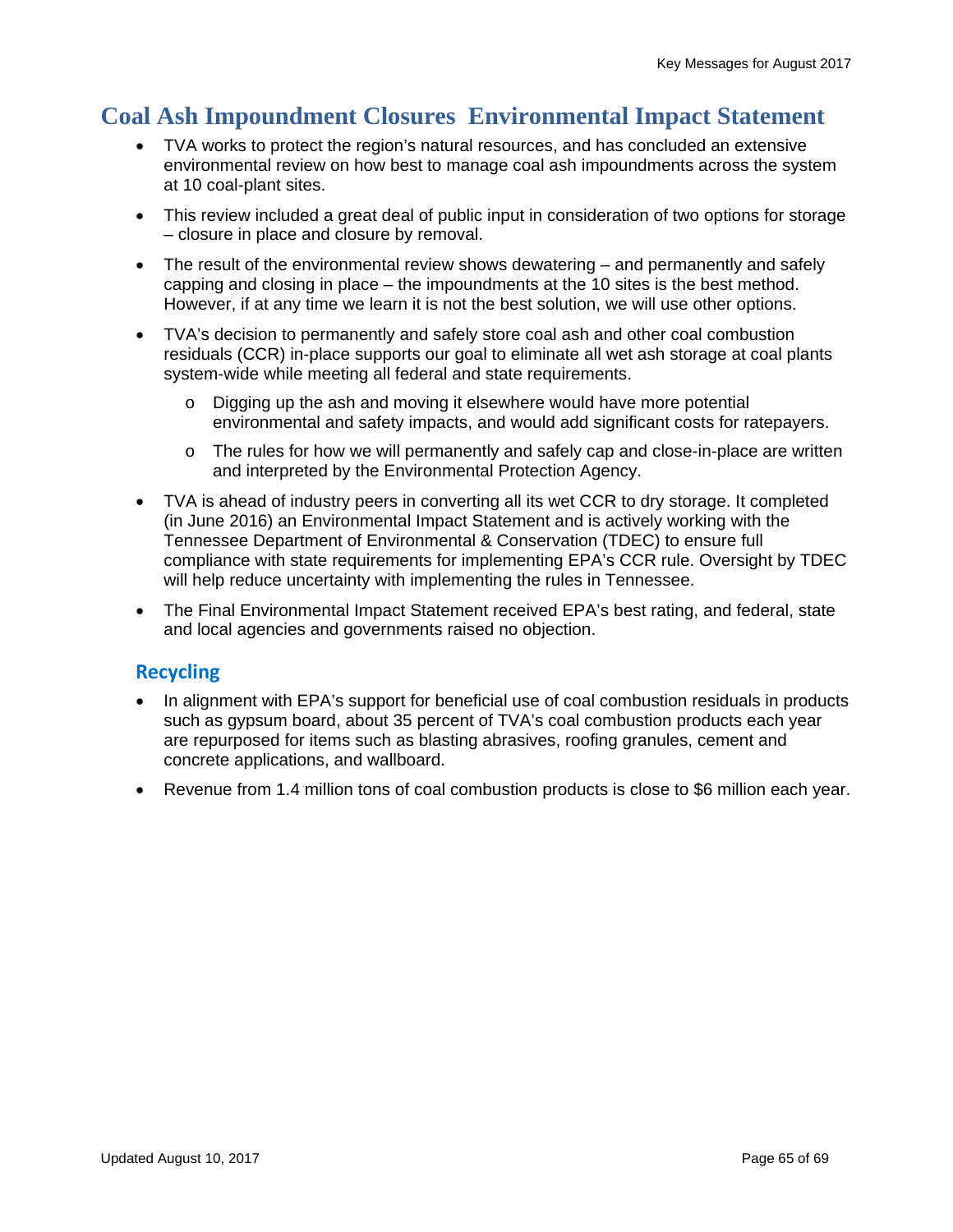# **Coal Combustion Residual Projects**

- TVA has committed up to \$2 billion to convert all of its ash and gypsum impoundments to dry storage over an eight- to 10-year period.
- All TVA wet CCR facilities currently are in the planning-and-design phase for conversion.
	- o A major step in dry ash conversion was completed June 8, 2016, at Gallatin Fossil plant, when the North Rail Loop (NRL) Landfill within the Gallatin Fossil Plant property began accepting waste.
	- o Dry conversion of gypsum and fly ash was completed at Kingston Fossil Plant in 2012, with bottom ash dewatering planned for calendar year 2016. An Environmental Assessment is underway.
	- $\circ$  Conversion to dry fly ash was completed at Bull Run Fossil Plant in the early 1980s, and gypsum and bottom ash dewatering construction also is complete. Dewatering at Cumberland, Gallatin and Paradise fossil plants is planned.
	- $\circ$  As part of TVA's commitment to convert all coal ash management from wet to dry storage, new landfills at Cumberland, Paradise and Shawnee fossil plants are in various stages of planning or engineering.
	- o Closure construction is underway at the John Sevier Fossil Plant dry ash stack and the Widows Creek Fossil Plant gypsum storage facility.

#### **Bull Run Fossil Plant Coal Combustion Products**

- TVA is committed to converting the storage of coal combustion by-products from a wet to dry system.
- Because Bull Run Fossil Plant has limited capacity for additional CCR storage onsite, TVA is building a mechanical dewatering facility to convert from sluicing bottom ash and gypsum into wet disposal areas, to a dry stack basis.
	- o Fly ash generated at Bull Run has been handled and stored on a dry basis since the early 1980s.
- TVA evaluated numerous sites for suitability as a new storage area that would meet TVA's needs and objectives. On Nov 30, 2016, TVA published a final environmental impact statement to address long-term disposal of CCR from Bull Run.
- In the EIS, TVA proposes to expand its capacity for managing CCR at Bull Run by constructing a new landfill on TVA property adjacent to the plant site.
- The EIS also considered hauling the CCR to a permitted landfill off site, and a "No Action" Alternative under which TVA would not seek additional disposal options for CCR at Bull Run.
- This commitment to convert CCR management from a wet system to dry supports TVA's energy future and environmental stewardship commitments as outlined in the 2015 Integrated Resource Plan.
- This project and final EIS are independent of the proposed CCR impoundment closure project recently completed at Bull Run Fossil Plant.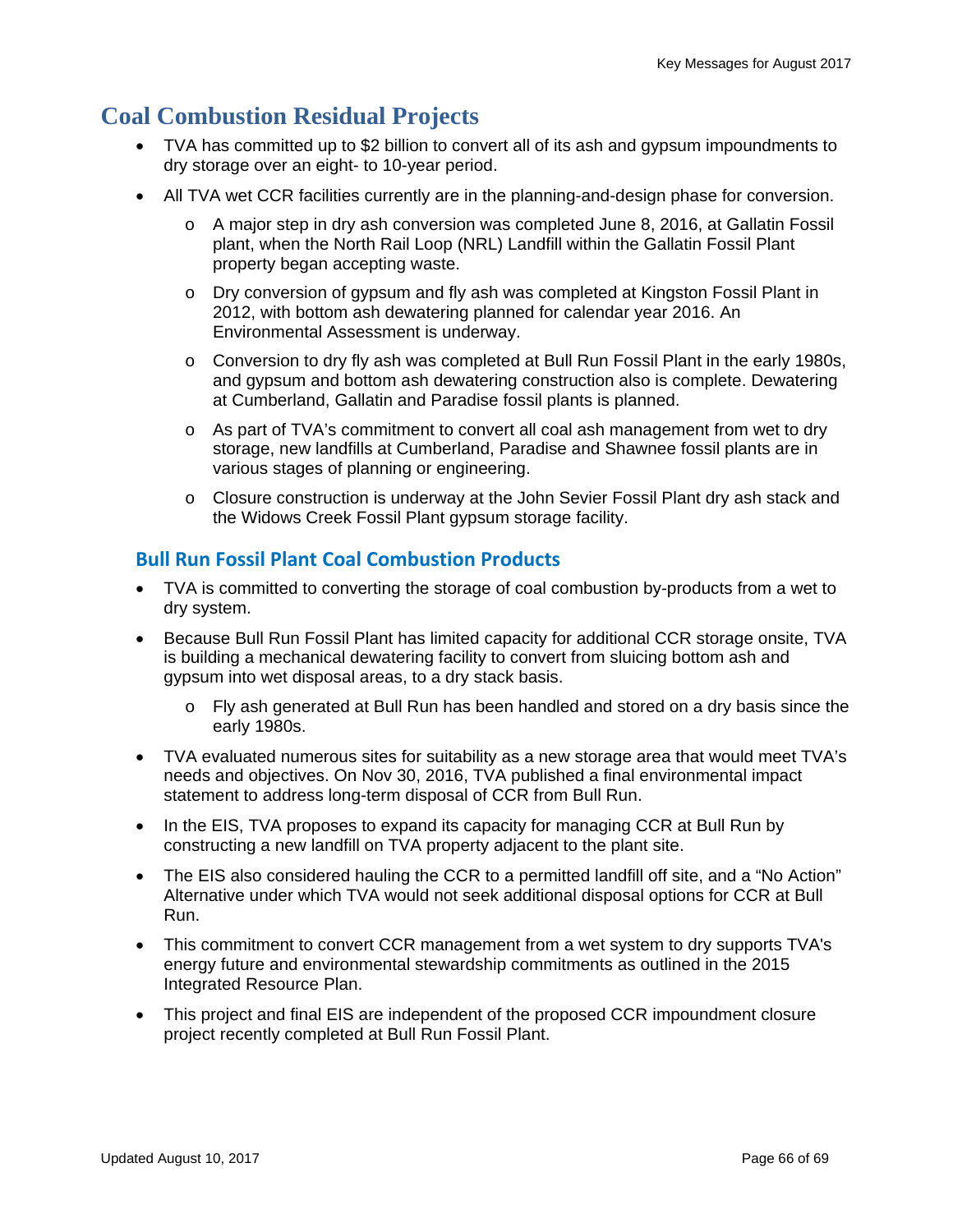#### **Bull Run Coal Combustion Products Additional Information**

- TVA provided opportunities for the public and agencies input into the proposed action throughout the decision making process.
- All public and agency comments received on the draft EIS have been addressed in Appendix A of the Final EIS.
- A copy of the Final EIS may be obtained online at https://www.tva.com/nepa.
- Alternatives to using TVA property adjacent to Bull Run for a new ash storage area are addressed in the EIS.
- The EIS also considers a "No Action" Alternative under which TVA would not seek additional disposal options for CCR at Bull Run.

#### **Cumberland Fossil Plant**

- TVA is committed to protecting public health and the environment. We operate all our generating plants, including Cumberland, with this in mind.
- In 2015, Environmental Protection Agency issued a comprehensive rule regulating coal ash disposal at power plants. TVA is fully complying with this rule.
- As part of that rule, EPA decided to continue to regulate coal ash as being non-hazardous. In addition to the EPA Rule, Tennessee Department of Environment and Conservation issued a comprehensive order to TVA further regulating its CCR management activities, including TVA's compliance with the EPA rule, at TVA plants in Tennessee, including Cumberland Fossil Plant.
- In 2009, TVA began to convert all of its wet coal ash management facilities to dry storage at a potential cost of \$1.5 billion to \$2 billion, and TVA has been actively working to meet that commitment.

#### **Additional Information**

 The Southern Environmental Law Center has filed notice that it intends to sue TVA in federal court. The lawsuit is on behalf of the Tennessee chapter of Sierra Club over alleged violations of the Clean Water Act at TVA's Cumberland Fossil Plant.

#### **Gallatin Fossil Plant**

- TVA is committed to providing safe, clean, reliable and low-cost power. We are working toward a more diverse portfolio of generating assets with less environmental impact. Also we are in the process of converting wet CCR storage to dry systems across the fleet.
	- $\circ$  TVA operates its ash management areas according to EPA guidelines and within applicable state permits, and we continuously monitor groundwater at ash storage sites. We are working with the Tennessee Department of Environmental Conservation to create an Environmental Assessment Report that includes information from a comprehensive water monitoring program at each of our Tennessee plants including Gallatin.
- A major step in dry ash conversion was completed at Gallatin Fossil plant on June 8, 2016, when the North Rail Loop Landfill, located within the Gallatin Fossil Plant property, began accepting waste.
- TVA is in the process of dewatering the existing active wet-pond ash management system.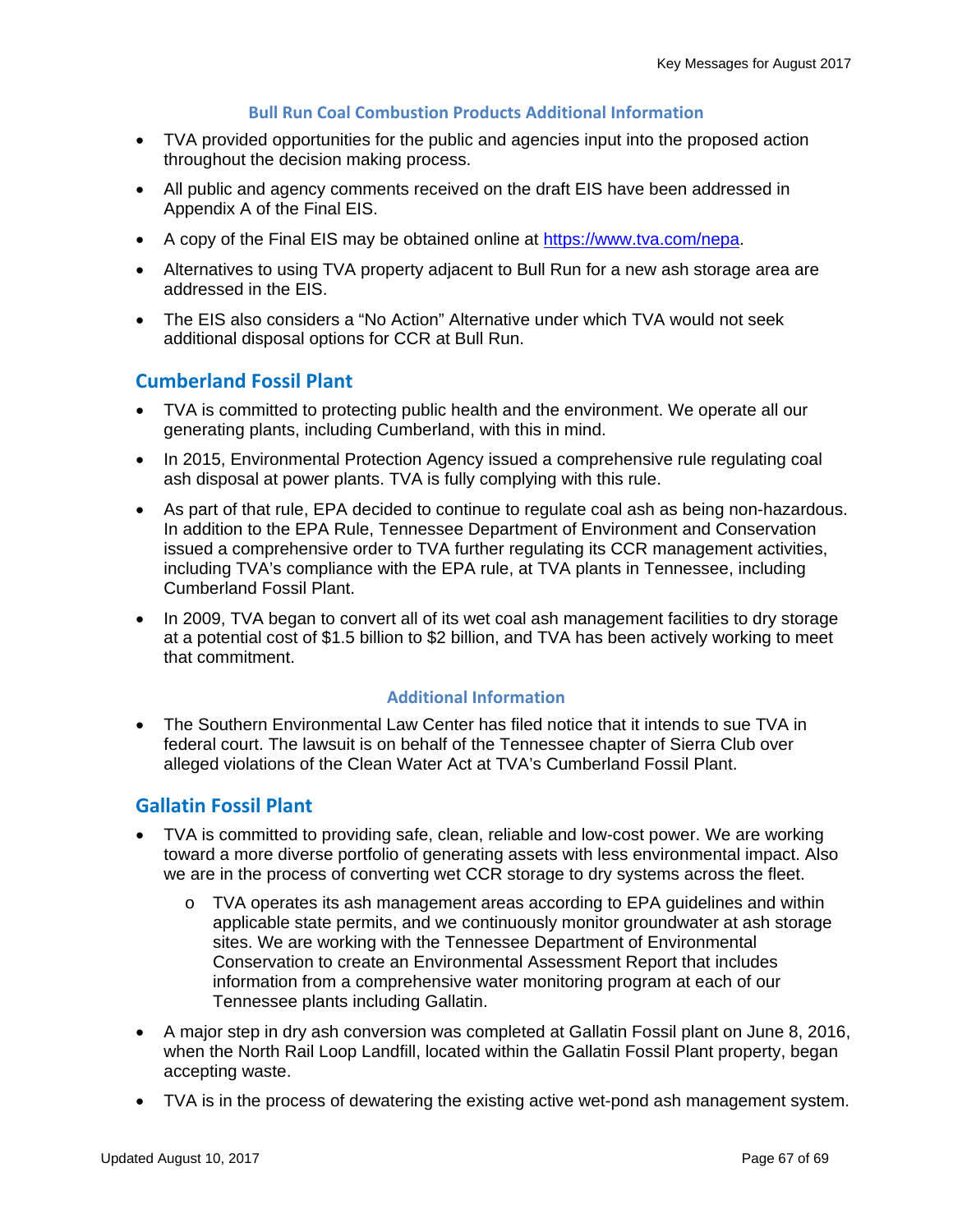### **Shawnee Fossil Plant**

- TVA has completed an Environmental Assessment (EA) for construction of a new dewatering facility that would remove the bottom ash waste stream for coal combustion residuals (CCR) at the Shawnee Fossil Plant (SHF).
- A Finding of No Significant Impact (FONSI) was issued Sept. 15, 2016.
- Five alternatives were considered. Two were eliminated from consideration for environmental and engineering reasons, leaving three alternatives under consideration.
	- $\circ$  Alternative A No action alternative. TVA would not construct the Process Dewatering Facility at Shawnee. TVA would continue to dispose of wet bottom ash in on-site ponds.
	- $\circ$  Alternative B Construction/operation of process dewatering facility utilizing a continuous or "once through" system. Under this alternative, the discharge from the dewatering facility would be routed to an approved impoundment and then discharged through the existing Kentucky Pollution Discharge Elimination System (KPDES) discharge point.
	- $\circ$  Alternative C Process dewatering system with a recirculated bottom ash sluice stream. TVA would construct the same process dewatering facility as described under Alternative B and under Phase 2 would add a recirculation system.
	- o The eliminated options are described in the EA.
- Neither Alternative B nor C has significant impacts; therefore, the FONSI is issued for both Alternatives B and C.
- $\bullet$  TVA's preferred alternative, and the one it is inclined to implement, is Alternative C construction of a dewatering facility with a recirculation system.
- Alternative  $B a$  dewatering facility with a "once through" system and no recirculation  $-$  if implemented would discharge the water through the existing Kentucky Pollution Discharge Elimination System (KPDES) discharge point.
- The dewatering facility would create dry products for transporting to an onsite special waste landfill.
- All activity related to the proposed alternative (construction and operation) would take place on the Shawnee Fossil Plant site.
- The final Environmental Assessment is available online at tva.com/nepa.